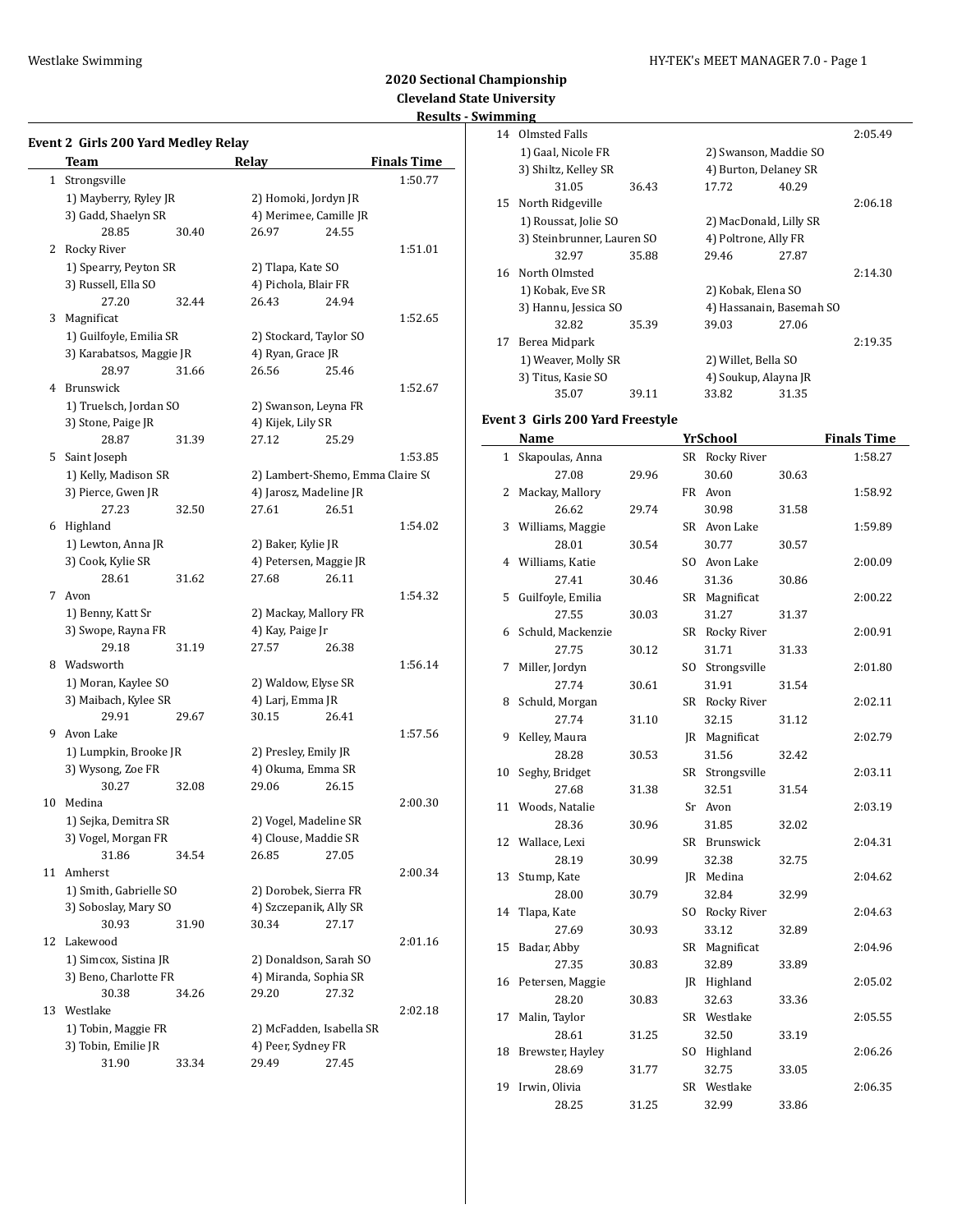### Westlake Swimming **Manufather 1999** HY-TEK's MEET MANAGER 7.0 - Page 2

# **2020 Sectional Championship Cleveland State University Results - Swimming**

|    | (Event 3 Girls 200 Yard Freestyle) |       |                     |       | resuits            |
|----|------------------------------------|-------|---------------------|-------|--------------------|
|    | Name                               |       | <u>YrSchool</u>     |       | <b>Finals Time</b> |
| 20 | Miller, Megan                      |       | JR Magnificat       |       | 2:06.62            |
|    | 28.11                              | 30.63 | 33.49               | 34.39 |                    |
| 21 | Hauck, Emily                       |       | JR Avon Lake        |       | 2:07.90            |
|    | 28.99                              |       | 33.56               |       |                    |
|    |                                    | 31.73 |                     | 33.62 |                    |
| 22 | Trombetto, Hanna                   |       | So Avon             |       | 2:07.91            |
|    | 28.79                              | 32.12 | 34.02               | 32.98 |                    |
| 23 | Jarosz, Madeline                   |       | JR Saint Joseph     |       | 2:08.37            |
|    | 28.11                              | 31.91 | 33.97               | 34.38 |                    |
| 24 | Maibach, Kylee                     |       | SR Wadsworth        |       | 2:09.46            |
|    | 28.74                              | 32.57 | 33.96               | 34.19 |                    |
| 25 | Redetzki, Mallory                  |       | SR Berea Midpark    |       | 2:09.99            |
|    | 29.26                              | 32.69 | 34.23               | 33.81 |                    |
| 26 | Fernandez, Suzanna                 |       | FR Saint Joseph     |       | 2:10.58            |
|    | 28.95                              | 32.92 | 35.06               | 33.65 |                    |
| 27 | DiJulius, Katherine                |       | SR Strongsville     |       | 2:11.80            |
|    | 29.39                              | 33.25 | 34.79               | 34.37 |                    |
| 28 | Barnes, Gabby                      |       | JR Amherst          |       | 2:13.23            |
|    | 30.70                              | 33.08 | 34.76               | 34.69 |                    |
| 29 | Wilde, Jillian                     |       | SO Saint Joseph     |       | 2:13.49            |
|    | 30.33                              | 33.75 | 34.93               | 34.48 |                    |
| 30 | Kho, Hannah                        |       | SR Olmsted Falls    |       | 2:14.75            |
|    | 29.92                              | 33.30 | 35.33               | 36.20 |                    |
| 31 | Le, Jackie                         |       | SR Brunswick        |       | 2:14.83            |
|    | 31.03                              | 33.64 | 34.51               | 35.65 |                    |
| 32 | Locigno, Cayla                     |       | SO Strongsville     |       | 2:15.61            |
|    | 29.93                              | 34.12 | 35.65               | 35.91 |                    |
| 33 | Pluta, Aubrey                      |       | SR Amherst          |       | 2:16.09            |
|    | 30.53                              | 34.36 | 35.95               | 35.25 |                    |
| 34 | Burton, Delaney                    |       | SR Olmsted Falls    |       | 2:17.16            |
|    | 30.80                              | 34.76 | 36.22               | 35.38 |                    |
| 35 | Willet, Bella                      |       | SO Berea Midpark    |       | 2:17.32            |
|    | 30.24                              | 34.33 | 36.73               | 36.02 |                    |
| 36 | Gilles, Clara                      |       | So Avon             |       | 2:17.48            |
|    | 31.81                              | 35.18 | 36.52               | 33.97 |                    |
| 37 | Kovacs, Blake                      |       | FR Avon Lake        |       | 2:18.20            |
|    | 31.53                              | 34.19 | 36.21               | 36.27 |                    |
|    | 38 Kaczmarski, Bri                 |       | FR Brunswick        |       | 2:20.78            |
|    |                                    |       |                     |       |                    |
|    | 32.39                              | 36.37 | 37.17               | 34.85 |                    |
| 39 | Roussat, Jolie                     |       | SO North Ridgeville |       | 2:20.92            |
|    | 30.32                              | 34.83 | 38.21               | 37.56 |                    |
| 40 | Lockhart, Caroline                 |       | JR Olmsted Falls    |       | 2:22.46            |
|    | 32.76                              | 35.65 | 37.14               | 36.91 |                    |
| 41 | McKee, Abby                        |       | JR Medina           |       | 2:22.75            |
|    | 31.07                              | 36.89 | 37.91               | 36.88 |                    |
| 42 | Tobin, Maggie                      |       | FR Westlake         |       | 2:22.80            |
|    | 32.55                              | 36.13 | 38.03               | 36.09 |                    |
| 43 | Mack, Lexxi                        |       | SO Medina           |       | 2:23.44            |
|    | 32.73                              | 36.69 | 37.63               | 36.39 |                    |
| 44 | Polkinghorn, Lucy                  |       | SR Saint Joseph     |       | 2:23.67            |
| 45 | McKee, Jaidyn                      |       | SO Amherst          |       | 2:24.52            |
|    | 32.14                              | 37.44 | 39.23               | 35.71 |                    |
| 46 | Schaller, Aspen                    |       | FR Wadsworth        |       | 2:25.14            |
|    | 32.72                              | 36.85 | 38.55               | 37.02 |                    |
| 47 | Davis, Courtney                    |       | SR Wadsworth        |       | 2:26.26            |
|    | 32.19                              | 36.98 | 38.52               | 38.57 |                    |
|    |                                    |       |                     |       |                    |

|     | 48 Atkinson, Cecilia      |       | SO Amherst              |       | 2:26.74 |
|-----|---------------------------|-------|-------------------------|-------|---------|
|     | 32.80                     | 36.63 | 38.45                   | 38.86 |         |
|     | 49 Ramsier, Anna          |       | FR Medina               |       | 2:27.38 |
|     | 31.02                     | 37.71 | 40.14                   | 38.51 |         |
| 50  | Porpora, Morgan           |       | SR Wadsworth            |       | 2:27.97 |
|     | 32.71                     | 36.63 | 39.77                   | 38.86 |         |
|     | 51 Wilm, Julia            |       | SO North Ridgeville     |       | 2:30.48 |
|     | 32.31                     | 38.49 | 40.36                   | 39.32 |         |
|     | *52 Cummings, Madeline    |       | JR Lakewood             |       | 2:31.23 |
|     | 34.41                     | 37.80 | 40.22                   | 38.80 |         |
| *52 | Baker, Hailey             |       | SR Highland             |       | 2:31.23 |
|     | 32.13                     | 38.44 | 40.67                   | 39.99 |         |
|     | 54 Stronsick, Nastasja    |       | JR Brunswick            |       | 2:34.22 |
|     | 34.16                     | 38.90 | 41.44                   | 39.72 |         |
|     | 55 Edmonds, Carly         |       | <b>IR</b> Olmsted Falls |       | 2:34.87 |
|     | 34.81                     | 39.58 | 40.67                   | 39.81 |         |
|     | 56 Wang, Bethany          |       | JR Westlake             |       | 2:35.68 |
|     | 34.26                     | 39.71 | 41.20                   | 40.51 |         |
|     | 57 Wilson, Abby           |       | SR Berea Midpark        |       | 2:37.95 |
|     | 35.11                     | 39.71 | 41.67                   | 41.46 |         |
|     | 58 Hassanain, Basemah     |       | SO North Olmsted        |       | 2:38.63 |
|     | 35.85                     | 41.01 | 42.53                   | 39.24 |         |
| 59  | Hannu, Jessica            |       | SO North Olmsted        |       | 2:39.92 |
|     | 36.13                     | 40.65 | 42.94                   | 40.20 |         |
|     | 60 Harrington, Mara       |       | SO Berea Midpark        |       | 2:45.27 |
|     | 37.19                     | 42.28 | 42.80                   | 43.00 |         |
| 61  | Nee, Emily                |       | SO North Olmsted        |       | 2:47.19 |
|     | 37.65                     | 41.59 | 44.71                   | 43.24 |         |
|     | 62 Johnson, Maren         |       | FR Elyria               |       | 3:04.68 |
|     | 38.68                     | 45.68 | 1:40.32                 |       |         |
|     | ront A. Cirle 200 Vord IM |       |                         |       |         |

### **Event 4 Girls 200 Yard IM**

|    | Name                 |       |     | YrSchool        |       | <b>Finals Time</b> |
|----|----------------------|-------|-----|-----------------|-------|--------------------|
|    | 1 Stockard, Taylor   |       | SO. | Magnificat      |       | 2:13.75            |
|    | 29.65                | 33.19 |     | 38.31           | 32.60 |                    |
|    | 2 Russell, Ella      |       | SO. | Rocky River     |       | 2:16.41            |
|    | 28.35                | 33.84 |     | 41.56           | 32.66 |                    |
| 3  | Kijek, Lily          |       |     | SR Brunswick    |       | 2:16.64            |
|    | 28.55                | 35.34 |     | 40.12           | 32.63 |                    |
|    | 4 Horton, Elise      |       | SO. | Brunswick       |       | 2:17.49            |
|    | 28.77                | 35.94 |     | 39.89           | 32.89 |                    |
| 5. | Junge, Ella          |       |     | SR Medina       |       | 2:20.52            |
|    | 29.45                | 36.54 |     | 42.12           | 32.41 |                    |
|    | 6 Truelsch, Jordan   |       | SO. | Brunswick       |       | 2:20.77            |
|    | 28.96                | 33.30 |     | 44.58           | 33.93 |                    |
| 7  | Swanson, Leyna       |       |     | FR Brunswick    |       | 2:21.31            |
|    | 30.00                | 36.89 |     | 42.11           | 32.31 |                    |
| 8  | Baker, Kylie         |       |     | JR Highland     |       | 2:21.46            |
|    | 31.32                | 39.92 |     | 38.09           | 32.13 |                    |
| 9  | Gadd, Shaelyn        |       |     | SR Strongsville |       | 2:21.61            |
|    | 28.82                | 36.46 |     | 42.61           | 33.72 |                    |
|    | 10 McDaniel, Allison |       |     | FR Avon Lake    |       | 2:22.98            |
|    | 31.43                | 34.94 |     | 43.20           | 33.41 |                    |
| 11 | Burgess, Hannah      |       | SO. | Rocky River     |       | 2:23.05            |
|    | 30.97                | 38.09 |     | 39.90           | 34.09 |                    |
| 12 | Brewster, Hayley     |       | SO. | Highland        |       | 2:23.13            |
|    | 30.85                | 37.80 |     | 41.94           | 32.54 |                    |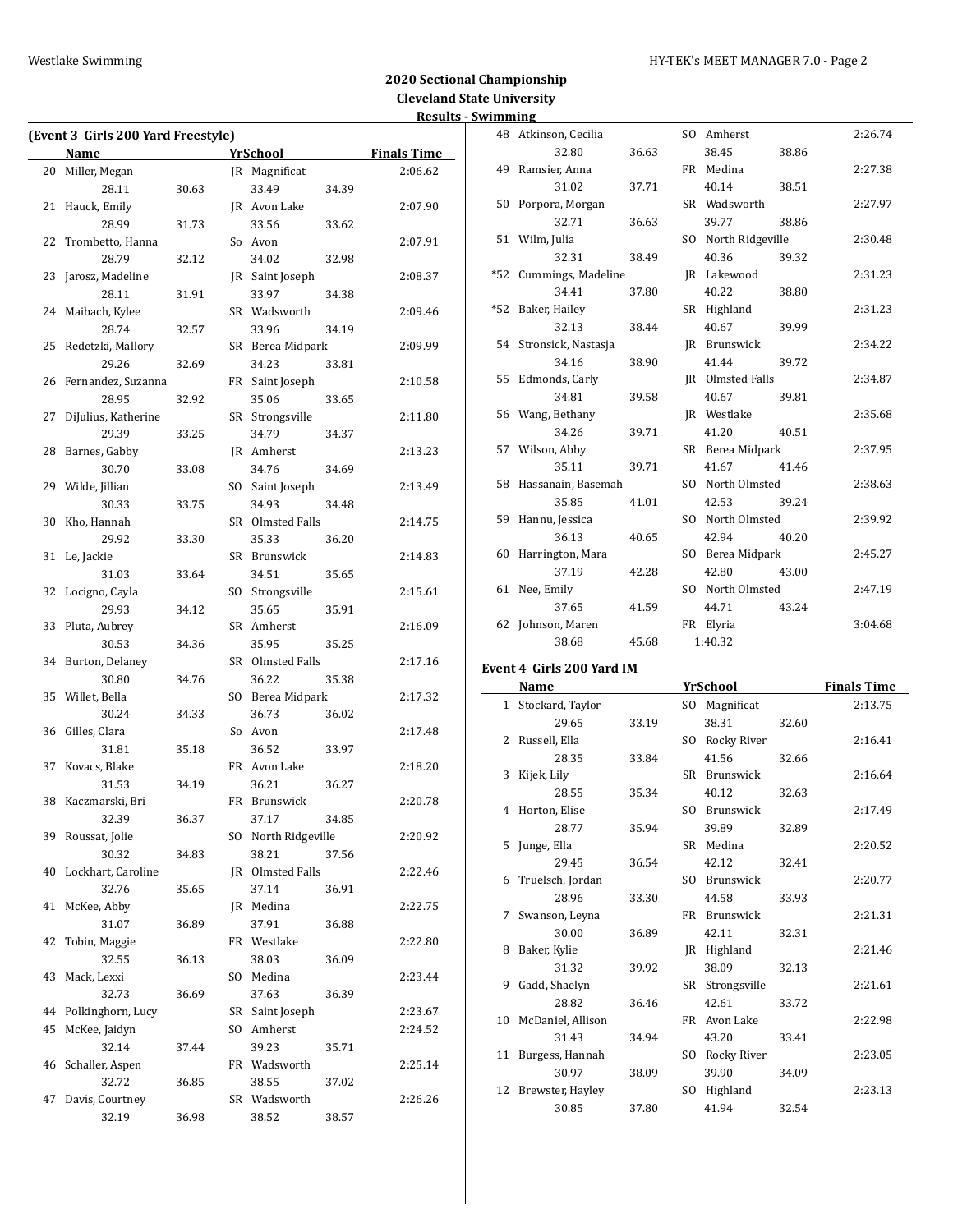|    | (Event 4 Girls 200 Yard IM)<br>Name |       | <b>YrSchool</b>  |       | <b>Finals Time</b> |
|----|-------------------------------------|-------|------------------|-------|--------------------|
| 13 | Mayberry, Ryley                     |       | JR Strongsville  |       | 2:23.56            |
|    | 30.25                               | 35.11 | 44.83            |       |                    |
| 14 | Kutchel, Abbey                      |       | FR Strongsville  | 33.37 | 2:24.60            |
|    | 30.27                               | 35.66 | 44.33            | 34.34 |                    |
| 15 | Woodford, Ethel                     |       | JR Lakewood      |       | 2:25.66            |
|    | 30.24                               | 38.23 | 42.71            | 34.48 |                    |
| 16 | Wysong, Zoe                         |       | FR Avon Lake     |       | 2:25.68            |
|    | 30.64                               | 39.12 | 41.53            | 34.39 |                    |
| 17 | Strawser, Emily                     |       | SR Strongsville  |       | 2:25.72            |
|    | 30.82                               | 38.02 | 42.23            | 34.65 |                    |
| 18 | McFadden, Isabella                  |       | SR Westlake      |       | 2:26.99            |
|    | 31.34                               | 38.15 | 42.38            | 35.12 |                    |
| 19 | Vogel, Madeline                     |       | SR Medina        |       | 2:28.03            |
|    | 31.73                               | 40.12 | 40.58            | 35.60 |                    |
| 20 | Tobin, Emilie                       |       | JR Westlake      |       | 2:30.95            |
|    | 30.17                               | 38.16 | 45.64            | 36.98 |                    |
| 21 | Clark, Teagan                       |       | JR Magnificat    |       | 2:31.74            |
|    | 33.72                               | 38.23 | 44.52            | 35.27 |                    |
| 22 | Bayarbadrakh, Ujin                  |       | SO Avon Lake     |       | 2:33.22            |
|    | 33.76                               | 39.55 | 45.05            | 34.86 |                    |
| 23 | Kolesar, Grace                      |       | FR Olmsted Falls |       | 2:33.50            |
|    | 32.62                               | 39.92 | 46.21            |       |                    |
| 24 | Zelnik, Elizabeth                   |       | JR Amherst       | 34.75 | 2:35.25            |
|    | 30.70                               |       | 47.85            |       |                    |
| 25 | Ramsier, Jill                       | 40.03 | SO Medina        | 36.67 |                    |
|    | 32.72                               | 41.15 | 45.92            |       | 2:37.08            |
| 26 |                                     |       | FR Avon          | 37.29 | 2:37.70            |
|    | Rini, Jane<br>36.85                 | 39.84 | 44.36            |       |                    |
| 27 | Dubbs, Livia                        |       | JR Rocky River   | 36.65 | 2:40.92            |
|    | 32.89                               | 38.45 | 50.02            | 39.56 |                    |
| 28 | Wysong, Emily                       |       | SR Avon Lake     |       | 2:41.08            |
|    | 32.50                               | 41.82 | 47.27            |       |                    |
| 29 | Tarler, Grace                       |       | JR Magnificat    | 39.49 | 2:41.45            |
|    | 32.05                               | 37.74 | 53.68            |       |                    |
| 30 | Peer, Sydney                        |       | FR Westlake      | 37.98 | 2:41.62            |
|    | 34.57                               |       | 50.93            | 35.64 |                    |
| 31 | Burns, AnnaKate                     | 40.48 | SO Medina        |       | 2:41.84            |
|    | 34.64                               | 42.80 | 46.51            | 37.89 |                    |
|    | 32 Klimchak, Alyssa                 |       | SR Olmsted Falls |       | 2:44.03            |
|    | 34.06                               | 41.51 | 52.33            | 36.13 |                    |
| 33 | Baranski, Lydia                     |       | Jr Avon          |       | 2:44.17            |
|    | 34.60                               | 41.25 | 49.57            | 38.75 |                    |
| 34 | Swanson, Maddie                     |       | SO Olmsted Falls |       | 2:45.43            |
|    | 36.96                               |       | 45.39            | 39.39 |                    |
| 35 | Lobello, Annalisa                   | 43.69 | FR Wadsworth     |       | 2:46.70            |
|    | 36.32                               |       | 50.56            |       |                    |
|    |                                     | 41.66 | So Avon          | 38.16 |                    |
| 36 | Palek, Maddy                        |       |                  |       | 2:51.36            |
|    | 38.05                               | 44.27 | 48.75            | 40.29 |                    |
| 37 | Doran, Natalie                      |       | Jr Avon          |       | 2:52.99            |
|    | 35.43                               | 42.72 | 54.12            | 40.72 |                    |
| 38 | Titus, Kasie                        |       | SO Berea Midpark |       | 2:55.81            |
|    | 34.36                               | 46.97 | 57.05            | 37.43 |                    |
| 39 | Stevovich, Alex                     |       | JR Rocky River   |       | 3:01.29            |
|    | 42.72                               | 44.90 | 54.89            | 38.78 |                    |

| WIIIIIIIIIIIIIIII |                                    |       |     |                                                                        |                    |
|-------------------|------------------------------------|-------|-----|------------------------------------------------------------------------|--------------------|
| 40                | Gostlin, Emily                     |       |     | JR Wadsworth                                                           | 3:08.79            |
|                   | 48.03                              | 54.64 |     | 47.15<br>38.97                                                         |                    |
| 41                | Leggins, Chloe                     |       |     | FR Berea Midpark                                                       | 3:09.29            |
|                   | 43.03                              |       |     | 42.98                                                                  |                    |
| 42                | Calvis, Susannah                   |       |     | SR Berea Midpark                                                       | 3:19.26            |
|                   | 52.02                              | 49.74 |     | 53.91<br>43.59                                                         |                    |
|                   | Nee, Allie                         |       |     | FR North Olmsted                                                       | DQ                 |
|                   |                                    |       |     | Shoulders not at or past vertical towards breast off the wall - breast |                    |
|                   | 36.05                              | 48.07 |     | 50.34<br>36.91                                                         |                    |
|                   | Daeufel, Heidi                     |       |     | <b>IR</b> Olmsted Falls                                                | DQ                 |
|                   | Not on back off wall - back        |       |     |                                                                        |                    |
|                   | 41.90                              | 48.81 |     | 54.73<br>45.50                                                         |                    |
|                   | Event 5 Girls 50 Yard Freestyle    |       |     |                                                                        |                    |
|                   | Name                               |       |     | YrSchool                                                               | <b>Finals Time</b> |
|                   | 1 Homoki, Jordyn                   |       |     | JR Strongsville                                                        | 24.30              |
| 2                 | Miller, Gianna                     |       |     | FR Rocky River                                                         | 24.54              |
|                   | 3 Karabatsos, Maggie               |       |     | <b>IR</b> Magnificat                                                   | 25.15              |
|                   | 4 Mackay, Mallory                  |       |     | FR Avon                                                                | 25.16              |
|                   | 5 Kelly, Madison                   |       |     | SR Saint Joseph                                                        | 25.20              |
|                   | 6 Merimee, Camille                 |       |     | JR Strongsville                                                        | 25.25              |
|                   | 7 Schaedler, Shaelan               |       |     | SO Rocky River                                                         | 25.37              |
| 8                 | Steinbrunner, Lauren               |       |     | SO North Ridgeville                                                    | 25.38              |
| 9                 | Schoch, Sophie                     |       |     | FR Medina                                                              | 25.45              |
| 10                | Gavigan, Kerry                     |       |     | FR Strongsville                                                        | 25.48              |
|                   | 11 Sanchez, Katie                  |       |     | SR Westlake                                                            | 25.64              |
|                   | 12 Moran, Kaylee                   |       |     | SO Wadsworth                                                           | 25.83              |
|                   | 13 Smith, Gabrielle                |       |     | SO Amherst                                                             | 25.89              |
|                   | 14 Schillinger, Abby               |       |     | SR Avon Lake                                                           | 26.32              |
|                   | 15 Zelis, Hanna                    |       |     | SR Magnificat                                                          | 26.41              |
|                   | 16 Beno, Charlotte                 |       |     | FR Lakewood                                                            | 26.44              |
|                   | 17 Katterle, Kira                  |       |     | SR Rocky River                                                         | 126.44             |
|                   | 18 Okuma, Emma                     |       |     | SR Avon Lake                                                           | 26.46              |
|                   |                                    |       |     |                                                                        | 26.49              |
| 20                | 19 Pierce, Gwen<br>Simcox, Sistina |       |     | JR Saint Joseph<br>JR Lakewood                                         | 26.62              |
|                   |                                    |       |     |                                                                        | 26.63              |
| 21                | Lumpkin, Bree                      |       |     | JR Avon Lake                                                           |                    |
| 22                | Hruschak, Ella                     |       |     | FR Brunswick                                                           | 26.68              |
| 23                | Larj, Emma                         |       |     | JR Wadsworth                                                           | 26.75              |
|                   | 24 O'Connell, Lilly                |       |     | JR Brunswick                                                           | 27.26              |
| 25                | Tomasch, Sarah                     |       | SO. | Olmsted Falls                                                          | 27.29              |
| 26                | Kay, Paige                         |       | Jr  | Avon                                                                   | 27.44              |
| 27                | Thai, Megan                        |       | SR  | Berea Midpark                                                          | 27.50              |
| 28                | Clouse, Maddie                     |       | SR  | Medina                                                                 | 27.54              |
| 29                | Woodworth, Estella                 |       | SO  | Amherst                                                                | 27.62              |
| 30                | Kobak, Eve                         |       |     | SR North Olmsted                                                       | 27.66              |
| 31                | Gaal, Nicole                       |       |     | FR Olmsted Falls                                                       | 27.69              |
| 32                | Jones, Gabby                       |       | FR  | Strongsville                                                           | 27.70              |
| 33                | Carbone, Nina                      |       | IR  | Brunswick                                                              | 27.77              |
| 34                | Joachim, Janae                     |       | SO. | Wadsworth                                                              | 27.79              |
| 35                | Millard, Lauren                    |       | FR  | Magnificat                                                             | 27.93              |
| 36                | Lipowski, Sara                     |       | FR  | Avon                                                                   | 27.94              |
| 37                | Katsaras, Sophie                   |       | IR  | Olmsted Falls                                                          | 28.07              |
| 38                | Szczepanik, Ally                   |       | SR  | Amherst                                                                | 28.08              |
| 39                | Umland, Anna                       |       | Sr  | Avon                                                                   | 28.12              |
| 40                | Dzina, Brianna                     |       | FR  | Magnificat                                                             | 28.16              |
| 41                | Miranda, Sophia                    |       | SR  | Lakewood                                                               | 28.21              |
| 42                | Watson, Mary                       |       |     | SR Wadsworth                                                           | 28.31              |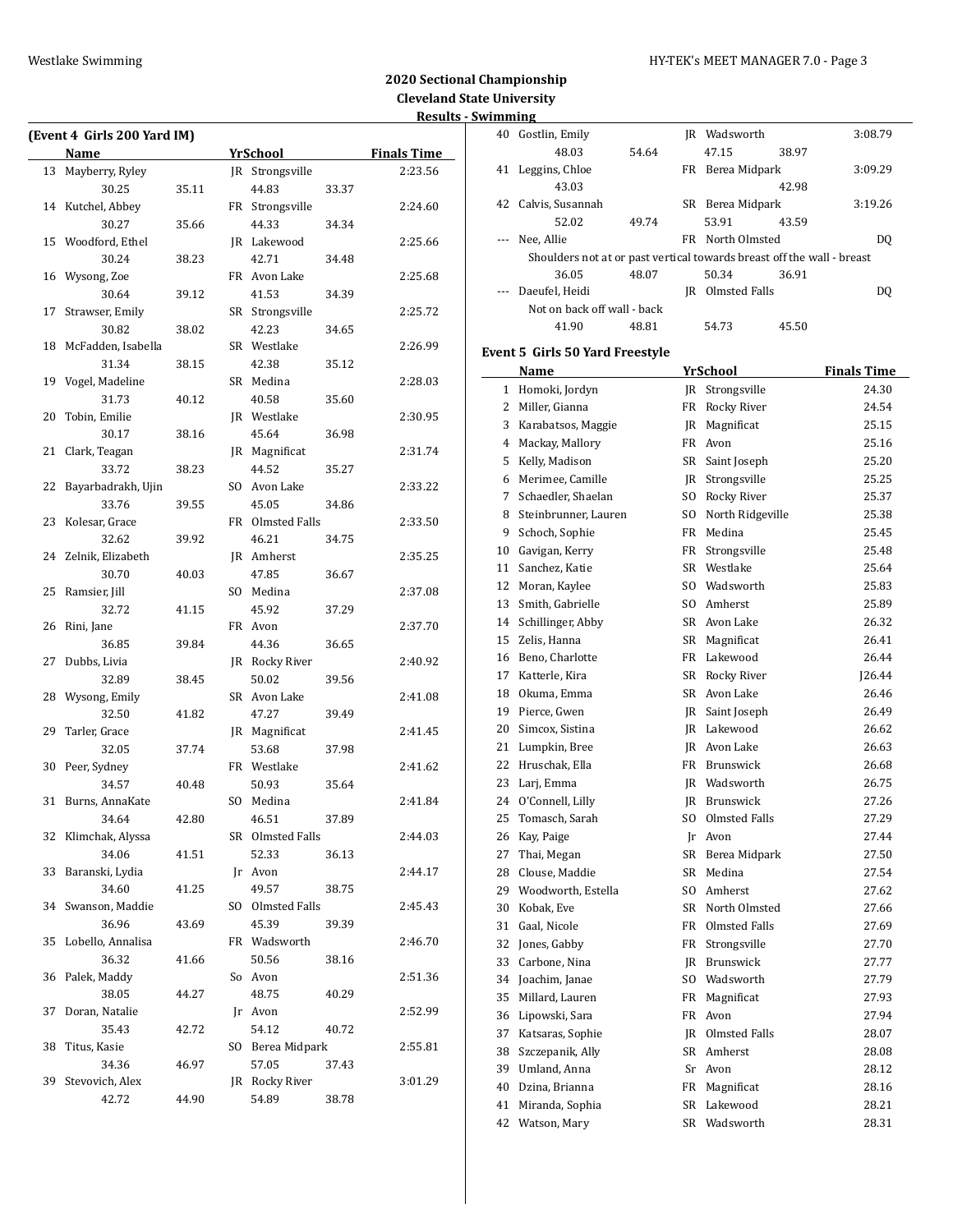| (Event 5 Girls 50 Yard Freestyle) |                     |                |                    |                    |  |  |  |
|-----------------------------------|---------------------|----------------|--------------------|--------------------|--|--|--|
|                                   | Name                |                | YrSchool           | <b>Finals Time</b> |  |  |  |
| 43                                | Sejka, Demitra      |                | SR Medina          | 28.45              |  |  |  |
| 44                                | Hudak, Nicole       | <b>SR</b>      | Lakewood           | 28.48              |  |  |  |
| 45                                | Kobak. Elena        | S <sub>O</sub> | North Olmsted      | 28.77              |  |  |  |
| 46                                | Baron, Jackie       | <b>SR</b>      | Westlake           | 28.82              |  |  |  |
| 47                                | Dury, Gabbi         | <b>FR</b>      | Midview            | 28.86              |  |  |  |
| 48                                | Hughes, Morgan      | IR             | Avon Lake          | 29.02              |  |  |  |
| 49                                | Hasselbusch, Shelby | <b>IR</b>      | Brunswick          | 29.33              |  |  |  |
| 50                                | Mapp, Kylie         | IR             | Highland           | 29.38              |  |  |  |
| 51                                | Houser, Julia       | <b>IR</b>      | Westlake           | 29.55              |  |  |  |
| 52                                | Cifranic, Emily     | FR             | Olmsted Falls      | 29.57              |  |  |  |
| 53                                | Harris, Alex        | <b>SR</b>      | <b>Rocky River</b> | 29.77              |  |  |  |
| 54                                | Axlund, Samantha    | SO.            | Highland           | 30.22              |  |  |  |
| 55                                | McCarthy, Taylor    | <b>SR</b>      | Amherst            | 30.30              |  |  |  |
| 56                                | Ryder, Lizzie       | FR             | Saint Joseph       | 30.71              |  |  |  |
| 57                                | Soukup, Alayna      | IR             | Berea Midpark      | 31.34              |  |  |  |
| 58                                | Weaver, Molly       | SR             | Berea Midpark      | 31.41              |  |  |  |
| 59                                | Ramasamy, Ananya    | <b>SR</b>      | Highland           | 31.55              |  |  |  |
| 60                                | Heil, Maddie        | <b>SR</b>      | Westlake           | 31.96              |  |  |  |
| 61                                | Tate, Noel          | FR             | Berea Midpark      | 32.54              |  |  |  |
| 62                                | Kelley, Sarah       | <b>SR</b>      | Saint Joseph       | 33.19              |  |  |  |
| 63                                | Kubancik, Julia     | <b>FR</b>      | North Olmsted      | 33.87              |  |  |  |
| 64                                | Wise, Preston       | FR             | Elyria             | 35.45              |  |  |  |
| 65                                | Johnson, Maren      | FR             | Elyria             | 36.41              |  |  |  |
| 66                                | Varga, Sydnee       | FR             | North Olmsted      | 40.43              |  |  |  |
| 67                                | Holliday, Kathryn   | FR             | Elyria             | 45.18              |  |  |  |
| 68                                | Gutierrez, Natalia  | SR             | Max Hayes          | 53.53              |  |  |  |
| ---                               | Herter, Sydney      | S <sub>O</sub> | Medina             | DQ                 |  |  |  |
|                                   | False start         |                |                    |                    |  |  |  |

# **Event 6 Girls 100 Yard Butterfly**

|              | <b>Name</b>      |       |     | YrSchool         | <b>Finals Time</b> |
|--------------|------------------|-------|-----|------------------|--------------------|
| $\mathbf{1}$ | Homoki, Jordyn   |       |     | JR Strongsville  | 57.25              |
|              | 26.47            | 30.78 |     |                  |                    |
| 2            | Skapoulas, Anna  |       |     | SR Rocky River   | 57.53              |
|              | 26.59            | 30.94 |     |                  |                    |
| 3            | Russell, Ella    |       | SO. | Rocky River      | 1:01.27            |
|              | 28.55            | 32.72 |     |                  |                    |
| 4            | Vogel, Morgan    |       |     | FR Medina        | 1:02.10            |
|              | 28.14            | 33.96 |     |                  |                    |
| 5            | Parr, Isabelle   |       | SO. | Brunswick        | 1:02.52            |
|              | 30.07            | 32.45 |     |                  |                    |
| 6            | Gadd, Shaelyn    |       |     | SR Strongsville  | 1:02.53            |
|              | 28.44            | 34.09 |     |                  |                    |
| 7            | Katsaras, Lillie |       |     | SO Olmsted Falls | 1:02.68            |
|              | 28.38            | 34.30 |     |                  |                    |
| 8            | Gavigan, Kerry   |       |     | FR Strongsville  | 1:02.72            |
|              | 29.66            | 33.06 |     |                  |                    |
| 9            | Swope, Rayna     |       |     | FR Avon          | 1:02.83            |
|              | 28.93            | 33.90 |     |                  |                    |
| 10           | Stone, Paige     |       |     | JR Brunswick     | 1:02.90            |
|              | 28.73            | 34.17 |     |                  |                    |
|              | 11 Pierce, Gwen  |       |     | JR Saint Joseph  | 1:03.05            |
|              | 29.28            | 33.77 |     |                  |                    |
| 12           | Zelis, Hanna     |       | SR  | Magnificat       | 1:03.11            |
|              | 29.20            | 33.91 |     |                  |                    |

|    | шшцқ               |       |     |                    |          |
|----|--------------------|-------|-----|--------------------|----------|
|    | 13 Telesz, Grace   |       |     | FR Strongsville    | 1:04.92  |
|    | 29.31              | 35.61 |     |                    |          |
|    | 14 Wang, Grace     |       | SO. | Rocky River        | J1:04.92 |
|    | 29.58              | 35.34 |     |                    |          |
| 15 | Woodford, Ethel    |       | JR  | Lakewood           | 1:05.40  |
|    | 30.53              | 34.87 |     |                    |          |
| 16 | Kho, Hannah        |       | SR  | Olmsted Falls      | 1:06.29  |
|    | 30.49              | 35.80 |     |                    |          |
| 17 | Beno, Charlotte    |       | FR  | Lakewood           | 1:06.35  |
|    | 30.15              | 36.20 |     |                    |          |
| 18 | O'Connell, Lilly   |       | JR  | Brunswick          | 1:06.77  |
|    | 30.28              | 36.49 |     |                    |          |
| 19 | Zelnik, Elizabeth  |       | JR  | Amherst            | 1:06.78  |
|    | 31.27              | 35.51 |     |                    |          |
| 20 | Chizmar, Katie     |       | SR  | Elyria             | 1:06.80  |
|    | 31.11              | 35.69 |     |                    |          |
| 21 | Zehr, Kayla        |       | Jr  | Avon               | 1:07.31  |
|    | 31.32              | 35.99 |     |                    |          |
| 22 | Presley, Emily     |       | JR  | Avon Lake          | 1:07.51  |
|    | 31.21              | 36.30 |     |                    |          |
| 23 | Maibach, Kylee     |       | SR  | Wadsworth          | 1:08.87  |
|    | 31.26              | 37.61 |     |                    |          |
| 24 | Tarler, Grace      |       | JR  | Magnificat         | 1:09.00  |
|    | 31.63              | 37.37 |     |                    |          |
| 25 | Tobin, Emilie      |       | JR  | Westlake           | 1:09.62  |
|    | 30.87              | 38.75 |     |                    |          |
| 26 | Lumpkin, Brooke    |       |     | JR Avon Lake       | 1:10.85  |
|    | 30.21              | 40.64 |     |                    |          |
| 27 | Doverspike, Clare  |       | FR  | Saint Joseph       | 1:10.89  |
|    | 33.13              | 37.76 |     |                    |          |
| 28 | Shiltz, Kelley     |       | SR  | Olmsted Falls      | 1:11.24  |
|    | 31.78              | 39.46 |     |                    |          |
| 29 | Toader, Elvira     |       |     | SR Avon Lake       | 1:11.44  |
|    | 31.04              | 40.40 |     |                    |          |
| 30 | McKee, Abby        |       | JR  | Medina             | 1:11.94  |
|    | 31.84              | 40.10 |     |                    |          |
| 31 | Schaller, Aspen    |       |     | FR Wadsworth       | 1:12.08  |
|    | 33.01              | 39.07 |     |                    |          |
|    | 32 Millard, Lauren |       |     | FR Magnificat      | 1:12.60  |
|    | 32.53              | 40.07 |     |                    |          |
| 33 | Stephens, Maeve    |       | SO  | Magnificat         | 1:13.07  |
|    | 33.87              | 39.20 |     |                    |          |
| 34 | Axlund, Samantha   |       | SO. | Highland           | 1:13.76  |
|    | 34.45              | 39.31 |     |                    |          |
| 35 | Ritvo, Alison      |       | JR  | <b>Rocky River</b> | 1:13.82  |
|    | 32.90              | 40.92 |     |                    |          |
| 36 | Soboslay, Mary     |       | SO  | Amherst            | 1:13.85  |
|    | 33.35              | 40.50 |     |                    |          |
| 37 | Cain, Trystyn      |       | FR  | Avon               | 1:14.56  |
|    | 34.15              | 40.41 |     |                    |          |
| 38 | Woolsey, Raquel    |       | Jr  | Avon               | 1:15.20  |
|    | 33.11              | 42.09 |     |                    |          |
| 39 | Hudak, Nicole      |       | SR  | Lakewood           | 1:16.07  |
|    | 33.29              | 42.78 |     |                    |          |
| 40 | Kosar, Mikayla     |       |     | JR Olmsted Falls   | 1:16.13  |
|    | 33.34              | 42.79 |     |                    |          |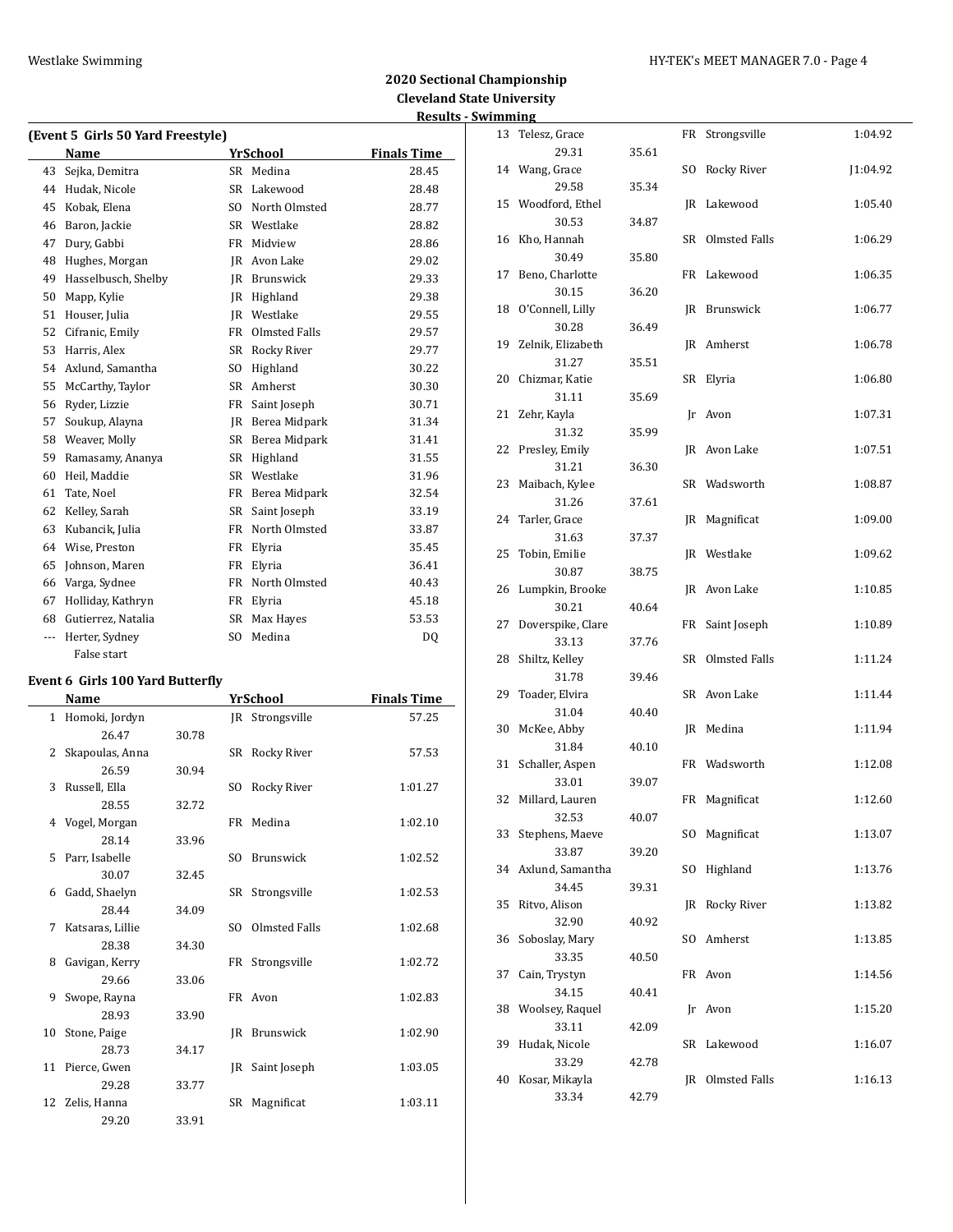|    |                                    |       |     |                  | <b>Results</b>     |
|----|------------------------------------|-------|-----|------------------|--------------------|
|    | (Event 6 Girls 100 Yard Butterfly) |       |     |                  |                    |
|    | Name                               |       |     | YrSchool         | <b>Finals Time</b> |
| 41 | Titus, Kasie                       |       |     | SO Berea Midpark | 1:16.34            |
|    | 34.57                              | 41.77 |     |                  |                    |
|    | 42 Wysong, Emily                   |       |     | SR Avon Lake     | 1:16.47            |
|    | 34.07                              | 42.40 |     |                  |                    |
|    | 43 Sartain, Allison                |       |     | SR Medina        | 1:17.21            |
|    | 34.41                              | 42.80 |     |                  |                    |
|    | 44 Wilson, Corrine                 |       |     | SO Westlake      | 1:17.93            |
|    | 36.25                              | 41.68 |     |                  |                    |
|    | 45 Atkinson, Cecilia               |       |     | SO Amherst       | 1:20.23            |
|    | 36.28                              | 43.95 |     |                  |                    |
|    | 46 Sroka, Alex                     |       | IR  | Brunswick        | 1:20.46            |
|    | 35.26                              | 45.20 |     |                  |                    |
| 47 | Protos, Jane                       |       |     | SR Westlake      | 1:20.79            |
|    | 38.23                              | 42.56 |     |                  |                    |
|    | 48 Bednar, Emily                   |       |     | SO Westlake      | 1:25.68            |
|    | 38.82                              | 46.86 |     |                  |                    |
| 49 | Hannu, Jessica                     |       | SO. | North Olmsted    | 1:25.75            |
|    | 37.51                              | 48.24 |     |                  |                    |
|    | Lobello, Annalisa                  |       |     | FR Wadsworth     | <b>DFS</b>         |
|    | Declared false start               |       |     |                  |                    |

# **Event 7 Girls 100 Yard Freestyle**

|    | Name                          |       |     | <b>YrSchool</b>  | <b>Finals Time</b> |
|----|-------------------------------|-------|-----|------------------|--------------------|
| 1  | Spearry, Peyton               |       |     | SR Rocky River   | 53.49              |
|    | 26.02                         | 27.47 |     |                  |                    |
| 2  | Miller, Gianna                |       |     | FR Rocky River   | 53.71              |
|    | 26.00                         | 27.71 |     |                  |                    |
| 3  | Dorobek, Sierra               |       |     | FR Amherst       | 54.56              |
|    | 25.79                         | 28.77 |     |                  |                    |
| 4  | Merimee, Camille              |       |     | JR Strongsville  | 54.86              |
|    | 26.08                         | 28.78 |     |                  |                    |
| 5  | Waldow, Elyse                 |       |     | SR Wadsworth     | 55.47              |
|    | 26.32                         | 29.15 |     |                  |                    |
|    | 6 Cook, Kylie                 |       |     | SR Highland      | 55.68              |
|    | 26.22                         | 29.46 |     |                  |                    |
| 7  | Benny, Katt                   |       |     | Sr Avon          | 55.73              |
|    | 26.54                         | 29.19 |     |                  |                    |
|    | 8 Williams, Maggie            |       |     | SR Avon Lake     | 55.93              |
|    | 27.10                         | 28.83 |     |                  |                    |
| 9  | Junge, Ella                   |       |     | SR Medina        | 55.95              |
|    | 26.79                         | 29.16 |     |                  |                    |
| 10 | Calaway, Abby                 |       | SO. | Berea Midpark    | 56.11              |
|    | 27.04                         | 29.07 |     |                  |                    |
| 11 | Sanchez, Katie                |       |     | SR Westlake      | 56.31              |
|    | 26.84                         | 29.47 |     |                  |                    |
| 12 | Seghy, Bridget                |       |     | SR Strongsville  | 56.49              |
|    | 26.51                         | 29.98 |     |                  |                    |
|    | 13 Pichola, Blair             |       |     | FR Rocky River   | 56.69              |
|    | 26.90                         | 29.79 |     |                  |                    |
|    | 14 Miller, Jordyn             |       | SO. | Strongsville     | 56.82              |
|    | 27.29                         | 29.53 |     |                  |                    |
|    | 15 Lambert-Shemo, Emma Claire |       | SO. | Saint Joseph     | 57.10              |
|    | 27.21                         | 29.89 |     |                  |                    |
|    | 16 Steinbrunner, Lauren       |       | SO. | North Ridgeville | 57.12              |
|    | 27.47                         | 29.65 |     |                  |                    |

| mming |                           |       |     |                  |         |
|-------|---------------------------|-------|-----|------------------|---------|
| 17    | Simcox, Sistina           |       |     | JR Lakewood      | 57.25   |
|       | 27.00                     | 30.25 |     |                  |         |
| 18    | Wallace, Lexi<br>27.37    | 30.08 |     | SR Brunswick     | 57.45   |
| 19    | Kelley, Maura             |       |     | JR Magnificat    | 57.51   |
|       | 28.15                     | 29.36 |     |                  |         |
| 20    | Hauck, Emily              |       |     | JR Avon Lake     | 57.83   |
|       | 28.06                     | 29.77 |     |                  |         |
| 21    | Mathewson, Cora           |       | FR  | Rocky River      | 57.94   |
|       | 27.98                     | 29.96 |     |                  |         |
| 22    | Larj, Emma                |       |     | IR Wadsworth     | 58.93   |
|       | 27.83                     | 31.10 |     |                  |         |
| 23    | Tomasch, Sarah            |       | SO. | Olmsted Falls    | 59.13   |
|       | 28.93                     | 30.20 |     |                  |         |
|       | 24 Wetter, Emily          |       | SO  | Magnificat       | 1:00.25 |
|       | 28.82                     | 31.43 |     |                  |         |
| 25    | Molnar, Mackenzie         |       |     | SO Amherst       | 1:00.45 |
|       | 29.65                     | 30.80 |     |                  |         |
| *26   | Wilde, Jillian            |       | SO  | Saint Joseph     | 1:00.69 |
|       | 28.65                     | 32.04 |     |                  |         |
| *26   | Jones, Gabby              |       | FR  | Strongsville     | 1:00.69 |
|       | 29.78                     | 30.91 |     |                  |         |
| 28    | Lumsden, Kaitlyn          |       |     | SR Avon Lake     | 1:00.88 |
|       | 28.71                     | 32.17 |     |                  |         |
| 29    | Le, Jackie                |       |     | SR Brunswick     | 1:01.01 |
| 30    | 29.53<br>Zehr, Kayla      | 31.48 |     |                  | 1:01.04 |
|       | 29.32                     | 31.72 | Ir  | Avon             |         |
| 31    | Burton, Delaney           |       | SR  | Olmsted Falls    | 1:01.76 |
|       | 29.75                     | 32.01 |     |                  |         |
| 32    | Joachim, Janae            |       |     | SO Wadsworth     | 1:01.77 |
|       | 29.53                     | 32.24 |     |                  |         |
| 33    | Umland, Anna              |       |     | Sr Avon          | 1:01.80 |
|       | 29.34                     | 32.46 |     |                  |         |
| 34    | Szczepanik, Ally          |       |     | SR Amherst       | 1:01.97 |
|       | 29.24                     | 32.73 |     |                  |         |
| 35    | Woodworth, Estella        |       |     | SO Amherst       | 1:02.03 |
|       | 29.19                     | 32.84 |     |                  |         |
|       | 36 Thai, Megan            |       |     | SR Berea Midpark | 1:02.11 |
|       | 28.80                     | 33.31 |     |                  |         |
| 37    | O'Malia, Kiely            |       |     | SO Magnificat    | 1:02.35 |
|       | 29.94                     | 32.41 |     |                  |         |
| 38    | Watson, Mary              |       |     | SR Wadsworth     | 1:02.73 |
|       | 28.77                     | 33.96 |     |                  |         |
| 39    | Nee, Allie                |       | FR  | North Olmsted    | 1:03.87 |
|       | 30.81                     | 33.06 |     | Olmsted Falls    |         |
| 40    | Katsaras, Sophie<br>30.25 |       | IR  |                  | 1:03.94 |
| 41    | Polkinghorn, Lucy         | 33.69 | SR  | Saint Joseph     | 1:04.07 |
|       | 29.84                     | 34.23 |     |                  |         |
| 42    | Buck, Cara                |       |     | SR Avon Lake     | 1:04.53 |
|       | 30.30                     | 34.23 |     |                  |         |
| 43    | Dury, Gabbi               |       | FR  | Midview          | 1:04.57 |
|       | 30.64                     | 33.93 |     |                  |         |
| 44    | Pollak, Gabby             |       |     | FR Westlake      | 1:05.17 |
|       | 30.70                     | 34.47 |     |                  |         |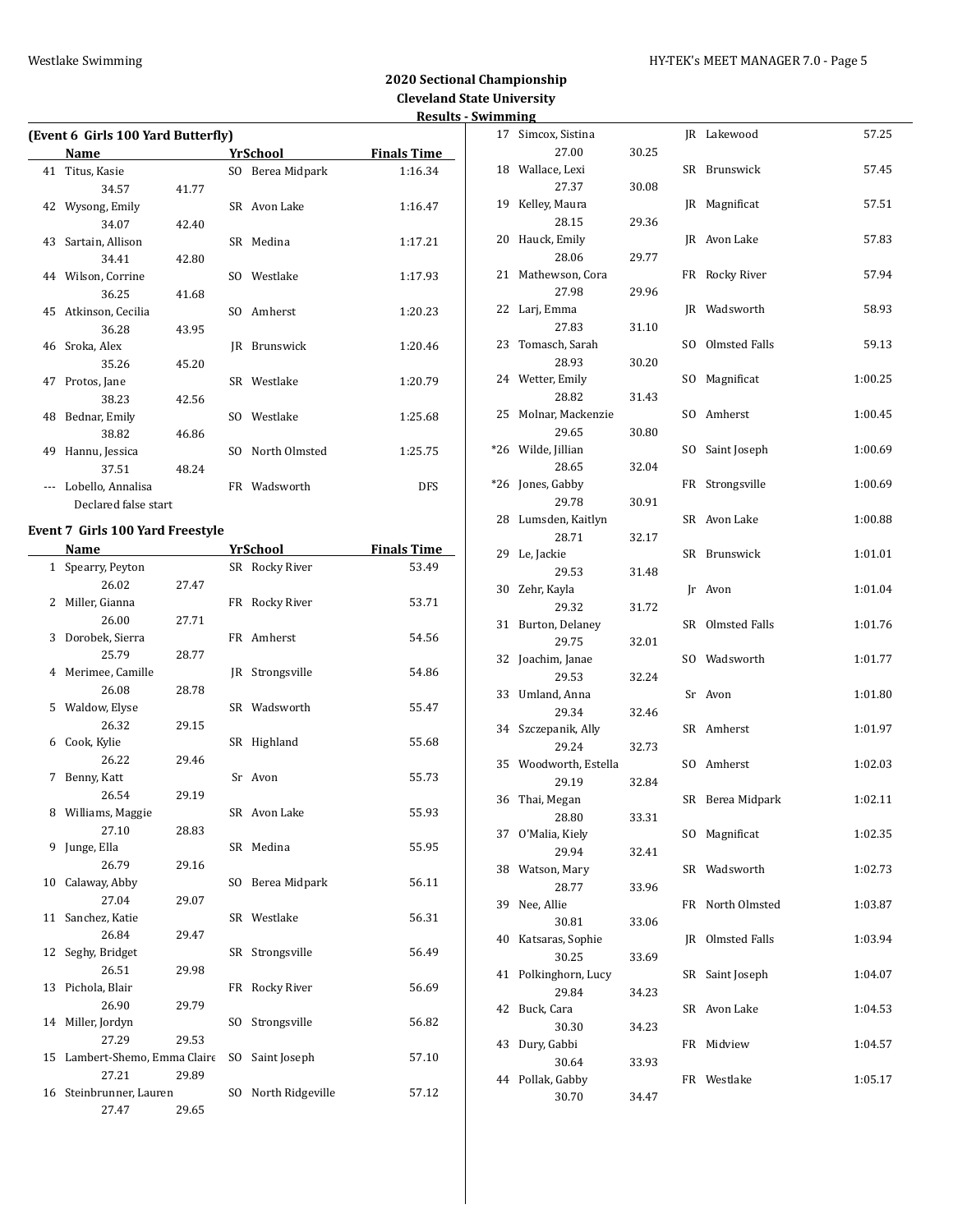36.12 35.93 36.04 36.13

36.20 34.67

|                                    |       |                     | Results - Swimming |                        |       |                  |       |         |
|------------------------------------|-------|---------------------|--------------------|------------------------|-------|------------------|-------|---------|
| (Event 7 Girls 100 Yard Freestyle) |       |                     |                    | 2 Schuld, Morgan       |       | SR Rocky River   |       | 5:25.63 |
| Name                               |       | <b>Yr</b> School    | <b>Finals Time</b> | 29.42                  | 32.83 | 33.00            | 33.34 |         |
| 45 Ramsier, Anna                   |       | FR Medina           | 1:05.66            | 33.23                  | 32.93 | 32.98            | 33.14 |         |
| 30.41                              | 35.25 |                     |                    | 33.13                  | 31.63 |                  |       |         |
| 46 Hasselbusch, Shelby             |       | JR Brunswick        | 1:07.07            | 3 Williams, Katie      |       | SO Avon Lake     |       | 5:25.73 |
| 32.02                              | 35.05 |                     |                    | 28.76                  | 32.04 | 32.87            | 33.17 |         |
| 47 Kosar, Mikayla                  |       | JR Olmsted Falls    | 1:08.06            | 33.60                  | 33.40 | 33.47            | 33.58 |         |
| 32.92                              | 35.14 |                     |                    | 33.18                  | 31.66 |                  |       |         |
| 48 Mack, Lexxi                     |       | SO Medina           | 1:08.13            | 4 Stump, Kate          |       | JR Medina        |       | 5:30.78 |
| 32.82                              | 35.31 |                     |                    | 29.23                  | 31.89 | 33.26            | 33.55 |         |
| 49 Coward, Sophia                  |       | FR Elyria           | 1:08.37            | 33.76                  | 34.05 | 34.00            | 34.06 |         |
| 31.69                              | 36.68 |                     |                    | 34.10                  | 32.88 |                  |       |         |
| 50 Schwochow, Audrey               |       | SR Elyria           | 1:09.23            | 5 Woods, Natalie       |       | Sr Avon          |       | 5:31.74 |
| 32.72                              | 36.51 |                     |                    | 29.76                  | 32.45 | 33.74            | 34.17 |         |
| 51 Blood, Erin                     |       | SO Westlake         | 1:10.09            | 33.91                  | 33.69 | 34.35            | 34.47 |         |
| 33.01                              | 37.08 |                     |                    | 33.64                  | 31.56 |                  |       |         |
| 52 Herter, Sydney                  |       | SO Medina           | 1:10.21            | 6 Katterle, Kira       |       | SR Rocky River   |       | 5:33.69 |
| 34.24                              | 35.97 |                     |                    | 30.15                  | 32.43 | 33.90            | 34.18 |         |
| 53 Stronsick, Nastasja             |       | JR Brunswick        | 1:10.34            | 33.81                  | 34.05 | 34.14            | 34.08 |         |
| 32.98                              | 37.36 |                     |                    | 34.09                  | 32.86 |                  |       |         |
| 54 Shemo, Meredith                 |       | SO Magnificat       | 1:10.43            | 7 Miller, Megan        |       | JR Magnificat    |       | 5:35.76 |
| 33.28                              | 37.15 |                     |                    | 29.92                  | 32.35 | 33.99            | 34.69 |         |
| 55 Heil, Maddie                    |       | SR Westlake         | 1:10.92            | 33.83                  | 34.32 | 34.67            | 34.93 |         |
| 33.47                              | 37.45 |                     |                    | 34.09                  | 32.97 |                  |       |         |
| 56 Atfield, Ella                   |       | SR Lakewood         | 1:11.21            | 8 Katsaras, Lillie     |       | SO Olmsted Falls |       | 5:38.23 |
| 34.15                              | 37.06 |                     |                    | 29.05                  | 33.00 | 33.26            | 34.36 |         |
| 57 Ramasamy, Ananya                |       | SR Highland         | 1:11.36            | 34.75                  | 34.65 | 34.89            | 34.88 |         |
| 34.08                              | 37.28 |                     |                    | 34.92                  | 34.47 |                  |       |         |
| 58 Gee, Monet                      |       | FR Lakewood         | 1:13.31            | 9 Malin, Taylor        |       | SR Westlake      |       | 5:39.06 |
| 33.76                              | 39.55 |                     |                    | 29.66                  | 32.80 | 33.68            | 34.74 |         |
| 59 Wilson, Abby                    |       | SR Berea Midpark    | 1:13.66            | 34.91                  | 34.88 | 35.17            | 34.82 |         |
| 35.32                              | 38.34 |                     |                    | 34.85                  | 33.55 |                  |       |         |
| 60 Kelley, Sarah                   |       | SR Saint Joseph     | 1:15.61            | 10 Irwin, Olivia       |       | SR Westlake      |       | 5:39.65 |
| 34.68                              | 40.93 |                     |                    | 28.52                  | 32.64 | 33.96            | 34.62 |         |
| 61 Zaloshnja, Roensia              |       | FR Berea Midpark    | 1:15.92            | 35.05                  | 35.37 | 35.21            | 35.32 |         |
| 36.42                              | 39.50 |                     |                    | 34.83                  | 34.13 |                  |       |         |
| 62 Russell, Madi                   |       | JR North Ridgeville | 1:18.77            | 11 Redetzki, Mallory   |       | SR Berea Midpark |       | 5:44.22 |
| 37.56<br>63 Bonner, Elizabeth      | 41.21 | SR North Olmsted    | 1:21.86            | 29.60                  | 33.08 | 34.20            | 35.46 |         |
| 37.73                              | 44.13 |                     |                    | 36.26                  | 35.48 | 35.66            | 35.74 |         |
| 64 Shockley, Chikondi              |       | FR North Olmsted    | 1:21.97            | 35.17                  | 33.57 |                  |       |         |
| 38.69                              | 43.28 |                     |                    | 12 DiJulius, Katherine |       | SR Strongsville  |       | 5:45.43 |
| 65 Dragen, Sofia                   |       | FR North Olmsted    | 1:22.15            | 29.59                  | 33.81 | 35.17            | 35.31 |         |
| 38.08                              | 44.07 |                     |                    | 35.60                  | 35.92 | 35.43            | 35.40 |         |
| 66 Sosa, Yarinely                  |       | JR Max Hayes        | 1:24.86            | 34.95                  | 34.25 |                  |       |         |
| 39.02                              | 45.84 |                     |                    | 13 Rymer, Jillian      |       | SO Strongsville  |       | 5:47.91 |
| --- Fabian, Julia                  |       | Jr Avon             | <b>DFS</b>         | 29.84                  | 33.30 | 35.01            | 35.60 |         |
| Declared false start               |       |                     |                    | 35.87                  | 36.15 | 36.20            | 36.00 |         |
|                                    |       |                     |                    | 35.93                  | 34.01 |                  |       |         |
| Event 8 Girls 500 Yard Freestyle   |       |                     |                    | 14 George, Madeline    |       | SR Rocky River   |       | 5:48.03 |
| Name                               |       | <b>YrSchool</b>     | <b>Finals Time</b> | 30.32                  | 33.25 | 34.67            | 35.60 |         |
| 1 Schuld, Mackenzie                |       | SR Rocky River      | 5:17.65            | 36.13                  | 36.25 | 36.06            | 36.34 |         |
| 28.47                              | 30.85 | 32.19<br>31.77      |                    | 35.97                  | 33.44 |                  |       |         |
| 32.42                              | 32.72 | 32.58<br>32.61      |                    | 15 Pluta, Aubrey       |       | SR Amherst       |       | 5:52.24 |
| 32.62                              | 31.42 |                     |                    | 31.17                  | 34.70 | 35.48            | 35.80 |         |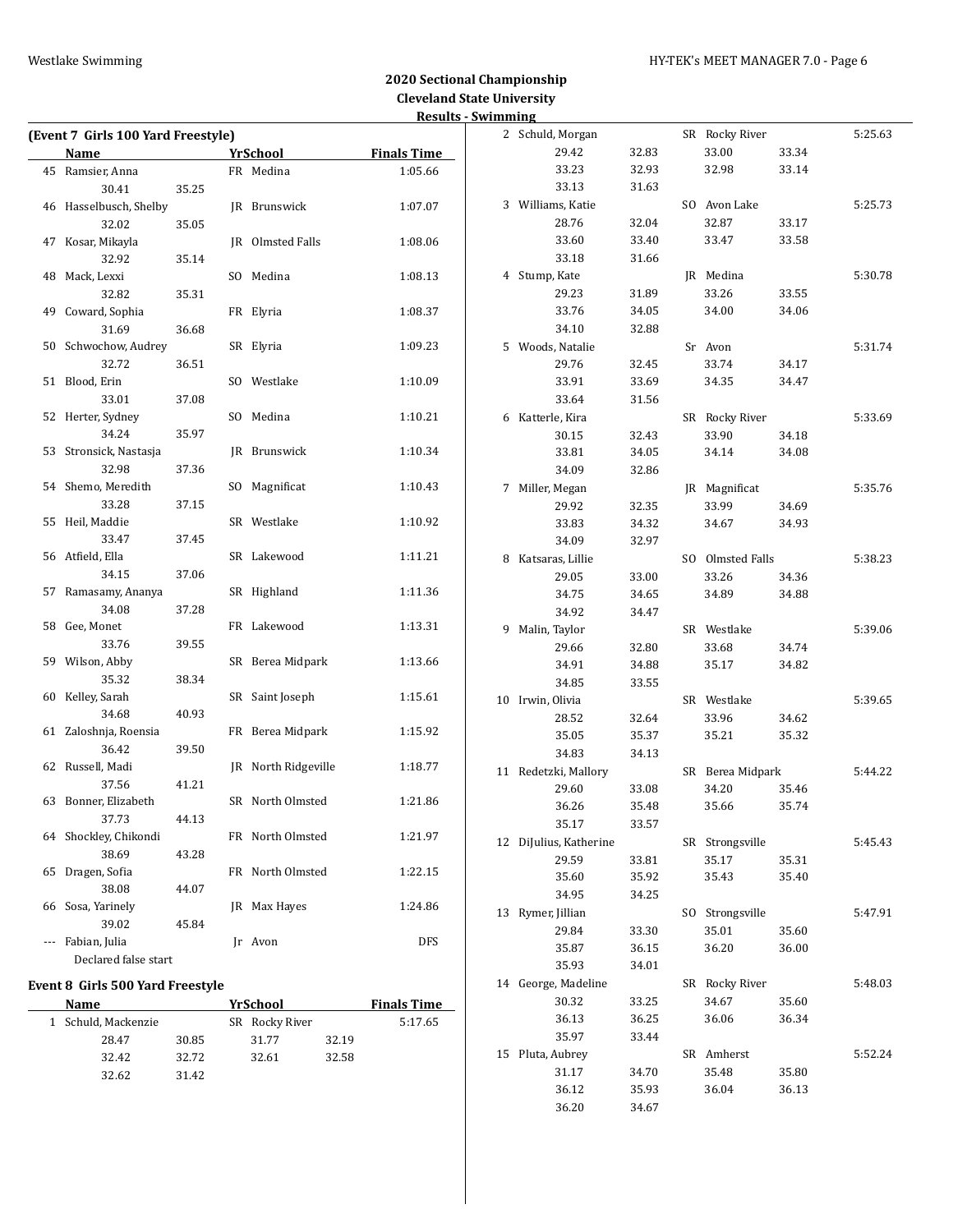### Westlake Swimming **Manufather 1999** HY-TEK's MEET MANAGER 7.0 - Page 7

# **2020 Sectional Championship Cleveland State University**

|                                    |       |                     |       | <b>Results - Swimming</b> |                       |       |                     |       |         |
|------------------------------------|-------|---------------------|-------|---------------------------|-----------------------|-------|---------------------|-------|---------|
| (Event 8 Girls 500 Yard Freestyle) |       |                     |       |                           | 29 Gilles, Clara      |       | So Avon             |       | 6:10.91 |
| Name                               |       | <b>YrSchool</b>     |       | <b>Finals Time</b>        | 33.67                 | 37.83 | 38.20               | 38.04 |         |
| 16 Fernandez, Suzanna              |       | FR Saint Joseph     |       | 5:53.37                   | 38.19                 | 37.93 | 37.72               | 37.82 |         |
| 30.43                              | 34.67 | 35.43               | 37.22 |                           | 36.93                 | 34.58 |                     |       |         |
| 35.97                              | 36.43 | 36.53               | 35.77 |                           | 30 Kovacs, Blake      |       | FR Avon Lake        |       | 6:12.19 |
| 36.64                              | 34.28 |                     |       |                           | 32.80                 | 35.78 | 37.45               | 38.34 |         |
| 17 Clark, Teagan                   |       | JR Magnificat       |       | 5:59.46                   | 38.38                 | 38.70 | 38.38               | 38.03 |         |
| 30.95                              | 34.95 | 35.77               | 36.29 |                           | 37.83                 | 36.50 |                     |       |         |
| 36.50                              | 36.72 | 37.13               | 37.27 |                           | 31 Kennedy, Jenna     |       | FR Avon Lake        |       | 6:13.27 |
| 38.00                              | 35.88 |                     |       |                           | 33.14                 | 36.69 | 37.38               | 37.11 |         |
| 18 MacDonald, Lilly                |       | SR North Ridgeville |       | 6:00.39                   | 37.67                 |       |                     |       |         |
| 30.30                              | 34.96 | 37.42               | 37.09 |                           | 38.89                 | 37.25 |                     |       |         |
| 36.54                              | 36.79 | 38.24               | 38.26 |                           | 32 Tondra, Emily      |       | FR Medina           |       | 6:16.53 |
| 36.83                              | 33.96 |                     |       |                           | 32.26                 | 36.21 | 37.68               | 37.95 |         |
| 19 Locigno, Cayla                  |       | SO Strongsville     |       | 6:00.42                   | 38.76                 | 38.62 | 38.84               | 38.97 |         |
| 31.75                              | 35.25 | 35.87               | 36.30 |                           | 39.03                 | 38.21 |                     |       |         |
| 36.31                              | 36.82 | 36.91               | 37.20 |                           | 33 Toader, Elvira     |       | SR Avon Lake        |       | 6:24.72 |
| 37.07                              | 36.94 |                     |       |                           | 31.74                 | 35.75 | 37.75               | 38.96 |         |
| 20 Barnes, Gabby                   |       | JR Amherst          |       | 6:01.15                   | 38.79                 | 39.90 | 41.88               | 39.98 |         |
| 32.12                              | 34.82 | 35.95               | 36.89 |                           | 40.44                 | 39.53 |                     |       |         |
| 36.61                              | 37.19 | 37.86               | 37.12 |                           | 34 Poltrone, Ally     |       | FR North Ridgeville |       | 6:26.73 |
| 37.38                              | 35.21 |                     |       |                           | 33.32                 | 37.82 | 39.34               | 39.49 |         |
| 21 O'Malia, Kiely                  |       | SO Magnificat       |       | 6:01.90                   | 40.31                 | 40.85 | 40.99               | 40.53 |         |
| 31.54                              | 35.27 | 37.22               | 37.53 |                           | 39.89                 | 34.19 |                     |       |         |
| 36.66                              | 37.30 | 37.80               | 37.10 |                           | 35 Lockhart, Caroline |       | JR Olmsted Falls    |       | 6:26.78 |
| 36.75                              | 34.73 |                     |       |                           | 33.68                 | 37.21 | 38.61               | 39.84 |         |
| 22 Jarosz, Madeline                |       | JR Saint Joseph     |       | 6:02.24                   | 39.42                 | 39.31 | 39.88               | 40.24 |         |
| 30.23                              | 34.44 | 36.46               | 36.57 |                           | 40.16                 | 38.43 |                     |       |         |
| 37.12                              | 37.47 | 37.89               | 38.00 |                           | 36 Bour, Elizabeth    |       | JR Lakewood         |       | 6:28.95 |
| 38.50                              | 35.56 |                     |       |                           | 33.09                 | 37.46 | 39.26               | 39.26 |         |
| 23 Kolesar, Grace                  |       | FR Olmsted Falls    |       | 6:05.00                   | 40.26                 | 39.88 | 40.57               | 40.66 |         |
| 32.49                              | 35.10 | 36.42               | 36.52 |                           | 40.11                 | 38.40 |                     |       |         |
| 37.26                              | 37.40 | 37.96               | 38.18 |                           | 37 Wagner, Ada        |       | FR Wadsworth        |       | 6:29.01 |
| 37.31                              | 36.36 |                     |       |                           | 34.53                 | 38.77 | 39.90               | 40.25 |         |
| 24 O'Toole, Colleen                |       | SR Magnificat       |       | 6:07.38                   | 39.59                 | 39.04 | 39.79               | 39.77 |         |
| 31.55                              | 35.55 | 37.86               | 37.80 |                           | 39.98                 | 37.39 |                     |       |         |
| 37.90                              | 38.36 | 38.00               | 37.81 |                           | 38 Clarke, Olivia     |       | JR Westlake         |       | 6:32.02 |
| 36.99                              | 35.56 |                     |       |                           | 33.19                 | 37.20 | 39.02               | 40.83 |         |
| 25 Willard, Abby                   |       | SR Wadsworth        |       | 6:08.03                   | 40.34                 | 40.71 | 40.60               | 41.51 |         |
| 32.39                              | 37.11 | 37.39               | 38.07 |                           | 40.30                 | 38.32 |                     |       |         |
| 37.93                              | 38.03 | 38.07               | 37.84 |                           | 39 Wilm, Julia        |       | SO North Ridgeville |       | 6:35.90 |
| 37.04                              | 34.16 |                     |       |                           | 32.40                 | 37.43 | 40.12               | 40.97 |         |
| 26 Karr, Becca                     |       | SR Strongsville     |       | 6:08.28                   | 40.54                 | 41.50 | 40.44               | 41.22 |         |
| 30.61                              | 35.46 | 36.84               | 37.39 |                           | 40.76                 | 40.52 |                     |       |         |
| 37.46                              | 37.91 | 38.15               | 38.83 |                           | 40 Cifranic, Emily    |       | FR Olmsted Falls    |       | 6:38.27 |
| 38.77                              | 36.86 |                     |       |                           | 36.64                 | 39.81 | 41.59               | 41.62 |         |
| 27 Sartain, Allison                |       | SR Medina           |       | 6:09.06                   | 40.99                 | 40.62 | 40.55               | 40.61 |         |
| 32.24                              | 36.82 | 37.65               | 37.96 |                           | 40.07                 | 35.77 |                     |       |         |
| 37.56                              | 37.52 | 37.53               | 37.72 |                           | 41 Kittle, Kaitlyn    |       | SR Wadsworth        |       | 6:40.38 |
| 37.91                              | 36.15 |                     |       |                           | 35.95                 | 40.26 | 41.73               | 42.00 |         |
| 28 Kaczmarski, Bri                 |       | FR Brunswick        |       | 6:09.23                   | 41.52                 | 41.22 | 41.51               | 40.94 |         |
| 32.99                              | 36.63 | 37.26               | 38.28 |                           | 40.08                 | 35.17 |                     |       |         |
| 37.80                              | 37.76 | 38.11               | 38.18 |                           | 42 Hurst, Abby        |       | So Avon             |       | 6:44.59 |
| 37.29                              | 34.93 |                     |       |                           | 34.07                 | 38.41 | 39.81               | 41.49 |         |
|                                    |       |                     |       |                           | 42.61                 | 42.27 | 42.47               | 42.60 |         |
|                                    |       |                     |       |                           | 42.33                 | 38.53 |                     |       |         |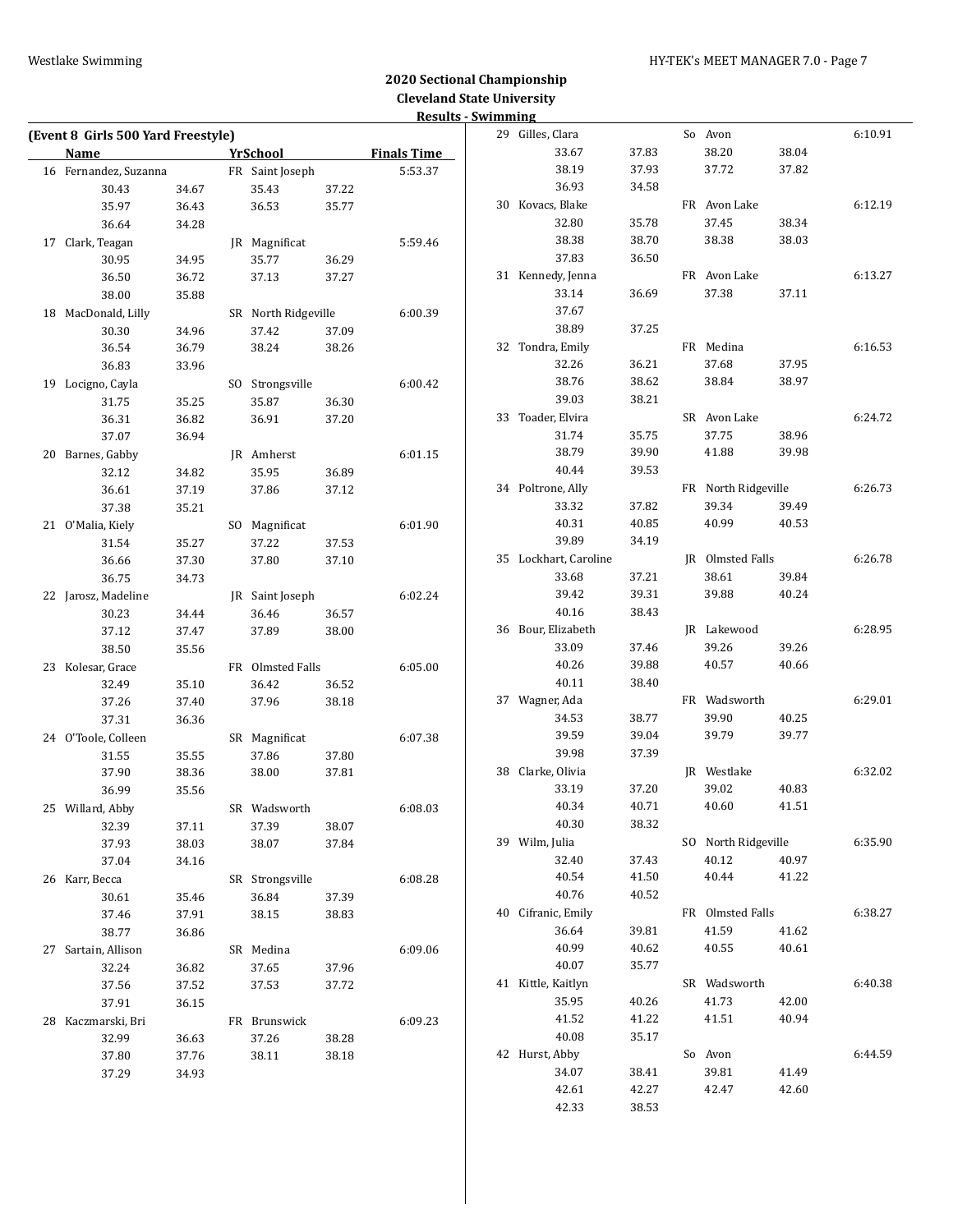### Westlake Swimming Material Management of the HY-TEK's MEET MANAGER 7.0 - Page 8

# **2020 Sectional Championship Cleveland State University Results - Swimming**

|     |                                    |                |     |                     |       | result             |
|-----|------------------------------------|----------------|-----|---------------------|-------|--------------------|
|     | (Event 8 Girls 500 Yard Freestyle) |                |     |                     |       |                    |
|     | Name                               |                |     | <b>YrSchool</b>     |       | <b>Finals Time</b> |
| 43  | Protos, Jane                       |                |     | SR Westlake         |       | 6:53.73            |
|     | 36.88                              | 41.16          |     | 42.66               | 42.94 |                    |
|     | 42.86                              | 42.91          |     | 42.30               | 42.31 |                    |
|     | 40.73                              | 38.98          |     |                     |       |                    |
|     | 44 Hassanain, Basemah              |                |     | SO North Olmsted    |       | 6:54.02            |
|     | 36.42                              | 41.27          |     | 41.75               | 42.49 |                    |
|     | 42.05                              | 43.38          |     | 43.52               | 42.41 |                    |
|     | 42.63                              | 38.10          |     |                     |       |                    |
| 45  | Koziarz, Liz                       |                |     | Jr Avon             |       | 6:56.18            |
|     | 32.54                              | 38.60          |     | 40.67               | 41.19 |                    |
|     | 41.56                              | 42.56          |     | 43.90               | 45.02 |                    |
|     | 45.58                              | 44.56          |     |                     |       |                    |
|     | 46 Strmac, Cadence                 |                |     | FR Berea Midpark    |       | 6:59.43            |
|     |                                    |                |     |                     |       |                    |
|     | 37.20                              | 41.86          |     | 42.21               | 43.38 |                    |
|     | 42.32                              | 42.55          |     | 43.19               | 43.21 |                    |
|     | 43.03                              | 40.48          |     |                     |       |                    |
| 47  | Martin, Maclain                    |                |     | JR North Ridgeville |       | 6:59.44            |
|     | 36.95                              | 41.95          |     | 42.17               | 42.85 |                    |
|     | 42.21                              | 44.04          |     | 43.62               | 42.20 |                    |
|     | 42.72                              | 40.73          |     |                     |       |                    |
|     | 48 Sroka, Alex                     |                |     | JR Brunswick        |       | 7:08.04            |
|     | 35.84                              | 41.70          |     | 42.70               | 43.87 |                    |
|     | 44.72                              | 44.60          |     | 43.88               | 45.04 |                    |
|     | 44.05                              | 41.64          |     |                     |       |                    |
| 49  | Layner, Della                      |                |     | JR Brunswick        |       | 7:08.65            |
|     | 33.92                              | 39.20          |     | 42.49               |       |                    |
|     |                                    | 42.75          |     |                     |       |                    |
|     | 50 Young, Kiersten                 |                |     | SO Elyria           |       | 7:14.33            |
|     | 37.24                              | 43.73          |     | 44.34               | 44.93 |                    |
|     | 45.24                              | 44.49          |     | 44.54               | 44.73 |                    |
|     | 44.30                              | 40.79          |     |                     |       |                    |
| 51  | Leggins, Chloe                     |                |     | FR Berea Midpark    |       | 7:15.71            |
|     | 36.56                              |                |     |                     | 44.68 |                    |
|     |                                    |                |     | 45.07               | 45.16 |                    |
|     | 44.46                              | 41.74          |     |                     |       |                    |
| 52  | Boewe, Sam                         |                | SO. | Brunswick           |       | 7:17.49            |
|     | 35.60                              | 40.16          |     | 43.06               | 44.75 |                    |
|     | 45.46                              |                |     | 45.76               | 46.38 |                    |
|     | 47.00                              | 45.37<br>43.95 |     |                     |       |                    |
|     |                                    |                |     |                     |       |                    |
|     | 53 Nee, Emily                      |                |     | SO North Olmsted    |       | 7:24.57            |
|     | 38.44                              | 42.20          |     | 44.10               | 45.81 |                    |
|     | 46.18                              | 45.88          |     | 46.33               | 44.55 |                    |
|     | 1:31.08                            |                |     |                     |       |                    |
| --- | Porpora, Morgan                    |                |     | SR Wadsworth        |       | <b>DFS</b>         |
|     | Declared false start               |                |     |                     |       |                    |

### **Event 9 Girls 200 Yard Freestyle Relay**

|  | Team                  |       | Relay               |                      | <b>Finals Time</b> |
|--|-----------------------|-------|---------------------|----------------------|--------------------|
|  | 1 Rocky River         |       |                     |                      | 1:39.50            |
|  | 1) Miller, Gianna FR  |       | 2) Russell, Ella SO |                      |                    |
|  | 3) Skapoulas, Anna SR |       |                     | 4) Schuld, Morgan SR |                    |
|  | 25.07                 | 24.83 | 24.79               | 24.81                |                    |
|  |                       |       |                     |                      |                    |

|    | ոսութ                      |       |                          |       |         |
|----|----------------------------|-------|--------------------------|-------|---------|
| 2  | Strongsville               |       |                          |       | 1:40.32 |
|    | 1) Homoki, Jordyn JR       |       | 2) Seghy, Bridget SR     |       |         |
|    | 3) Mayberry, Ryley JR      |       | 4) Merimee, Camille JR   |       |         |
|    | 24.57                      | 25.71 | 25.51                    | 24.53 |         |
| 3  | Magnificat                 |       |                          |       | 1:41.50 |
|    | 1) Karabatsos, Maggie JR   |       | 2) Ryan, Grace JR        |       |         |
|    | 3) Stockard, Taylor SO     |       | 4) Guilfoyle, Emilia SR  |       |         |
|    | 25.39                      | 25.44 | 25.65                    | 25.02 |         |
| 4  | Medina                     |       |                          |       | 1:43.57 |
|    | 1) Junge, Ella SR          |       | 2) Stump, Kate JR        |       |         |
|    | 3) Vogel, Morgan FR        |       | 4) Schoch, Sophie FR     |       |         |
|    | 25.51                      | 26.99 | 25.79                    | 25.28 |         |
| 5. | Avon Lake                  |       |                          |       | 1:44.35 |
|    |                            |       |                          |       |         |
|    | 1) Hauck, Emily JR         |       | 2) Williams, Katie SO    |       |         |
|    | 3) Lumpkin, Bree JR        |       | 4) Okuma, Emma SR        |       |         |
|    | 26.20                      | 25.93 | 26.57                    | 25.65 |         |
| 6  | Brunswick                  |       |                          |       | 1:45.01 |
|    | 1) Kijek, Lily SR          |       | 2) Hruschak, Ella FR     |       |         |
|    | 3) Parr, Isabelle SO       |       | 4) Wallace, Lexi SR      |       |         |
|    | 26.10                      | 26.76 | 25.75                    | 26.40 |         |
| 7  | Westlake                   |       |                          |       | 1:45.31 |
|    | 1) Sanchez, Katie SR       |       | 2) Tobin, Emilie JR      |       |         |
|    | 3) Irwin, Olivia SR        |       | 4) Malin, Taylor SR      |       |         |
|    | 25.76                      | 27.13 | 26.17                    | 26.25 |         |
| 8  | Highland                   |       |                          |       | 1:45.33 |
|    | 1) Cook, Kylie SR          |       | 2) Lewton, Anna JR       |       |         |
|    | 3) Baker, Kylie JR         |       | 4) Petersen, Maggie JR   |       |         |
|    | 25.72                      | 26.34 | 26.79                    | 26.48 |         |
| 9. | Avon                       |       |                          |       | 1:45.81 |
|    | 1) Swope, Rayna FR         |       | 2) Kay, Paige Jr         |       |         |
|    | 3) Benny, Katt Sr          |       | 4) Mackay, Mallory FR    |       |         |
|    | 26.89                      | 26.60 | 26.54                    | 25.78 |         |
| 10 | Wadsworth                  |       |                          |       | 1:46.03 |
|    | 1) Moran, Kaylee SO        |       | 2) Maibach, Kylee SR     |       |         |
|    | 3) Larj, Emma JR           |       | 4) Waldow, Elyse SR      |       |         |
|    | 26.78                      | 27.36 | 26.72                    | 25.17 |         |
| 11 | Amherst                    |       |                          |       | 1:46.27 |
|    | 1) Dorobek, Sierra FR      |       | 2) Woodworth, Estella SO |       |         |
|    | 3) Smith, Gabrielle SO     |       | 4) Szczepanik, Ally SR   |       |         |
|    | 25.34                      | 27.85 | 25.73                    | 27.35 |         |
| 12 | Olmsted Falls              |       |                          |       | 1:48.07 |
|    | 1) Tomasch, Sarah SO       |       | 2) Kho, Hannah SR        |       |         |
|    | 3) Gaal, Nicole FR         |       | 4) Katsaras, Lillie SO   |       |         |
|    | 27.15                      | 27.50 | 27.35                    | 26.07 |         |
| 13 | Berea Midpark              |       |                          |       | 1:48.44 |
|    | 1) Redetzki, Mallory SR    |       | 2) Thai, Megan SR        |       |         |
|    | 3) Willet, Bella SO        |       | 4) Calaway, Abby SO      |       |         |
|    | 27.80                      | 27.22 | 28.02                    | 25.40 |         |
| 14 | North Ridgeville           |       |                          |       | 1:49.85 |
|    | 1) Roussat, Jolie SO       |       | 2) Poltrone, Ally FR     |       |         |
|    | 3) Steinbrunner, Lauren SO |       | 4) MacDonald, Lilly SR   |       |         |
|    | 28.24                      | 28.24 | 26.03                    | 27.34 |         |
| 15 | Saint Joseph               |       |                          |       | 1:52.67 |
|    | 1) Fernandez, Suzanna FR   |       | 2) Doverspike, Clare FR  |       |         |
|    | 3) Polkinghorn, Lucy SR    |       | 4) Wilde, Jillian SO     |       |         |
|    | 28.28                      | 28.95 | 28.17                    | 27.27 |         |
|    |                            |       |                          |       |         |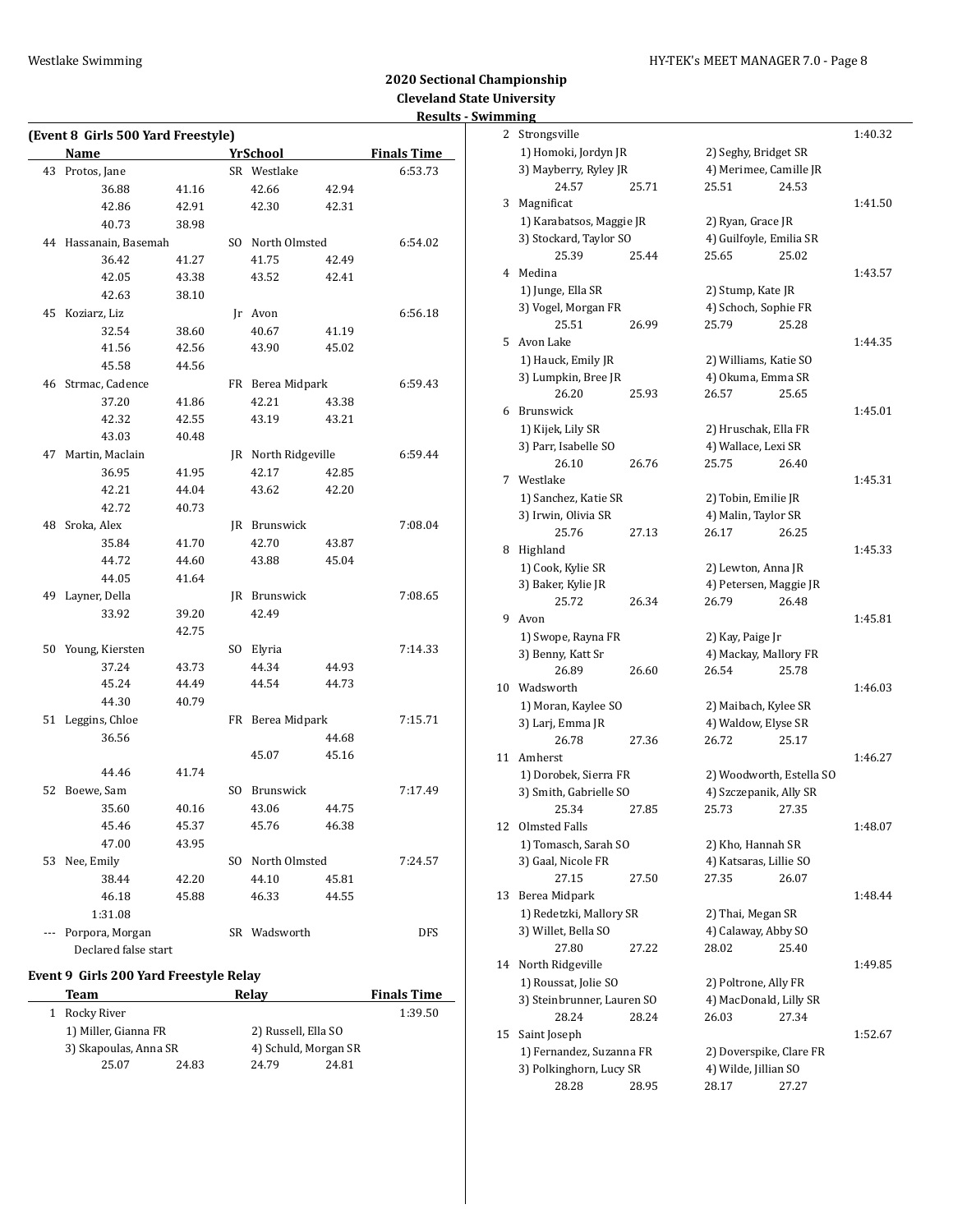### **(Event 9 Girls 200 Yard Freestyle Relay) Team Relay Finals Time** 16 Lakewood 1:53.77 1) Miranda, Sophia SR 2) Hudak, Nicole SR 3) Bour, Elizabeth JR 4) Woodford, Ethel JR 28.04 28.46 30.51 26.76 17 Elyria 1:58.72 1) Schwochow, Audrey SR 2) Chizmar, Katie SR 3) Coward, Sophia FR 4) Young, Kiersten SO 30.08 26.61 29.47 32.56 18 North Olmsted 2:16.39 1) Bettinger, Angela SO 2) Dragen, Sofia FR 3) Kubancik, Julia FR 4) Hannu, Jessica SO 34.81 41.10 29.75 30.73

#### **Event 10 Girls 100 Yard Backstroke**

 $\overline{a}$ 

|              | Name               |       |                | <u>YrSchool</u> | <u>Finals Time</u> |
|--------------|--------------------|-------|----------------|-----------------|--------------------|
| $\mathbf{1}$ | Spearry, Peyton    |       | SR             | Rocky River     | 58.26              |
|              | 28.38              | 29.88 |                |                 |                    |
| 2            | Kelly, Madison     |       | SR             | Saint Joseph    | 59.02              |
|              | 28.17              | 30.85 |                |                 |                    |
| 3            | Lewton, Anna       |       | IR             | Highland        | 59.97              |
|              | 29.34              | 30.63 |                |                 |                    |
| 4            | Schoch, Sophie     |       | FR             | Medina          | 1:00.31            |
|              | 28.86              | 31.45 |                |                 |                    |
| 5            | Truelsch, Jordan   |       | SO.            | Brunswick       | 1:01.21            |
|              | 29.52              | 31.69 |                |                 |                    |
| 6            | Schaedler, Shaelan |       | SO.            | Rocky River     | 1:01.90            |
|              | 29.95              | 31.95 |                |                 |                    |
| 7            | Benny, Katt        |       | Sr             | Avon            | 1:02.00            |
|              | 30.28              | 31.72 |                |                 |                    |
| 8            | Parr, Isabelle     |       | SO.            | Brunswick       | 1:02.35            |
|              | 30.15              | 32.20 |                |                 |                    |
| 9            | Mayberry, Ryley    |       | IR             | Strongsville    | 1:02.92            |
|              | 30.01              | 32.91 |                |                 |                    |
| 10           | Swope, Rayna       |       | FR             | Avon            | 1:03.17            |
|              | 30.68              | 32.49 |                |                 |                    |
| 11           | Stone, Paige       |       | IR             | Brunswick       | 1:03.47            |
|              | 30.33              | 33.14 |                |                 |                    |
| 12           | McDaniel, Allison  |       | FR             | Avon Lake       | 1:03.77            |
|              | 30.85              | 32.92 |                |                 |                    |
| 13           | Rymer, Jillian     |       | S <sub>O</sub> | Strongsville    | 1:04.32            |
|              | 31.23              | 33.09 |                |                 |                    |
| 14           | Telesz, Grace      |       | FR             | Strongsville    | 1:04.50            |
|              | 30.63              | 33.87 |                |                 |                    |
| 15           | Moran, Kaylee      |       | S <sub>O</sub> | Wadsworth       | 1:04.73            |
|              | 31.14              | 33.59 |                |                 |                    |
| 16           | Calaway, Abby      |       | SO.            | Berea Midpark   | 1:05.12            |
|              | 32.12              | 33.00 |                |                 |                    |
| 17           | Trombetto, Hanna   |       | So             | Avon            | 1:05.50            |
|              | 31.86              | 33.64 |                |                 |                    |
| 18           | Smith, Gabrielle   |       | SO.            | Amherst         | 1:05.71            |
|              | 32.21              | 33.50 |                |                 |                    |
| 19           | Carbone, Nina      |       | IR             | Brunswick       | 1:06.06            |
|              | 31.77              | 34.29 |                |                 |                    |
| 20           | Clouse, Maddie     |       | SR             | Medina          | 1:06.90            |
|              | 31.97              | 34.93 |                |                 |                    |

|    | ոտապ                        |       |     |                      |         |
|----|-----------------------------|-------|-----|----------------------|---------|
| 21 | Sejka, Demitra              |       |     | SR Medina            | 1:06.92 |
|    | 31.97                       | 34.95 |     |                      |         |
| 22 | Molnar, Mackenzie           |       | SO. | Amherst              | 1:07.32 |
|    | 33.06                       | 34.26 |     |                      |         |
| 23 | Badar, Abby                 |       | SR  | Magnificat           | 1:07.51 |
|    | 31.49                       | 36.02 |     |                      |         |
| 24 | Karr, Becca                 |       | SR  | Strongsville         | 1:07.68 |
|    | 32.55                       | 35.13 |     |                      |         |
| 25 | Bayarbadrakh, Ujin          |       | SO. | Avon Lake            | 1:07.83 |
|    | 33.30                       | 34.53 |     |                      |         |
| 26 | Harte, Mary<br>32.90        | 36.16 | JR  | Rocky River          | 1:09.06 |
| 27 | Lumpkin, Brooke             |       | IR  | Avon Lake            | 1:09.40 |
|    | 32.07                       | 37.33 |     |                      |         |
| 28 | Burrows, Lindsay            |       | IR  | Westlake             | 1:10.39 |
|    | 33.23                       | 37.16 |     |                      |         |
| 29 | Tobin, Maggie               |       |     | FR Westlake          | 1:10.56 |
|    | 34.46                       | 36.10 |     |                      |         |
| 30 | Soboslay, Mary              |       | SO. | Amherst              | 1:11.00 |
|    | 33.88                       | 37.12 |     |                      |         |
| 31 | Gaal, Nicole                |       | FR  | <b>Olmsted Falls</b> | 1:11.23 |
|    | 33.46                       | 37.77 |     |                      |         |
| 32 | Butte, Meghan               |       | FR  | Rocky River          | 1:11.50 |
|    | 35.08                       | 36.42 |     |                      |         |
| 33 | Roussat, Jolie              |       | SO. | North Ridgeville     | 1:11.85 |
|    | 34.74                       | 37.11 |     |                      |         |
| 34 | Kobak, Eve                  |       | SR  | North Olmsted        | 1:12.01 |
|    | 33.65                       | 38.36 |     |                      |         |
| 35 | Wetter, Emily               |       | SO. | Magnificat           | 1:12.22 |
|    | 35.63                       | 36.59 |     |                      |         |
| 36 | Stephens, Maeve             |       | SO. | Magnificat           | 1:12.35 |
|    | 35.10                       | 37.25 |     |                      |         |
| 37 | O'Toole, Colleen            |       | SR  | Magnificat           | 1:13.81 |
|    | 35.69                       | 38.12 |     |                      |         |
| 38 | Tondra, Emily               |       | FR  | Medina               | 1:14.08 |
|    | 35.70                       | 38.38 |     |                      |         |
| 39 | Shiltz, Kelley              |       | SR  | Olmsted Falls        | 1:14.20 |
|    | 35.48                       | 38.72 |     |                      |         |
|    | 40 Baranski, Lydia<br>36.50 | 38.24 |     | Jr Avon              | 1:14.74 |
| 41 | Doverspike, Clare           |       |     | FR Saint Joseph      | 1:14.87 |
|    | 36.40                       | 38.47 |     |                      |         |
| 42 | Wang, Bethany               |       | JR  | Westlake             | 1:15.22 |
|    | 36.39                       | 38.83 |     |                      |         |
| 43 | Nye, Lilah                  |       |     | JR Wadsworth         | 1:16.57 |
|    | 36.95                       | 39.62 |     |                      |         |
| 44 | Willard, Abby               |       | SR  | Wadsworth            | 1:16.61 |
|    | 36.88                       | 39.73 |     |                      |         |
| 45 | Baron, Jackie               |       |     | SR Westlake          | 1:18.16 |
|    | 1:18.30                     |       |     |                      |         |
| 46 | Weaver, Molly               |       | SR  | Berea Midpark        | 1:18.40 |
|    | 37.43                       | 40.97 |     |                      |         |
| 47 | Davis, Courtney             |       |     | SR Wadsworth         | 1:19.27 |
|    | 39.33                       | 39.94 |     |                      |         |
| 48 | Worron, Tully               |       | SR  | Lakewood             | 1:20.25 |
|    | 38.94                       | 41.31 |     |                      |         |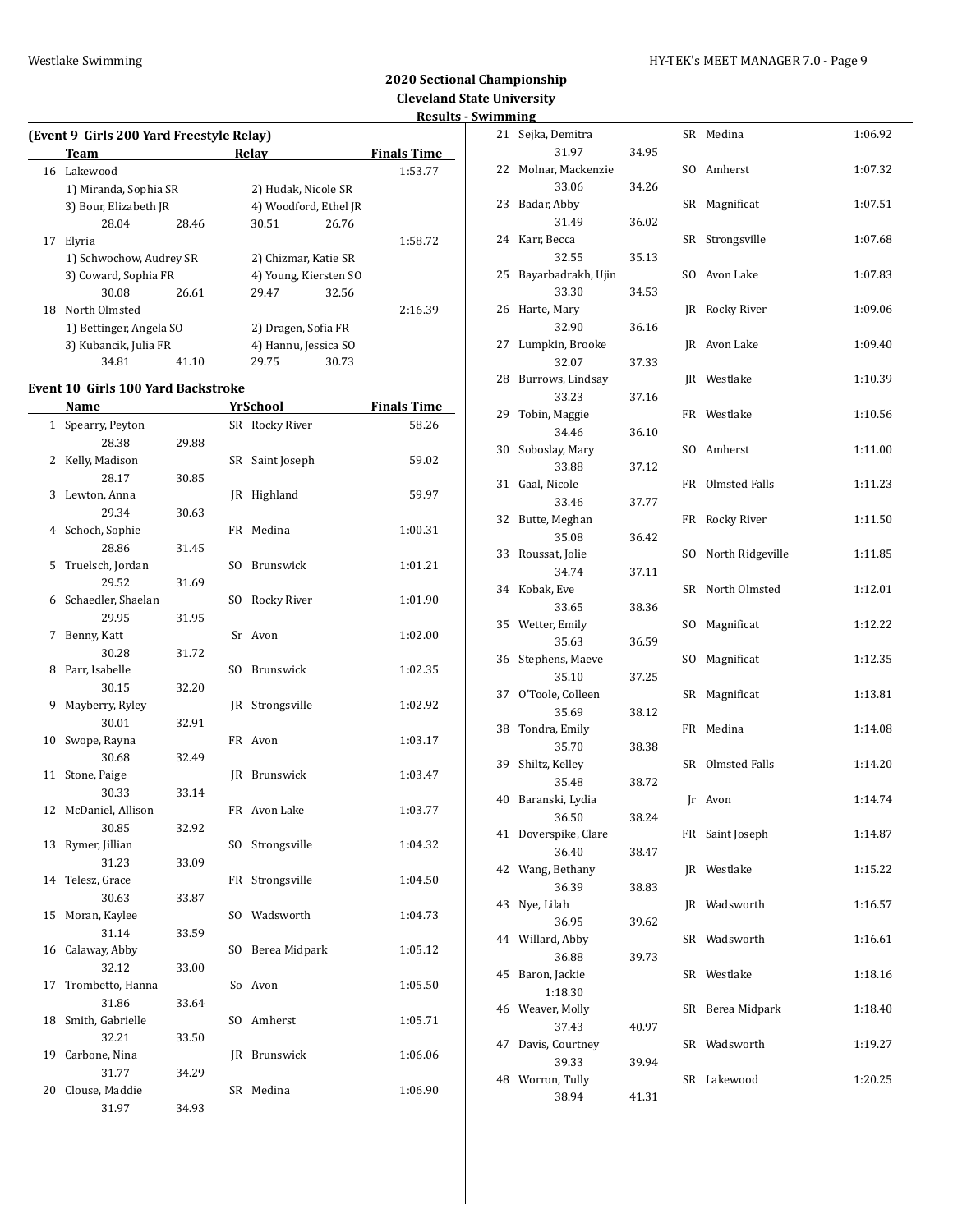# **2020 Sectional Championship Cleveland State University Results - Swimming**

| (Event 10 Girls 100 Yard Backstroke) |                                        |         |                |                     |                    |  |  |  |  |  |
|--------------------------------------|----------------------------------------|---------|----------------|---------------------|--------------------|--|--|--|--|--|
|                                      | <b>Name</b>                            |         |                | <b>YrSchool</b>     | <b>Finals Time</b> |  |  |  |  |  |
| 49                                   | Cummings, Madeline                     |         |                | JR Lakewood         | 1:20.28            |  |  |  |  |  |
|                                      | 39.00                                  | 41.28   |                |                     |                    |  |  |  |  |  |
| 50                                   | McFarlin, Maddy                        |         |                | SR Lakewood         | 1:20.59            |  |  |  |  |  |
|                                      | 1:20.17                                | 0.42    |                |                     |                    |  |  |  |  |  |
| 51                                   | Martin, Maclain                        |         |                | JR North Ridgeville | 1:23.06            |  |  |  |  |  |
|                                      | 41.01                                  | 42.05   |                |                     |                    |  |  |  |  |  |
| 52                                   | Tran, Lyanna                           |         | S <sub>0</sub> | Saint Joseph        | 1:24.99            |  |  |  |  |  |
|                                      | 40.40                                  | 44.59   |                |                     |                    |  |  |  |  |  |
| 53                                   | McCarthy, Taylor                       |         | <b>SR</b>      | Amherst             | 1:25.38            |  |  |  |  |  |
| 54                                   | Harrington, Mara                       |         | S <sub>O</sub> | Berea Midpark       | 1:26.32            |  |  |  |  |  |
|                                      | 41.27                                  | 45.05   |                |                     |                    |  |  |  |  |  |
| 55                                   | Gardner, Caroline                      |         |                | IR Olmsted Falls    | 1:27.14            |  |  |  |  |  |
| 56                                   | Hand, Mady                             |         | S <sub>O</sub> | Olmsted Falls       | 1:28.43            |  |  |  |  |  |
|                                      | 42.51                                  | 45.92   |                |                     |                    |  |  |  |  |  |
| 57                                   | Bonner, Elizabeth                      |         | SR.            | North Olmsted       | 1:34.28            |  |  |  |  |  |
| 58                                   | Tate, Noel                             |         | FR             | Berea Midpark       | 1:35.15            |  |  |  |  |  |
|                                      | 44.50                                  | 50.65   |                |                     |                    |  |  |  |  |  |
| 59                                   | Dragen, Sofia                          |         | FR             | North Olmsted       | 1:37.72            |  |  |  |  |  |
| 60                                   | Wise, Preston                          |         | FR             | Elyria              | 1:38.52            |  |  |  |  |  |
| 61                                   | Russell, Madi                          |         | IR             | North Ridgeville    | 1:42.49            |  |  |  |  |  |
|                                      | 49.82                                  | 52.67   |                |                     |                    |  |  |  |  |  |
| $- - -$                              | Glaros, Alexia                         |         |                | FR Saint Joseph     | DQ                 |  |  |  |  |  |
|                                      | Multiple strokes past vertical at turn |         |                |                     |                    |  |  |  |  |  |
|                                      | 50.82                                  | 55.79   |                |                     |                    |  |  |  |  |  |
|                                      | Gutierrez, Natalia                     |         |                | SR Max Hayes        | DQ                 |  |  |  |  |  |
|                                      | Not on back off wall                   |         |                |                     |                    |  |  |  |  |  |
|                                      | 1:03.16                                | 1:25.95 |                |                     |                    |  |  |  |  |  |
| ---                                  | Lumsden, Kaitlyn                       |         |                | SR Avon Lake        | <b>DFS</b>         |  |  |  |  |  |
|                                      | Declared false start                   |         |                |                     |                    |  |  |  |  |  |

### **Event 11 Girls 100 Yard Breaststroke**

|              | Name                       |       |     | YrSchool         | <b>Finals Time</b> |
|--------------|----------------------------|-------|-----|------------------|--------------------|
| $\mathbf{1}$ | Waldow, Elyse              |       |     | SR Wadsworth     | 1:03.93            |
|              | 29.90                      | 34.03 |     |                  |                    |
| 2            | Baker, Kylie               |       |     | JR Highland      | 1:08.03            |
|              | 32.57                      | 35.46 |     |                  |                    |
| 3            | Burgess, Hannah            |       | SO  | Rocky River      | 1:10.30            |
|              | 32.52                      | 37.78 |     |                  |                    |
| 4            | Vogel, Morgan              |       |     | FR Medina        | 1:10.71            |
|              | 33.17                      | 37.54 |     |                  |                    |
| 5            | Horton, Elise              |       | SO. | Brunswick        | 1:10.87            |
|              | 33.18                      | 37.69 |     |                  |                    |
| 6            | Kijek, Lily                |       | SR. | <b>Brunswick</b> | 1:11.05            |
|              | 32.82                      | 38.23 |     |                  |                    |
| 7            | Swanson, Leyna             |       |     | FR Brunswick     | 1:11.43            |
|              | 33.93                      | 37.50 |     |                  |                    |
| 8            | Dorobek, Sierra            |       |     | FR Amherst       | 1:11.69            |
|              | 33.36                      | 38.33 |     |                  |                    |
| 9            | Lambert-Shemo, Emma Claire |       | SO. | Saint Joseph     | 1:11.85            |
|              | 33.39                      | 38.46 |     |                  |                    |
| 10           | Ryan, Grace                |       |     | JR Magnificat    | 1:13.27            |
|              | 34.47                      | 38.80 |     |                  |                    |
|              | 11 Leon, Sydney            |       | IR  | Strongsville     | 1:13.49            |
|              | 34.21                      | 39.28 |     |                  |                    |

|    | ոmıng                   |       |     |                  |         |
|----|-------------------------|-------|-----|------------------|---------|
| 12 | Pichola, Blair          |       |     | FR Rocky River   | 1:13.77 |
|    | 34.43                   | 39.34 |     |                  |         |
| 13 | Presley, Emily          |       | JR  | Avon Lake        | 1:13.78 |
|    | 33.74                   | 40.04 |     |                  |         |
| 14 | Kutchel, Abbey          |       | FR  | Strongsville     | 1:14.00 |
|    | 33.84                   | 40.16 |     |                  |         |
| 15 | Donaldson, Sarah        |       | SO. | Lakewood         | 1:14.10 |
|    | 34.80                   | 39.30 |     |                  |         |
| 16 | Okuma, Emma             |       |     | SR Avon Lake     | 1:14.61 |
|    | 34.53                   | 40.08 |     |                  |         |
| 17 | McFadden, Isabella      |       |     | SR Westlake      | 1:14.97 |
|    | 34.44                   | 40.53 |     |                  |         |
| 18 | Lumpkin, Bree           |       |     | JR Avon Lake     | 1:15.03 |
|    | 34.30                   | 40.73 |     |                  |         |
| 19 | Tlapa, Kate             |       | SO. | Rocky River      | 1:15.16 |
|    | 34.44                   | 40.72 |     |                  |         |
| 20 | Vogel, Madeline         |       | SR  | Medina           | 1:15.81 |
|    | 35.32                   | 40.49 |     |                  |         |
| 21 | Hruschak, Ella          |       | FR  | Brunswick        | 1:16.31 |
|    | 35.33                   | 40.98 |     |                  |         |
| 22 | Strawser, Emily         |       | SR  | Strongsville     | 1:16.46 |
|    | 35.47                   | 40.99 |     |                  |         |
| 23 | Wysong, Zoe             |       | FR  | Avon Lake        | 1:17.59 |
|    | 36.52                   | 41.07 |     |                  |         |
| 24 | Kobak, Elena            |       | SO. | North Olmsted    | 1:18.10 |
|    | 36.38                   | 41.72 |     |                  |         |
| 25 | Kay, Paige              |       | Ir  | Avon             | 1:19.00 |
|    | 36.83                   | 42.17 |     |                  |         |
| 26 | Kelley, Evie            |       | JR  | Rocky River      | 1:19.14 |
|    | 36.42                   | 42.72 |     |                  |         |
| 27 | Swanson, Maddie         |       | SO. | Olmsted Falls    | 1:20.24 |
|    | 37.41                   | 42.83 |     |                  |         |
| 28 | Rini, Jane              |       | FR  | Avon             | 1:20.31 |
|    | 38.60                   | 41.71 |     |                  |         |
| 29 | MacDonald, Lilly        |       | SR  | North Ridgeville | 1:20.53 |
|    | 37.29                   | 43.24 |     |                  |         |
| 30 | Clarke, Olivia          |       | JR  | Westlake         | 1:21.88 |
|    | 38.13                   | 43.75 |     |                  |         |
| 31 | Burns, AnnaKate         |       |     | SO Medina        | 1:22.14 |
|    | 38.74                   | 43.40 |     |                  |         |
| 32 | Ramsier, Jill<br>39.36  |       | SO. | Medina           | 1:22.28 |
|    |                         | 42.92 |     | Saint Joseph     |         |
| 33 | Ryder, Lizzie           |       | FR  |                  | 1:22.67 |
|    | 38.60<br>Poltrone, Ally | 44.07 | FR  | North Ridgeville |         |
| 34 | 38.61                   |       |     |                  | 1:23.87 |
| 35 | Palek, Maddy            | 45.26 | So  | Avon             | 1:24.42 |
|    | 40.02                   | 44.40 |     |                  |         |
| 36 |                         |       | JR  | Highland         | 1:25.50 |
|    | Mapp, Kylie<br>40.48    | 45.02 |     |                  |         |
| 37 | Pollak, Emma            |       | FR  | Westlake         | 1:25.69 |
|    | 39.56                   | 46.13 |     |                  |         |
| 38 | Beck, Regan             |       | JR  | Strongsville     | 1:25.73 |
|    | 38.51                   | 47.22 |     |                  |         |
| 39 | McKee, Jaidyn           |       | SO. | Amherst          | 1:26.68 |
|    | 40.15                   | 46.53 |     |                  |         |
|    |                         |       |     |                  |         |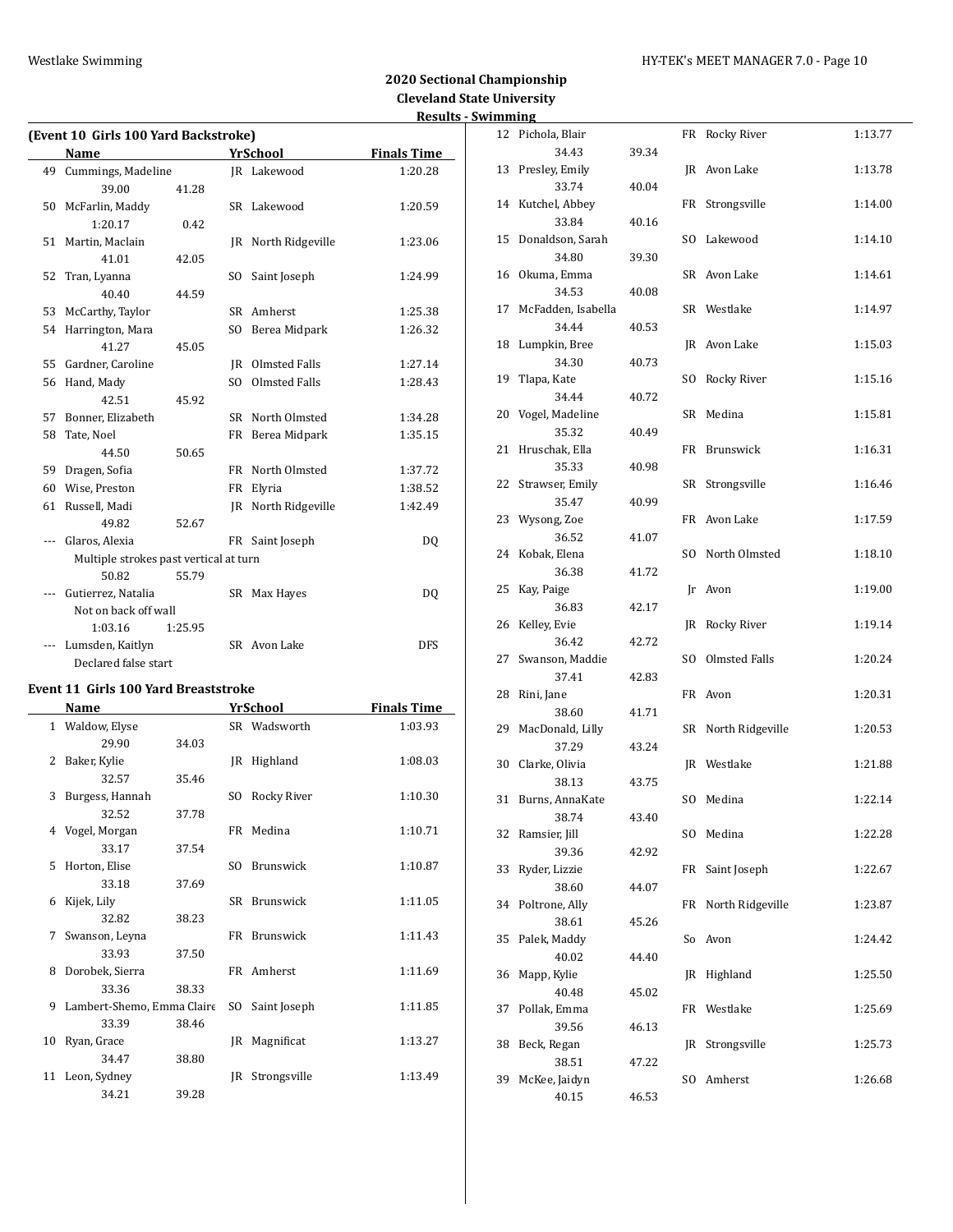### Westlake Swimming **Manufather 1999** HY-TEK's MEET MANAGER 7.0 - Page 11

# **2020 Sectional Championship Cleveland State University Results - Swimming**

|    | (Event 11 Girls 100 Yard Breaststroke) |         |     |                  |                    |  |  |
|----|----------------------------------------|---------|-----|------------------|--------------------|--|--|
|    | Name                                   |         |     | <b>YrSchool</b>  | <b>Finals Time</b> |  |  |
| 40 | Perez, KiKi                            |         |     | FR Saint Joseph  | 1:27.46            |  |  |
|    | 39.54                                  | 47.92   |     |                  |                    |  |  |
| 41 | Dzina, Brianna                         |         | FR  | Magnificat       | 1:27.53            |  |  |
|    | 38.90                                  | 48.63   |     |                  |                    |  |  |
|    | 42 Wilson, Corrine                     |         |     | SO Westlake      | 1:28.06            |  |  |
|    | 41.60                                  | 46.46   |     |                  |                    |  |  |
| 43 | Bour, Elizabeth                        |         |     | JR Lakewood      | 1:28.08            |  |  |
|    | 41.28                                  | 46.80   |     |                  |                    |  |  |
| 44 | Kittle, Kaitlyn                        |         |     | SR Wadsworth     | 1:28.80            |  |  |
|    | 42.25                                  | 46.55   |     |                  |                    |  |  |
| 45 | Rafferty, Megan                        |         |     | So Avon          | 1:29.23            |  |  |
|    | 42.74                                  | 46.49   |     |                  |                    |  |  |
| 46 | Gostlin, Emily                         |         |     | JR Wadsworth     | 1:29.28            |  |  |
|    | 42.62                                  | 46.66   |     |                  |                    |  |  |
| 47 | Gantzer, Victoria                      |         | SR  | Saint Joseph     | 1:29.40            |  |  |
|    | 42.06                                  | 47.34   |     |                  |                    |  |  |
| 48 | Coward, Sophia                         |         | FR  | Elyria           | 1:31.08            |  |  |
|    | 42.75                                  | 48.33   |     |                  |                    |  |  |
| 49 | Klimchak, Alyssa                       |         |     | SR Olmsted Falls | 1:31.17            |  |  |
|    | 43.55                                  | 47.62   |     |                  |                    |  |  |
| 50 | Rebraca, Abby                          |         |     | FR Olmsted Falls | 1:31.34            |  |  |
|    | 43.25                                  | 48.09   |     |                  |                    |  |  |
| 51 | Strmac, Cadence                        |         |     | FR Berea Midpark | 1:31.78            |  |  |
|    | 42.59                                  | 49.19   |     |                  |                    |  |  |
| 52 | Kennedy, Grace                         |         | SR  | Olmsted Falls    | 1:31.80            |  |  |
|    | 42.24                                  | 49.56   |     |                  |                    |  |  |
| 53 | Shemo, Meredith                        |         | SO. | Magnificat       | 1:34.50            |  |  |
|    | 43.90                                  | 50.60   |     |                  |                    |  |  |
| 54 | Kubancik, Julia                        |         | FR  | North Olmsted    | 1:35.72            |  |  |
|    | 45.63                                  | 50.09   |     |                  |                    |  |  |
| 55 | Schwochow, Audrey                      |         | SR  | Elyria           | 1:36.73            |  |  |
|    | 47.40                                  | 49.33   |     |                  |                    |  |  |
| 56 | Calvis, Susannah                       |         | SR  | Berea Midpark    | 1:36.94            |  |  |
|    | 45.98                                  | 50.96   |     |                  |                    |  |  |
| 57 | Rohfeld, Janie                         |         |     | FR Berea Midpark | 1:37.05            |  |  |
|    | 45.83                                  | 51.22   |     |                  |                    |  |  |
| 58 | Wagner, Ada                            |         |     | FR Wadsworth     | 1:38.99            |  |  |
|    | 44.98                                  | 54.01   |     |                  |                    |  |  |
| 59 | Sosa, Yarinely                         |         | JR  | Max Hayes        | 1:59.64            |  |  |
|    | 56.04                                  | 1:03.60 |     |                  |                    |  |  |
| 60 | Holliday, Kathryn                      |         | FR  | Elyria           | 2:08.10            |  |  |
|    | 1:00.40                                | 1:07.70 |     |                  |                    |  |  |

# **Event 12 Girls 400 Yard Freestyle Relay**

| Team              |       | Relay                                                                    |       | <b>Finals Time</b>                                                                                  |
|-------------------|-------|--------------------------------------------------------------------------|-------|-----------------------------------------------------------------------------------------------------|
| Rocky River       |       |                                                                          |       | 3:40.01                                                                                             |
|                   |       |                                                                          |       |                                                                                                     |
|                   |       |                                                                          |       |                                                                                                     |
| 26.53             | 54.63 | 25.68                                                                    | 54.62 |                                                                                                     |
| 26.50             | 55.64 | 25.66                                                                    | 55.12 |                                                                                                     |
| Magnificat        |       |                                                                          |       | 3:43.75                                                                                             |
|                   |       |                                                                          |       |                                                                                                     |
| 3) Ryan, Grace JR |       |                                                                          |       |                                                                                                     |
| 26.65             | 55.45 | 26.95                                                                    | 56.89 |                                                                                                     |
| 26.96             | 56.55 | 25.72                                                                    | 54.86 |                                                                                                     |
|                   |       | 1) Spearry, Peyton SR<br>3) Schuld, Morgan SR<br>1) Guilfoyle, Emilia SR |       | 2) Miller, Gianna FR<br>4) Skapoulas, Anna SR<br>2) Stockard, Taylor SO<br>4) Karabatsos, Maggie JR |

|    | ոռութ                   |         |                      |                                  |         |
|----|-------------------------|---------|----------------------|----------------------------------|---------|
| 3  | Strongsville            |         |                      |                                  | 3:46.43 |
|    | 1) Seghy, Bridget SR    |         |                      | 2) Miller, Jordyn SO             |         |
|    | 3) Gavigan, Kerry FR    |         |                      | 4) Gadd, Shaelyn SR              |         |
|    | 26.61                   | 56.57   | 27.06                | 56.53                            |         |
|    | 26.37                   | 55.71   | 27.56                | 57.62                            |         |
| 4  | Brunswick               |         |                      |                                  | 3:48.23 |
|    | 1) Truelsch, Jordan SO  |         | 2) Parr, Isabelle SO |                                  |         |
|    | 3) Horton, Elise SO     |         |                      | 4) Wallace, Lexi SR              |         |
|    | 27.32                   | 57.07   | 27.35                | 57.17                            |         |
|    | 26.81                   | 57.08   | 27.00                | 56.91                            |         |
|    |                         |         |                      |                                  |         |
| 5  | Medina                  |         |                      |                                  | 3:49.17 |
|    | 1) Junge, Ella SR       |         | 2) Stump, Kate JR    |                                  |         |
|    | 3) Clouse, Maddie SR    |         |                      | 4) Schoch, Sophie FR             |         |
|    | 27.21                   | 56.36   | 27.80                | 58.31                            |         |
|    | 28.17                   | 1:00.55 | 25.83                | 53.95                            |         |
|    | 6 Highland              |         |                      |                                  | 3:51.31 |
|    | 1) Petersen, Maggie JR  |         |                      | 2) Lewton, Anna JR               |         |
|    | 3) Brewster, Hayley SO  |         | 4) Cook, Kylie SR    |                                  |         |
|    | 28.40                   | 58.90   | 17.41                | 57.81                            |         |
|    | 28.07                   | 58.89   | 26.48                | 55.71                            |         |
| 7  | Saint Joseph            |         |                      |                                  | 3:51.41 |
|    | 1) Kelly, Madison SR    |         |                      | 2) Jarosz, Madeline JR           |         |
|    | 3) Pierce, Gwen JR      |         |                      | 4) Lambert-Shemo, Emma Claire S( |         |
|    | 26.27                   | 56.40   | 27.82                | 58.71                            |         |
|    | 27.53                   | 58.82   | 27.71                | 57.48                            |         |
| 8  | Avon Lake               |         |                      |                                  | 3:51.63 |
|    | 1) Hauck, Emily JR      |         |                      | 2) Williams, Maggie SR           |         |
|    | 3) McDaniel, Allison FR |         |                      | 4) Williams, Katie SO            |         |
|    | 28.20                   | 58.48   | 28.64                | 1:00.10                          |         |
|    | 26.70                   | 55.86   |                      |                                  |         |
|    |                         |         | 27.34                | 57.19                            |         |
| 9. | Westlake                |         |                      |                                  | 3:54.26 |
|    | 1) Sanchez, Katie SR    |         | 2) Peer, Sydney FR   |                                  |         |
|    | 3) Irwin, Olivia SR     |         |                      | 4) Malin, Taylor SR              |         |
|    | 26.79                   | 56.42   | 29.13                | 1:01.73                          |         |
|    | 27.90                   | 58.27   | 27.57                | 57.84                            |         |
| 10 | Lakewood                |         |                      |                                  | 3:58.82 |
|    | 1) Miranda, Sophia SR   |         |                      | 2) Beno, Charlotte FR            |         |
|    | 3) Woodford, Ethel JR   |         |                      | 4) Simcox, Sistina JR            |         |
|    | 29.60                   | 1:01.97 | 27.36                | 59.16                            |         |
|    | 28.45                   | 59.11   | 27.41                | 58.58                            |         |
| 11 | Olmsted Falls           |         |                      |                                  | 3:59.19 |
|    | 1) Tomasch, Sarah SO    |         | 2) Kho, Hannah SR    |                                  |         |
|    | 3) Burton, Delaney SR   |         |                      | 4) Katsaras, Lillie SO           |         |
|    | 28.53                   | 59.33   | 28.72                | 1:00.29                          |         |
|    | 29.13                   | 1:01.42 | 27.40                | 58.15                            |         |
| 12 | Avon                    |         |                      |                                  | 4:00.44 |
|    | 1) Woods, Natalie Sr    |         |                      | 2) Baranski, Lydia Jr            |         |
|    | 3) Trombetto, Hanna So  |         | 4) Zehr, Kayla Jr    |                                  |         |
|    | 27.26                   | 57.04   | 29.04                | 1:02.74                          |         |
|    |                         |         |                      |                                  |         |
|    | 28.77                   | 59.87   | 28.96                | 1:00.79                          |         |
| 13 | Berea Midpark           |         |                      |                                  | 4:01.09 |
|    | 1) Redetzki, Mallory SR |         | 2) Thai, Megan SR    |                                  |         |
|    | 3) Willet, Bella SO     |         |                      | 4) Calaway, Abby SO              |         |
|    | 29.05                   | 1:00.55 | 28.54                | 1:01.50                          |         |
|    | 28.96                   | 1:01.68 | 28.01                | 57.36                            |         |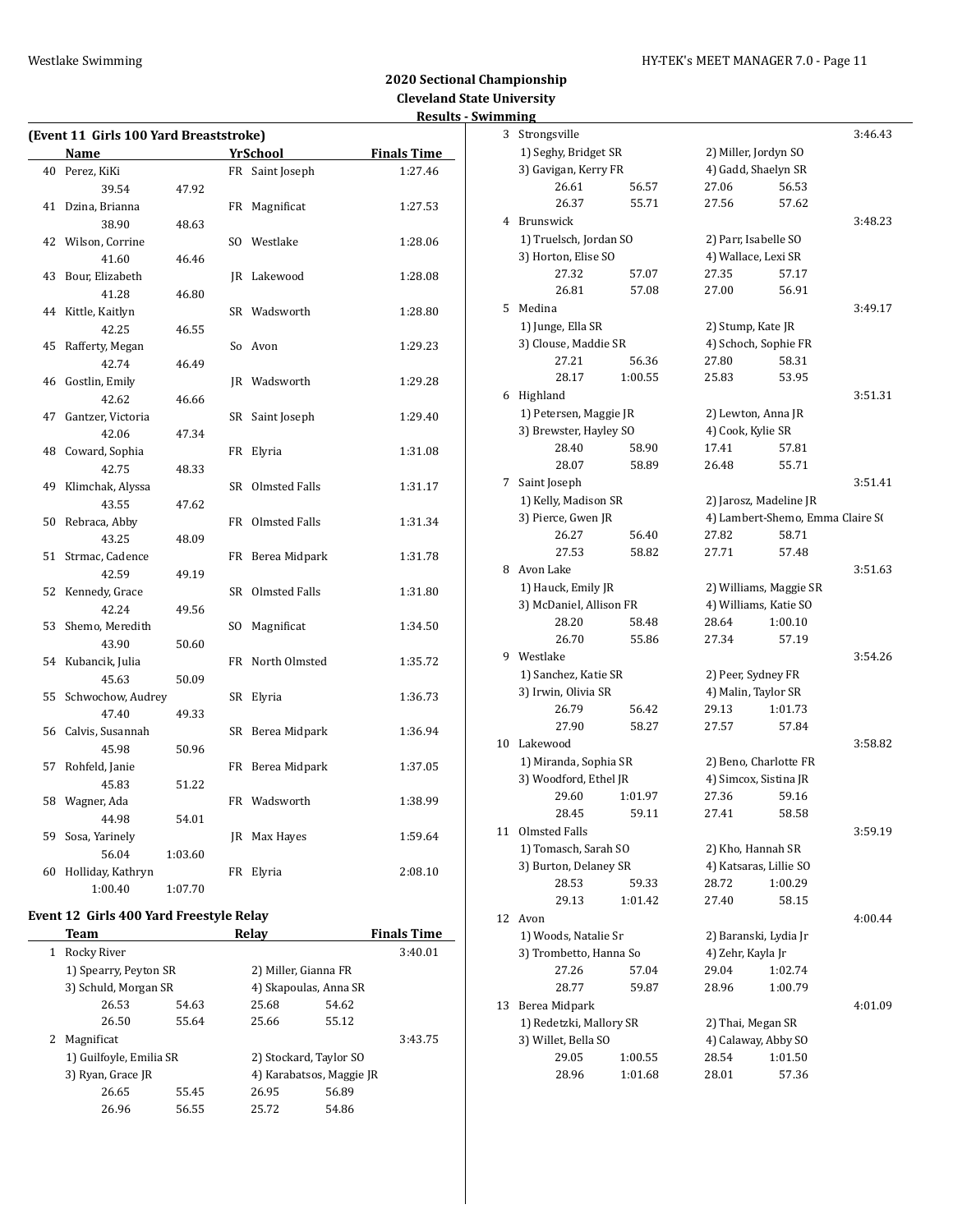# **2020 Sectional Championship Cleveland State University**

# **Results - Swimming**

|    | (Event 12 Girls 400 Yard Freestyle Relay) |         |                      |                         |                    |  |  |  |
|----|-------------------------------------------|---------|----------------------|-------------------------|--------------------|--|--|--|
|    | Team                                      |         | Relay                |                         | <b>Finals Time</b> |  |  |  |
| 14 | Amherst                                   |         |                      |                         | 4:08.24            |  |  |  |
|    | 1) Pluta, Aubrey SR                       |         | 2) Barnes, Gabby JR  |                         |                    |  |  |  |
|    | 3) Molnar, Mackenzie SO                   |         |                      | 4) Zelnik, Elizabeth JR |                    |  |  |  |
|    | 30.08                                     | 1:02.96 | 30.51                | 1:03.39                 |                    |  |  |  |
|    | 17.69                                     | 1:01.35 | 28.68                | 1:00.54                 |                    |  |  |  |
|    | 15 Wadsworth                              |         |                      |                         | 4:14.04            |  |  |  |
|    | 1) Watson, Mary SR                        |         |                      | 2) Porpora, Morgan SR   |                    |  |  |  |
|    | 3) Willard, Abby SR                       |         | 4) Joachim, Janae SO |                         |                    |  |  |  |
|    | 29.71                                     | 1:02.00 | 31.34                | 1:05.64                 |                    |  |  |  |
|    | 30.50                                     | 1:05.49 | 29.13                | 1:00.91                 |                    |  |  |  |
| 16 | Elyria                                    |         |                      |                         | 4:32.06            |  |  |  |
|    | 1) Schwochow, Audrey SR                   |         | 2) Chizmar, Katie SR |                         |                    |  |  |  |
|    | 3) Coward, Sophia FR                      |         |                      | 4) Young, Kiersten SO   |                    |  |  |  |
|    | 32.33                                     | 1:08.00 | 28.53                | 59.55                   |                    |  |  |  |
|    | 32.37                                     | 1:10.24 | 34.43                | 1:14.27                 |                    |  |  |  |
| 17 | North Olmsted                             |         |                      |                         | 4:46.15            |  |  |  |
|    | 1) Hassanain, Basemah SO                  |         |                      | 2) Kubancik, Julia FR   |                    |  |  |  |
|    | 3) Nee, Emily SO                          |         | 4) Nee, Allie FR     |                         |                    |  |  |  |
|    | 34.04                                     | 1:11.30 | 19.79                | 1:17.52                 |                    |  |  |  |
|    | 34.43                                     | 1:13.50 | 30.41                | 1:03.83                 |                    |  |  |  |
|    |                                           |         |                      |                         |                    |  |  |  |

### **Event 22 Boys 200 Yard Medley Relay**

|   | <b>Team</b>               |       | Relay                    |                           | <b>Finals Time</b> |
|---|---------------------------|-------|--------------------------|---------------------------|--------------------|
|   | 1 Ignatius                |       |                          |                           | 1:35.93            |
|   | 1) Hong, Tyler JR         |       | 2) Toothman, Zach JR     |                           |                    |
|   | 3) Johnson, Brian SR      |       | 4) Soeder, John SR       |                           |                    |
|   | 22.83                     | 27.79 | 23.35                    | 21.96                     |                    |
| 2 | Strongsville              |       |                          |                           | 1:41.83            |
|   | 1) Painter, Gibson FR     |       | 2) Bruening, Noah JR     |                           |                    |
|   | 3) Begany, Nick FR        |       | 4) Gadd, Colin SO        |                           |                    |
|   | 26.42                     | 28.08 | 24.73                    | 22.60                     |                    |
| 3 | Amherst                   |       |                          |                           | 1:42.48            |
|   | 1) Aruskevicius, Chase JR |       | 2) Heyd, Kevin SR        |                           |                    |
|   | 3) Belak, Ethan SO        |       | 4) Belak, John SO        |                           |                    |
|   | 26.50                     | 28.54 | 24.39                    | 23.05                     |                    |
| 4 | Avon                      |       |                          |                           | 1:44.94            |
|   | 1) Wilson, Michael Jr     |       |                          | 2) Hammerschmidt, Evan Jr |                    |
|   | 3) Malloy, Steven Sr      |       | 4) Urban, Ryan Jr        |                           |                    |
|   | 28.91                     | 28.20 | 24.53                    | 23.30                     |                    |
| 5 | Avon Lake                 |       |                          |                           | 1:45.21            |
|   | 1) Bornhorst, Owen SR     |       | 2) Moses, William SR     |                           |                    |
|   | 3) Swain, Joe FR          |       | 4) Slaughter, Michael SR |                           |                    |
|   | 27.74                     | 28.97 | 24.85                    | 23.65                     |                    |
| 6 | Olmsted Falls             |       |                          |                           | 1:45.84            |
|   | 1) Trupo, Luke SR         |       | 2) Bolton, Evan JR       |                           |                    |
|   | 3) Surtman, Jack SR       |       | 4) Wickert, Nathan JR    |                           |                    |
|   | 26.67                     | 29.16 | 24.94                    | 25.07                     |                    |
| 7 | St Edward                 |       |                          |                           | 1:45.97            |
|   | 1) Walden, Thomas SR      |       | 2) James, Enzo JR        |                           |                    |
|   | 3) Tarler, Gavin SR       |       | 4) Schilens, Ryan JR     |                           |                    |
|   | 28.77                     | 30.15 | 24.05                    | 23.00                     |                    |
| 8 | Medina                    |       |                          |                           | 1:47.92            |
|   | 1) Morford, Brayden FR    |       | 2) Gabrielsen, Max SO    |                           |                    |
|   | 3) Kupec, Joe FR          |       | 4) Kerrigan, Brian FR    |                           |                    |
|   | 27.57                     | 30.57 | 25.96                    | 23.82                     |                    |

| 9  | Highland                                           |       |                        |                           | 1:49.15 |
|----|----------------------------------------------------|-------|------------------------|---------------------------|---------|
|    | 1) Magoolaghan, Aiden SO                           |       |                        | 2) Ringgenberg, Andrew SO |         |
|    | 3) Greytak, Joseph SR                              |       | 4) DeMichael, Brian FR |                           |         |
|    | 28.10                                              | 30.33 | 25.61                  | 25.11                     |         |
| 10 | Westlake                                           |       |                        |                           | 1:49.82 |
|    | 1) Drake, Ethan SO                                 |       | 2) Blair, Stephen SR   |                           |         |
|    | 3) Clarke, Landon FR                               |       | 4) Said, Hussein SR    |                           |         |
|    | 29.38                                              | 29.77 | 25.84                  | 24.83                     |         |
| 11 | Berea Midpark                                      |       |                        |                           | 1:52.37 |
|    | 1) Barker, Ethan SO                                |       | 2) Washburn, Eli SR    |                           |         |
|    | 3) Wentzel, Roman JR                               |       | 4) Hoessle, Jacob JR   |                           |         |
|    | 31.10                                              | 29.69 | 26.62                  | 24.96                     |         |
| 12 | North Olmsted                                      |       |                        |                           | 1:56.91 |
|    | 1) Yu, Aaron SO                                    |       | 2) Martens, Braden SO  |                           |         |
|    | 3) Wenger, Nathan JR                               |       | 4) Evtimov, John JR    |                           |         |
|    | 31.21                                              | 32.08 | 27.77                  | 25.85                     |         |
| 13 | <b>Brunswick</b>                                   |       |                        |                           | 1:58.18 |
|    | 1) Ghilezan, Sebastian FR                          |       | 2) Keller, Jake JR     |                           |         |
|    | 3) Wickes, Nolan FR                                |       | 4) Hurley, Jacob JR    |                           |         |
|    | 27.91                                              | 34.39 | 29.59                  | 26.29                     |         |
| 14 | North Ridgeville                                   |       |                        |                           | 1:58.86 |
|    | 1) Margolin, Andrew FR                             |       | 2) Dunstan, Aaron SO   |                           |         |
|    | 3) Crout, Ian JR                                   |       | 4) Watt, Stephen FR    |                           |         |
|    | 28.17                                              | 33.20 | 30.14                  | 27.35                     |         |
|    | Wadsworth                                          |       |                        |                           | DQ      |
|    | Stroke Infraction swimmer #3                       |       |                        |                           |         |
|    | 1) Waldow, Seth SO                                 |       |                        | 2) Habegger, Alexander SR |         |
|    | 3) Webb, JD SR                                     |       | 4) Sykora, Zefrum SO   |                           |         |
|    | 30.53                                              | 30.50 | 25.19                  | 24.24                     |         |
|    | Lakewood                                           |       |                        |                           | DQ      |
|    | Stroke Infraction swimmer #3: One hand touch - fly |       |                        |                           |         |
|    | 1) Saracina, Sam JR                                |       | 2) Bussert, Mateo JR   |                           |         |
|    | 3) Checkett, Terrence SR                           |       | 4) Kramer, Cormac SR   |                           |         |
|    | 32.80                                              | 34.86 | 28.56                  | 25.95                     |         |

### **Event 23 Boys 200 Yard Freestyle**

|              | Name              |       |      | YrSchool     |       | <b>Finals Time</b> |
|--------------|-------------------|-------|------|--------------|-------|--------------------|
| $\mathbf{1}$ | Richmond, Joseph  |       |      | JR Ignatius  |       | 1:46.80            |
|              | 24.30             | 26.72 |      | 27.36        | 28.42 |                    |
| 2            | Metz, Thomas      |       | IR   | Ignatius     |       | 1:49.84            |
|              | 25.38             | 27.51 |      | 28.36        | 28.59 |                    |
| 3            | Bottoni, Dominick |       |      | SR Medina    |       | 1:51.69            |
|              | 24.43             | 27.78 |      | 29.93        | 29.55 |                    |
| 4            | Gadd, Colin       |       | SO.  | Strongsville |       | 1:51.98            |
|              | 24.58             | 27.71 |      | 29.13        | 30.56 |                    |
| 5.           | Ruffner, Kyle     |       |      | SR Brunswick |       | 1:52.00            |
|              | 24.95             | 27.92 |      | 29.57        | 29.56 |                    |
| 6            | Bednar, Michael   |       |      | JR Ignatius  |       | 1:52.35            |
|              | 25.56             | 28.48 |      | 29.16        | 29.15 |                    |
| 7            | McIntyre, Tommy   |       | SO.  | Ignatius     |       | 1:52.36            |
|              | 25.46             | 28.94 |      | 29.22        | 28.74 |                    |
| 8            | Kerrigan, Brian   |       | FR - | Medina       |       | 1:52.46            |
|              | 25.18             | 27.88 |      | 29.55        | 29.85 |                    |
| 9            | Tome, Lucas       |       | SO.  | Medina       |       | 1:53.13            |
|              | 25.40             | 28.13 |      | 29.58        | 30.02 |                    |
| 10           | Petrillo, Michael |       | SO.  | Amherst      |       | 1:53.83            |
|              | 26.50             | 28.86 |      | 29.64        | 28.83 |                    |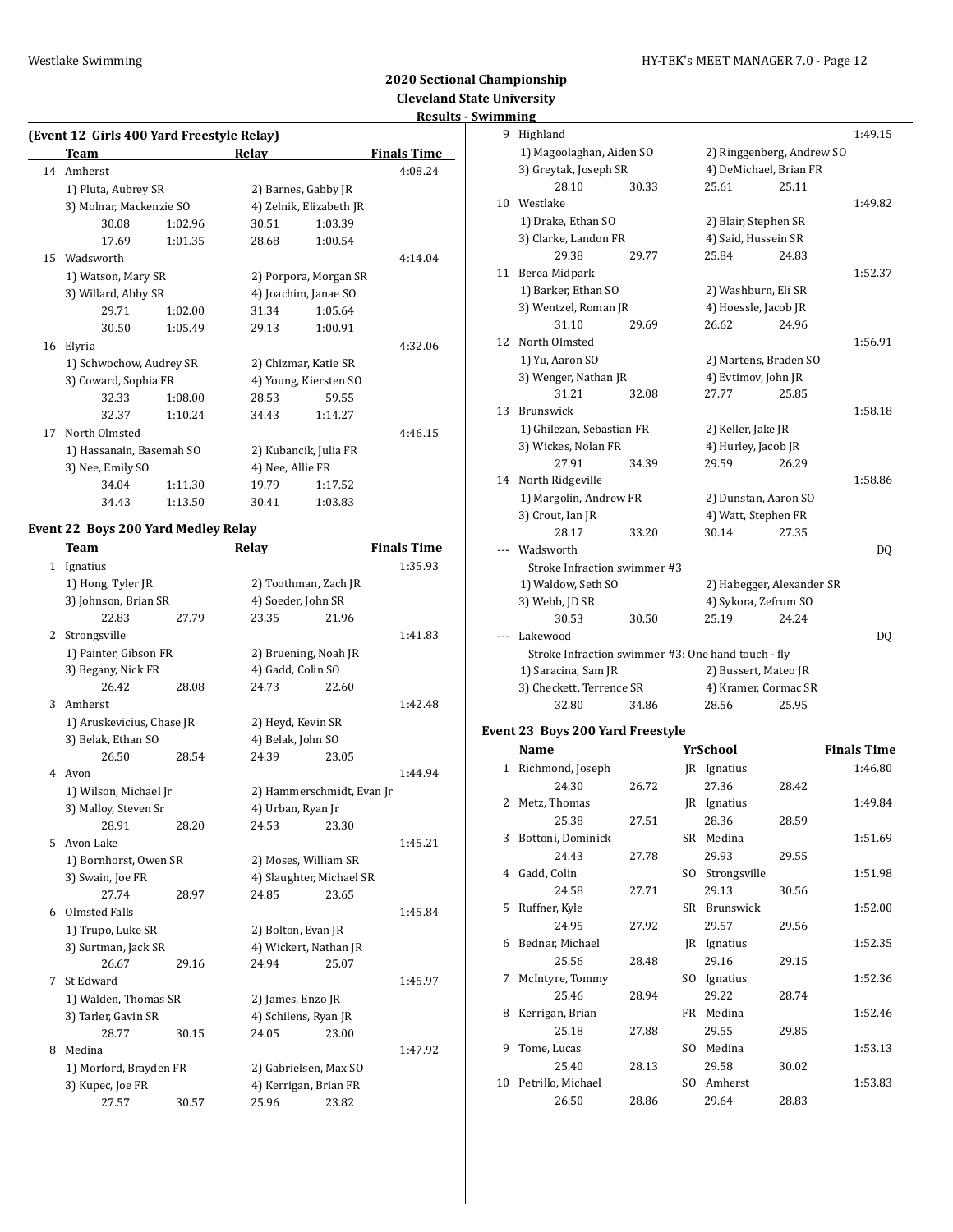### Westlake Swimming Management of the HY-TEK's MEET MANAGER 7.0 - Page 13

|    | (Event 23 Boys 200 Yard Freestyle) |       |    |                  |       |                    |  |
|----|------------------------------------|-------|----|------------------|-------|--------------------|--|
|    | Name                               |       |    | <b>YrSchool</b>  |       | <b>Finals Time</b> |  |
| 11 | DeMichael, Benjamin                |       |    | SO Highland      |       | 1:54.02            |  |
|    | 25.27                              | 27.82 |    | 29.76            | 31.17 |                    |  |
| 12 | Swain, Joe                         |       |    | FR Avon Lake     |       | 1:54.13            |  |
|    | 25.70                              | 28.85 |    | 29.62            | 29.96 |                    |  |
| 13 | Griffiths, Gabe                    |       |    | FR Strongsville  |       | 1:54.50            |  |
|    | 25.58                              | 29.52 |    | 29.86            | 29.54 |                    |  |
|    | 14 Gabrielsen, Max                 |       |    | SO Medina        |       | 1:55.12            |  |
|    | 26.05                              | 29.06 |    | 30.10            | 29.91 |                    |  |
| 15 | Molnar, Ethan                      |       |    | SR Amherst       |       | 1:55.87            |  |
|    | 26.90                              | 29.19 |    | 29.91            | 29.87 |                    |  |
|    | 16 Herbert, Nathan                 |       |    | FR Highland      |       | 1:55.99            |  |
|    | 26.72                              | 29.20 |    | 30.19            | 29.88 |                    |  |
| 17 | Farmer, Justin                     |       |    | JR Amherst       |       | 1:56.10            |  |
|    | 25.98                              | 28.72 |    | 30.21            | 31.19 |                    |  |
| 18 | Hoessle, Jacob                     |       |    | JR Berea Midpark |       | 1:59.04            |  |
|    | 28.11                              | 29.93 |    | 30.85            | 30.15 |                    |  |
| 19 | Underhill, Noah                    |       |    | SR Elyria        |       | 1:59.99            |  |
|    | 26.34                              | 29.58 |    | 31.08            | 32.99 |                    |  |
| 20 | Onacila, Jeremy                    |       |    | SR Amherst       |       | 2:00.50            |  |
|    | 23.94                              | 29.04 |    | 33.23            | 34.29 |                    |  |
| 21 | Snell, Matthew                     |       |    | JR Strongsville  |       | 2:02.12            |  |
|    | 27.20                              | 30.26 |    | 32.00            | 32.66 |                    |  |
| 22 | Brady, Declan                      |       |    | SO St Edward     |       | 2:02.96            |  |
|    |                                    |       |    |                  |       |                    |  |
|    | 27.22                              | 30.94 |    | 32.39            | 32.41 |                    |  |
| 23 | McKeen, Ryan                       |       |    | SO Highland      |       | 2:03.51            |  |
|    | 27.49                              | 30.56 |    | 33.01            | 32.45 |                    |  |
|    | 24 Hammerschmidt, Ryan             |       |    | Jr Avon          |       | 2:04.17            |  |
|    | 28.04                              | 30.33 |    | 32.72            | 33.08 |                    |  |
| 25 | Beach, E.J.                        |       |    | SR St Edward     |       | 2:04.41            |  |
|    | 26.32                              | 30.04 |    | 33.65            | 34.40 |                    |  |
| 26 | Saracina, Sam                      |       |    | JR Lakewood      |       | 2:04.42            |  |
|    | 28.66                              | 32.35 |    | 32.88            | 30.53 |                    |  |
| 27 | Sweeney, Michael                   |       |    | JR St Edward     |       | 2:04.61            |  |
|    | 27.25                              | 31.34 |    | 33.78            | 32.24 |                    |  |
| 28 | Delap, Tyler                       |       |    | JR Olmsted Falls |       | 2:04.86            |  |
|    | 28.16                              | 32.26 |    | 32.78            | 31.66 |                    |  |
| 29 | Kroneker, Quinn                    |       |    | FR Avon Lake     |       | 2:05.66            |  |
|    | 28.57                              | 32.18 |    | 33.10            | 31.81 |                    |  |
|    | 30 Fouts, Sam                      |       |    | Sr Avon          |       | 2:06.03            |  |
|    | 28.19                              | 31.50 |    | 33.10            | 33.24 |                    |  |
| 31 | Blakely, Emmett                    |       | SO | St Edward        |       | 2:07.72            |  |
|    | 27.08                              | 32.52 |    | 34.98            | 33.14 |                    |  |
| 32 | Wickert, Nathan                    |       |    | JR Olmsted Falls |       | 2:07.98            |  |
|    | 28.60                              | 32.89 |    | 33.81            | 32.68 |                    |  |
| 33 | Parojcic, Luka                     |       |    | FR Strongsville  |       | 2:08.17            |  |
|    | 28.42                              | 32.38 |    | 34.40            | 32.97 |                    |  |
| 34 | Halligan, Michael                  |       |    | So Avon          |       | 2:08.88            |  |
|    | 29.35                              | 33.74 |    | 33.91            | 31.88 |                    |  |
| 35 | Brown, Joe                         |       |    | JR Westlake      |       | 2:10.44            |  |
|    | 29.29                              | 33.72 |    | 34.76            | 32.67 |                    |  |
| 36 | Evtimov, John                      |       |    | JR North Olmsted |       | 2:12.21            |  |
|    | 29.34                              | 32.93 |    | 35.47            | 34.47 |                    |  |
| 37 | Buck, Nathan                       |       |    | FR Avon Lake     |       | 2:12.24            |  |
|    | 29.34                              | 33.63 |    | 1:09.27          |       |                    |  |
|    |                                    |       |    |                  |       |                    |  |

|     | Name                      |         | <b>YrSchool</b>       |       | <b>Finals Time</b> |
|-----|---------------------------|---------|-----------------------|-------|--------------------|
|     | Event 24 Boys 200 Yard IM |         |                       |       |                    |
|     |                           |         |                       |       |                    |
| --- | Declared false start      |         |                       |       |                    |
|     | Ripplinger, Anthony       | 42.26   | SO Wadsworth          | 42.39 | <b>DFS</b>         |
|     | 54 Rivera, Erik<br>36.73  |         | SO Max Hayes<br>44.86 |       | 2:46.24            |
|     | 33.73                     | 39.33   | 44.76                 | 47.90 |                    |
| 53  | Musleh, Amir              |         | SO Max Hayes          |       | 2:45.72            |
|     | 34.25                     | 40.62   | 44.10                 | 41.55 |                    |
| 52  | Stephens, Shaun           |         | FR Brunswick          |       | 2:40.52            |
|     | 33.32                     | 41.84   | 44.45                 | 39.36 |                    |
| 51  | Kachelein, Caden          |         | FR Brunswick          |       | 2:38.97            |
|     | 34.93                     | 38.42   | 40.82                 | 39.74 |                    |
| 50  | Eadie, Mattew             |         | JR Westlake           |       | 2:33.91            |
|     | 31.76                     | 37.47   | 41.94                 | 39.62 |                    |
| 49  | Oudeman, Dakota           |         | FR Brunswick          |       | 2:30.79            |
|     | 32.75                     | 37.55   | 39.91                 | 36.60 |                    |
| 48  | Fennell, Logan            |         | FR Olmsted Falls      |       | 2:26.81            |
|     | 32.00                     | 36.23   | 1:16.03               |       |                    |
| 47  | Grabowski, Tyler          |         | FR Avon Lake          |       | 2:23.90            |
|     | 1:08.71                   | 1:14.99 |                       |       |                    |
| 46  | Tedeschi, John            |         | FR Olmsted Falls      |       | 2:23.70            |
|     | 32.56                     | 36.81   | 38.63                 | 35.14 |                    |
| 45  | Kayes, Patrick            |         | So Avon               |       | 2:23.14            |
|     | 29.35                     | 35.40   | 37.90                 | 38.99 |                    |
|     | 44 Sadd, Matthew          |         | JR Westlake           |       | 2:21.64            |
|     | 31.27                     | 35.00   | 37.40                 | 36.39 |                    |
| 43  | Gentry, Tyler             |         | SO North Olmsted      |       | 2:20.06            |
|     | 30.21                     | 34.97   | 37.12                 | 36.08 |                    |
| 42  | Crout, Ian                |         | JR North Ridgeville   |       | 2:18.38            |
|     | 31.04                     | 34.15   | 36.08                 | 35.08 |                    |
| 41  | Orr, Zachary              |         | SO Wadsworth          |       | 2:16.35            |
|     | 30.54                     | 33.88   | 36.25                 | 34.35 |                    |
|     | 40 Watt, Stephen          |         | FR North Ridgeville   |       | 2:15.02            |
|     | 29.21                     | 33.51   | 35.58                 | 36.11 |                    |
|     | 39 Guzman, Robert         |         | JR Elyria             |       | 2:14.41            |
|     | 29.84                     | 34.23   | 35.22                 | 33.36 |                    |
|     | 38 Harbaugh, Elijah       |         | JR Westlake           |       | 2:12.65            |

| 1  | Hong, Tyler      |       | IR  | Ignatius      |       | 1:51.41 |
|----|------------------|-------|-----|---------------|-------|---------|
|    | 23.79            | 28.25 |     | 32.82         | 26.55 |         |
| 2  | Toothman, Zach   |       | IR  | Ignatius      |       | 2:00.81 |
|    | 25.79            | 31.50 |     | 34.00         | 29.52 |         |
| 3  | Carmichael, Kian |       | SR  | Ignatius      |       | 2:01.60 |
|    | 25.80            | 31.54 |     | 35.12         | 29.14 |         |
| 4  | Begany, Nick     |       | FR  | Strongsville  |       | 2:01.81 |
|    | 25.86            | 31.27 |     | 35.33         | 29.35 |         |
| 5. | Moses, William   |       | SR  | Avon Lake     |       | 2:05.29 |
|    | 26.26            | 32.73 |     | 36.52         | 29.78 |         |
| 6  | Hessler, Sam     |       | SO. | Ignatius      |       | 2:08.14 |
|    | 27.03            | 31.31 |     | 38.58         | 31.22 |         |
| 7  | Bruening, Noah   |       | IR  | Strongsville  |       | 2:09.38 |
|    | 26.80            | 31.60 |     | 37.63         | 33.35 |         |
| 8  | Bolton, Evan     |       | IR  | Olmsted Falls |       | 2:09.43 |
|    | 26.46            | 33.77 |     | 39.01         | 30.19 |         |
| 9  | Kupec, Joe       |       | FR  | Medina        |       | 2:10.26 |
|    | 26.02            | 34.00 |     | 41.27         | 28.97 |         |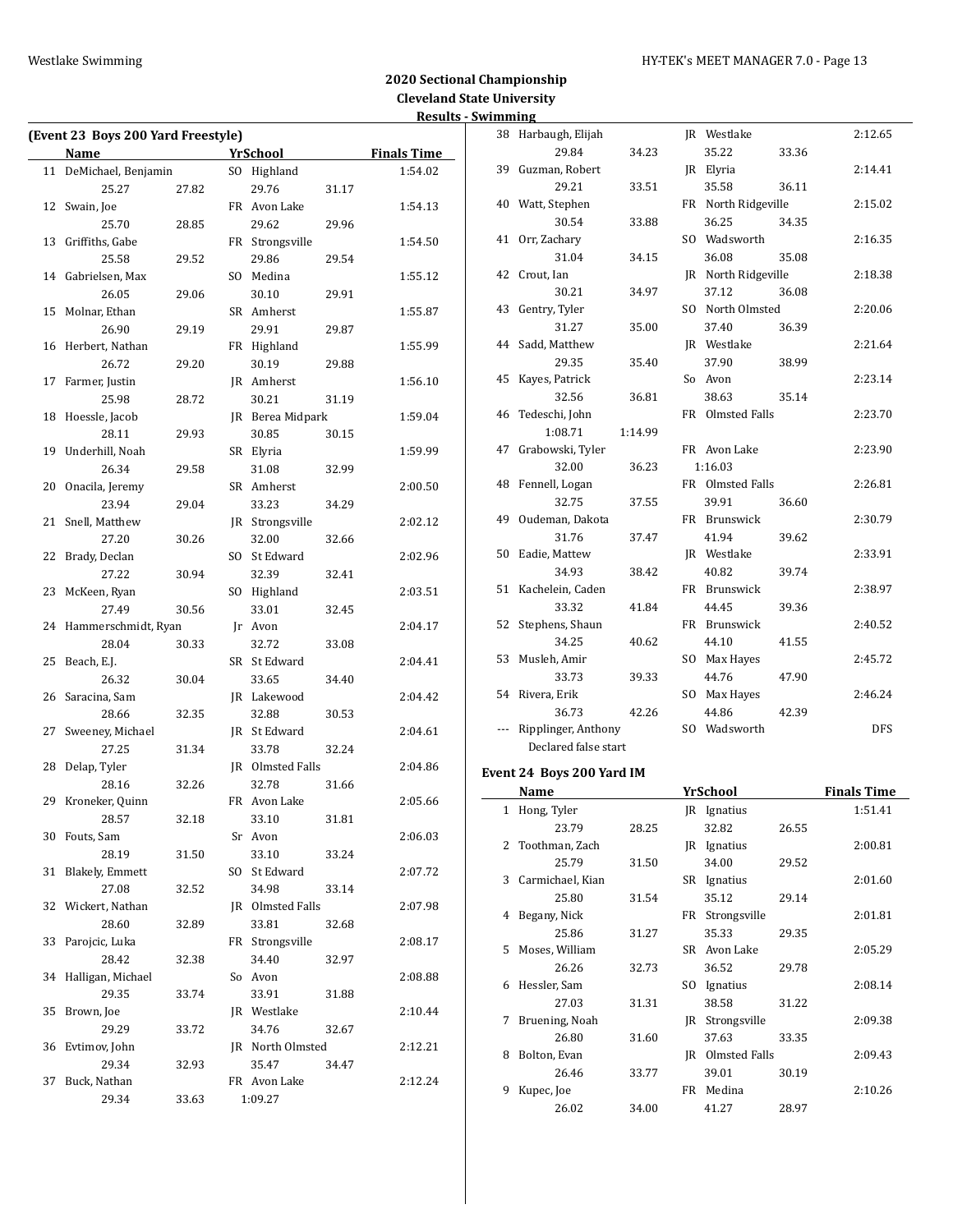$\overline{\phantom{0}}$ 

# **2020 Sectional Championship Cleveland State University Results - Swimming**

|    | (Event 24 Boys 200 Yard IM) |       |                               |                    |
|----|-----------------------------|-------|-------------------------------|--------------------|
|    | Name                        |       | <b>YrSchool</b>               | <b>Finals Time</b> |
| 10 | Heyd, Kevin                 |       | SR Amherst                    | 2:10.42            |
|    | 26.75                       | 35.65 | 36.85<br>31.17                |                    |
| 11 | Wilkes, Henry               |       | SO Highland                   | 2:10.51            |
|    | 27.07                       | 32.01 | 39.34<br>32.09                |                    |
| 12 | Lee, Max                    |       | SR Westlake                   | 2:11.91            |
|    | 27.10                       | 33.42 | 39.45<br>31.94                |                    |
| 13 | Walden, Thomas              |       | SR St Edward                  | 2:13.60            |
|    | 27.49                       | 32.16 | 41.70<br>32.25                |                    |
| 14 | Morford, Brayden            |       | FR Medina                     | 2:13.76            |
|    | 28.44                       | 34.25 | 39.98<br>31.09                |                    |
| 15 | Odelli, Derek               |       | JR Amherst                    | 2:13.85            |
|    | 30.26                       | 34.51 | 37.49<br>31.59                |                    |
| 16 | Canonico, Kyle              |       | SO Strongsville               | 2:14.05            |
|    | 28.03                       | 34.55 | 40.06<br>31.41                |                    |
| 17 | Martens, Braden             |       | SO North Olmsted              | 2:14.51            |
|    | 28.73                       | 35.75 | 39.73<br>30.30                |                    |
| 18 | Waldow, Seth                |       | SO Wadsworth                  | 2:15.91            |
|    | 29.40                       | 34.30 | 40.01<br>32.20                |                    |
| 19 | Wenger, Nathan              |       | JR North Olmsted              | 2:17.85            |
|    | 28.42                       | 33.53 | 45.06<br>30.84                |                    |
| 20 | Szczepanik, Ryan            |       | SO Amherst                    | 2:21.81            |
|    | 28.99                       | 40.07 | 40.00<br>32.75                |                    |
| 21 | James, Enzo                 |       | IR St Edward                  | 2:22.61            |
|    | 29.73                       | 37.53 | 40.86<br>34.49                |                    |
| 22 | Fazio, Jack                 |       | JR Avon Lake                  | 2:24.20            |
|    | 29.37                       | 38.40 | 44.27<br>32.16                |                    |
| 23 | Clarke, Landon              |       | FR Westlake                   | 2:24.95            |
|    | 29.93                       | 34.42 | 47.39<br>33.21                |                    |
| 24 | Drake, Ethan                |       | SO Westlake                   | 2:28.20            |
|    | 30.66                       | 36.43 | 44.17<br>36.94                |                    |
| 25 | Loomis, Brayden             |       | SR Olmsted Falls              | 2:28.56            |
|    | 29.60                       | 37.18 | 45.61<br>36.17                |                    |
| 26 | Said, Hussein               |       | SR Westlake                   | 2:30.48            |
|    | 30.25                       | 37.92 | 50.08<br>32.23                |                    |
| 27 | Miros, Kade                 |       | SO Wadsworth                  | 2:32.06            |
|    | 32.42                       | 39.05 | 47.77<br>32.82                |                    |
| 28 | Hochstetler, Ian            |       | FR Wadsworth                  | 2:32.55            |
|    | 33.84                       | 40.05 | 42.62<br>36.04                |                    |
| 29 | Demich, Jared               |       | SO Avon Lake                  | 2:32.82            |
|    | 32.47                       | 37.38 | 48.22<br>34.75                |                    |
| 30 | Dunstan, Aaron              |       | SO North Ridgeville           | 2:32.90            |
|    | 33.31                       | 41.53 | 42.65<br>35.41                |                    |
| 31 | Wickert, Joshua             |       | SO Olmsted Falls              | 2:32.95            |
|    | 34.35                       | 41.83 | 44.47<br>32.30                |                    |
| 32 | Dort, Ethan                 |       | SO Berea Midpark              | 2:33.98            |
|    | 28.95                       | 43.00 | 48.66                         |                    |
| 33 | Kwan, Adam                  |       | 33.37<br>JR Olmsted Falls     | 2:40.47            |
|    |                             |       |                               |                    |
| 34 | 36.43<br>Stupecki, Michael  | 39.09 | 46.80<br>38.15<br>SR Highland | 2:41.03            |
|    | 35.09                       |       | 43.26                         |                    |
| 35 | Friedl, Jonathan            | 44.38 | 38.30<br>SO Highland          | 2:42.64            |
|    | 35.40                       |       | 44.66                         |                    |
| 36 |                             | 43.27 | 39.31                         |                    |
|    | Carney, Aidan<br>35.13      |       | FR Berea Midpark<br>53.42     | 2:44.75            |
|    |                             | 42.91 | 33.29                         |                    |

| 37             | Washburn, Ben                                |       |     | FR Berea Midpark             |       | 2:56.61            |
|----------------|----------------------------------------------|-------|-----|------------------------------|-------|--------------------|
|                | 38.02                                        | 44.25 |     | 51.47                        | 42.87 |                    |
| 38             | Kittle, Matthew                              |       |     | FR Wadsworth                 |       | 2:58.47            |
|                | 36.88                                        | 48.81 |     | 54.07                        | 38.71 |                    |
| 39             | Ramasamy, Rahul                              |       |     | FR Highland                  |       | 2:59.02            |
|                | 40.17                                        | 45.57 |     | 52.22                        | 41.06 |                    |
|                | Seghy, Alex                                  |       | SO  | Strongsville                 |       | DQ                 |
|                | Shoulders past vertical toward breast - back |       |     |                              |       |                    |
|                | 31.35                                        | 34.64 |     | 44.88                        | 37.26 |                    |
|                | Yu, Aaron                                    |       | SO. | North Olmsted                |       | DQ                 |
|                | Arms underwater recovery - fly               |       |     |                              |       |                    |
|                | 31.24                                        | 41.87 |     | 47.05                        | 35.60 |                    |
|                |                                              |       |     |                              |       |                    |
|                | <b>Event 25 Boys 50 Yard Freestyle</b>       |       |     |                              |       |                    |
|                | Name                                         |       |     | YrSchool                     |       | <b>Finals Time</b> |
| $\mathbf{1}$   | Gluck, Kyle                                  |       |     | SR St Edward                 |       | 21.21              |
| $\overline{2}$ | Soeder, John                                 |       |     | SR Ignatius                  |       | 21.64              |
| 3              | Murtha, Micah                                |       |     | SO Ignatius                  |       | 21.72              |
| 4              | Zaleski, Jaden                               |       |     | JR Strongsville              |       | 21.94              |
| 5              | Heberle, Luke                                |       |     | JR Westlake                  |       | 22.12              |
| 6              | Van de Walle, William                        |       |     | JR Ignatius                  |       | 22.24              |
| 7              | Arslanian, Andrew                            |       |     | <b>IR</b> Strongsville       |       | 22.28              |
| 8              | Cuppett, Brian                               |       |     | SR Medina                    |       | 22.31              |
| 9              | Vance, Jack                                  |       |     | JR Highland                  |       | 22.62              |
| 10             | Rakar, Jacob                                 |       |     | SR Amherst                   |       | 22.65              |
| 11             | Nolan, Cormac                                |       |     | SR Ignatius                  |       | J22.65             |
| 12             | Polojack, Gage                               |       |     | SR Brunswick                 |       | 22.79              |
| 13             | Sachelarie, Alex                             |       |     | JR Strongsville              |       | 23.00              |
| 14             | Johnson, Lucas                               |       |     | JR Amherst                   |       | 23.13              |
| 15             | Justice, Chase                               |       |     | SR St Edward                 |       | 23.15              |
| 16             | Williams, Jack                               |       |     | SR Westlake                  |       | 23.36              |
| 17             | Craddock, Josh                               |       |     | SR Wadsworth                 |       | 23.45              |
| 18             | Surtman, Jack                                |       |     | SR Olmsted Falls             |       | 23.49              |
| 19             | Malloy, Steven                               |       |     | Sr Avon                      |       | 23.75              |
| 20             | Holka, Ethan                                 |       |     | <b>IR</b> Strongsville       |       | 23.82              |
| 21             | Polen, Parker                                |       |     | SR Lakewood                  |       | 23.84              |
| 22             | Slaughter, Michael                           |       |     | SR Avon Lake                 |       | 24.01              |
| 23             | Clemons, Lance                               |       |     | SR Westlake                  |       | 24.03              |
| 24             | Bornhorst, Owen                              |       |     | SR Avon Lake                 |       | 24.13              |
|                |                                              |       | SO. |                              |       |                    |
| 25             | Munoz, Sam                                   |       |     | Olmsted Falls                |       | 24.22              |
| 26<br>27       | Nolan, Kieran                                |       |     | SO Wadsworth<br>SO Wadsworth |       | 24.56              |
|                | Sykora, Zefrum                               |       |     |                              |       | 24.60              |
| 28             | Haven, Nick                                  |       |     | FR Avon Lake                 |       | 24.66              |
| 29             | King, Riley                                  |       |     | JR Avon Lake                 |       | 24.78              |
| 30             | Bussert, Mateo                               |       |     | JR Lakewood                  |       | 24.91              |
| 31             | Blair, Stephen                               |       |     | SR Westlake                  |       | 24.92              |
| 32             | Nugent, Osgar                                |       |     | SR St Edward                 |       | 24.93              |
| 33             | Haas, Joe                                    |       |     | SR Amherst                   |       | 25.13              |
| 34             | Schroth, Andrew                              |       |     | SR Olmsted Falls             |       | 25.24              |
| 35             | Coward, Luke                                 |       | SR  | Elyria                       |       | 25.27              |
| 36             | Habegger, Alexander                          |       |     | SR Wadsworth                 |       | 25.34              |
| 37             | DeMichael, Brian                             |       | FR  | Highland                     |       | 25.64              |
| 38             | Hurst, Eric                                  |       | FR  | Medina                       |       | 25.98              |
| 39             | Ramer, Jared                                 |       |     | JR North Olmsted             |       | 26.35              |
| 40             | Distin, William                              |       |     | <b>IR</b> Olmsted Falls      |       | 26.42              |
| 41             | Mackin, Nicholas                             |       |     | So Avon                      |       | 26.78              |
| 42             | Cifranic, Fulton                             |       |     | SO Medina                    |       | 26.86              |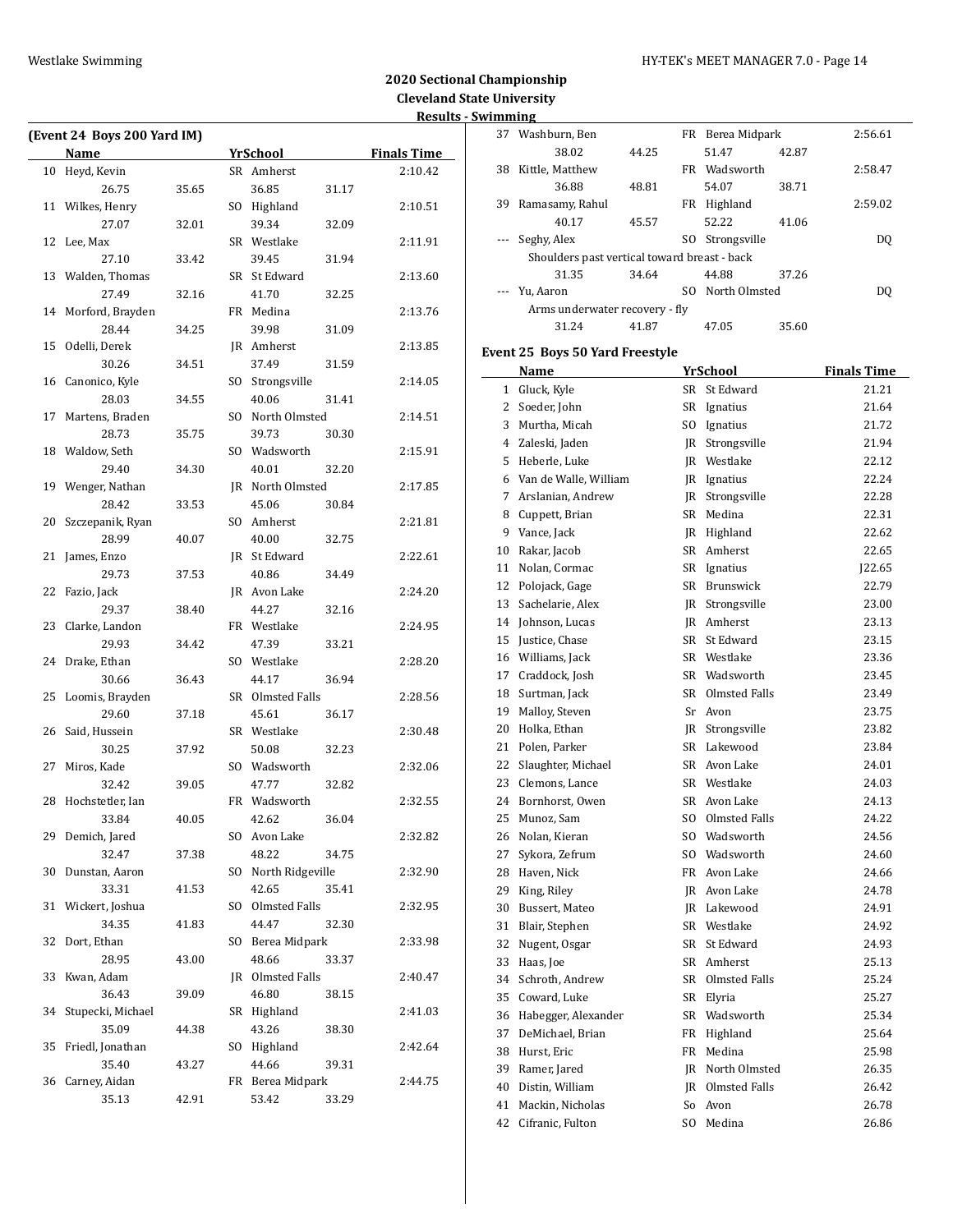|    | (Event 25 Boys 50 Yard Freestyle) |     |                  |                    |  |  |  |  |  |  |  |
|----|-----------------------------------|-----|------------------|--------------------|--|--|--|--|--|--|--|
|    | Name                              |     | YrSchool         | <b>Finals Time</b> |  |  |  |  |  |  |  |
| 43 | O'Donnell, James                  | SO. | Lakewood         | 26.96              |  |  |  |  |  |  |  |
| 44 | Gonzalez, Antonio                 | SR  | Amherst          | 27.07              |  |  |  |  |  |  |  |
| 45 | Hurley, Jacob                     | IR  | Brunswick        | 27.47              |  |  |  |  |  |  |  |
| 46 | Jones, Xavier                     | SR  | St Edward        | 27.50              |  |  |  |  |  |  |  |
| 47 | O'Donnell, Sean                   | SR  | Lakewood         | 27.62              |  |  |  |  |  |  |  |
| 48 | Onocko, Antony                    | FR  | Highland         | 27.76              |  |  |  |  |  |  |  |
| 49 | Aguliar, Raith                    | FR  | Elyria           | 28.70              |  |  |  |  |  |  |  |
| 50 | Ramasamy, Rahul                   | FR  | Highland         | 29.45              |  |  |  |  |  |  |  |
| 51 | Bell, Joev                        | So  | Avon             | 29.61              |  |  |  |  |  |  |  |
| 52 | Ta, Michael                       | FR  | Berea Midpark    | 29.90              |  |  |  |  |  |  |  |
| 53 | Valore, Josh                      | FR  | <b>Brunswick</b> | 30.12              |  |  |  |  |  |  |  |
| 54 | Daniel, Kolin                     | SO. | Berea Midpark    | 30.74              |  |  |  |  |  |  |  |
| 55 | Wilkinson, Jacob                  | SO. | Medina           | 30.84              |  |  |  |  |  |  |  |
| 56 | Gabriel, Kevin                    | SR  | <b>Brunswick</b> | 31.87              |  |  |  |  |  |  |  |
| 57 | Tellez, Bryan                     | IR  | Max Hayes        | 32.07              |  |  |  |  |  |  |  |
| 58 | Dettmer, Alex                     | FR  | Berea Midpark    | 33.90              |  |  |  |  |  |  |  |
| 59 | Jones, Connor                     | FR  | North Olmsted    | 34.31              |  |  |  |  |  |  |  |
| 60 | Corrigan, Brenden                 | FR  | North Ridgeville | 45.66              |  |  |  |  |  |  |  |

### **Event 26 Boys 100 Yard Butterfly**

|    | Name              |       |    | <b>YrSchool</b>     | <b>Finals Time</b> |
|----|-------------------|-------|----|---------------------|--------------------|
|    | 1 Edurese, John   |       |    | SR Wadsworth        | 50.71              |
|    | 23.60             | 27.11 |    |                     |                    |
| 2  | Cuppett, Brian    |       |    | SR Medina           | 52.44              |
|    | 24.28             | 28.16 |    |                     |                    |
| 3  | Zaleski, Jaden    |       | IR | Strongsville        | 52.89              |
|    | 24.99             | 27.90 |    |                     |                    |
| 4  | Tarler, Gavin     |       |    | SR St Edward        | 53.22              |
|    | 24.31             | 28.91 |    |                     |                    |
| 5  | Johnson, Brian    |       |    | SR Ignatius         | 54.80              |
|    | 25.11             | 29.69 |    |                     |                    |
|    | 6 Schilens, Ryan  |       |    | IR St Edward        | 55.12              |
|    | 25.63             | 29.49 |    |                     |                    |
| 7  | Malloy, Steven    |       |    | Sr Avon             | 55.81              |
|    | 26.31             | 29.50 |    |                     |                    |
| 8  | Argalious, Daniel |       |    | SO Ignatius         | 56.20              |
|    | 26.58             | 29.62 |    |                     |                    |
| 9  | Marcie, Cameron   |       |    | SR Ignatius         | 56.53              |
|    | 26.26             | 30.27 |    |                     |                    |
| 10 | Webb, JD          |       |    | SR Wadsworth        | 56.80              |
|    | 26.93             | 29.87 |    |                     |                    |
| 11 | Nolan, Cormac     |       |    | SR Ignatius         | <b>J56.80</b>      |
|    | 25.85             | 30.95 |    |                     |                    |
| 12 | Kupec, Joe        |       |    | FR Medina           | 57.14              |
|    | 26.70             | 30.44 |    |                     |                    |
| 13 | Griffiths, Gabe   |       | FR | Strongsville        | 57.46              |
|    | 26.25             | 31.21 |    |                     |                    |
|    | 14 Surtman, Jack  |       |    | SR Olmsted Falls    | 57.51              |
|    | 25.44             | 32.07 |    |                     |                    |
| 15 | Greytak, Joseph   |       |    | SR Highland         | 58.17              |
|    | 26.74             | 31.43 |    |                     |                    |
| 16 | Thain, Nathan     |       |    | JR Avon Lake        | 58.19              |
|    | 27.86             | 30.33 |    |                     |                    |
| 17 | Margolin, Andrew  |       |    | FR North Ridgeville | 58.45              |
|    | 27.21             | 31.24 |    |                     |                    |

|       | mmıng                    |       |     |                      |         |
|-------|--------------------------|-------|-----|----------------------|---------|
|       | 18 Painter, Gibson       |       |     | FR Strongsville      | 58.55   |
|       | 26.64                    | 31.91 |     |                      |         |
| 19    | Haas, Joe                |       |     | SR Amherst           | 58.77   |
|       | 27.39                    | 31.38 |     |                      |         |
| 20    | Urban, Ryan              |       |     | Ir Avon              | 1:01.61 |
|       | 28.05                    | 33.56 |     |                      |         |
| 21    | Said, Hussein            |       |     | SR Westlake          | 1:02.01 |
|       | 29.05                    | 32.96 |     |                      |         |
| 22    | Gordon, Kaden            |       |     | SO Medina            | 1:02.02 |
|       | 28.70                    | 33.32 |     |                      |         |
| 23    | Dort, Ethan              |       |     | SO Berea Midpark     | 1:02.67 |
|       | 29.72                    | 32.95 |     |                      |         |
| 24    | Mayberry, Conlan         |       |     | FR Strongsville      | 1:02.85 |
|       | 28.73                    | 34.12 |     | SO Amherst           |         |
| 25    | Szczepanik, Ryan         |       |     |                      | 1:04.06 |
| 26    | 29.30                    | 34.76 |     |                      |         |
|       | Cockburn, Aidan          |       |     | JR Westlake          | 1:04.59 |
| 27    | 29.04                    | 35.55 |     |                      |         |
|       | McKeen, Ryan<br>29.08    | 36.11 | SO. | Highland             | 1:05.19 |
| 28    | Clarke, Landon           |       |     | FR Westlake          | 1:05.47 |
|       |                          |       |     |                      |         |
| 29    | 30.25<br>Flores, Mateo   | 35.22 |     | St Edward            | 1:06.24 |
|       | 29.78                    | 36.46 | JR. |                      |         |
| 30    | Coward, Luke             |       | SR  | Elyria               | 1:07.11 |
|       | 30.07                    | 37.04 |     |                      |         |
| 31    | Gigiano, Justin          |       | SO  | Highland             | 1:07.88 |
|       | 32.16                    | 35.72 |     |                      |         |
| 32    | Checkett, Terrence       |       |     | SR Lakewood          | 1:08.23 |
|       | 32.71                    | 35.52 |     |                      |         |
| 33    | Sublett, James           |       |     | Jr Avon              | 1:10.78 |
|       | 32.16                    | 38.62 |     |                      |         |
| 34    | Harbaugh, Elijah         |       |     | JR Westlake          | 1:11.33 |
|       | 33.93                    | 37.40 |     |                      |         |
| 35    | Crout, Ian               |       |     | JR North Ridgeville  | 1:12.38 |
|       | 32.58                    | 39.80 |     |                      |         |
| 36    | Halligan, Michael        |       |     | So Avon              | 1:13.72 |
|       | 33.45                    | 40.27 |     |                      |         |
|       | 37 Carney, Aidan         |       |     | FR Berea Midpark     | 1:15.31 |
|       | 34.26                    | 41.05 |     |                      |         |
| 38    | Hutchinson, Tyler        |       |     | FR Wadsworth         | 1:16.96 |
|       | 35.07                    | 41.89 |     |                      |         |
| 39    | Surtman, Andrew          |       | FR  | Olmsted Falls        | 1:17.62 |
|       | 34.94                    | 42.68 |     |                      |         |
| 40    | Ngyuen, Max              |       | SR  | <b>Olmsted Falls</b> | 1:18.29 |
|       | 32.06                    | 46.23 |     |                      |         |
| 41    | Kittle, Matthew          |       |     | FR Wadsworth         | 1:22.14 |
|       | 38.25                    | 43.89 |     |                      |         |
| 42    | Lodato, Lucas            |       | SR  | Olmsted Falls        | 1:22.41 |
|       | 33.14                    | 49.27 |     |                      |         |
| $---$ | Austin, David            |       |     | FR Highland          | DQ      |
|       | Arms underwater recovery |       |     |                      |         |
|       | 34.12                    | 43.28 |     |                      |         |
|       |                          |       |     |                      |         |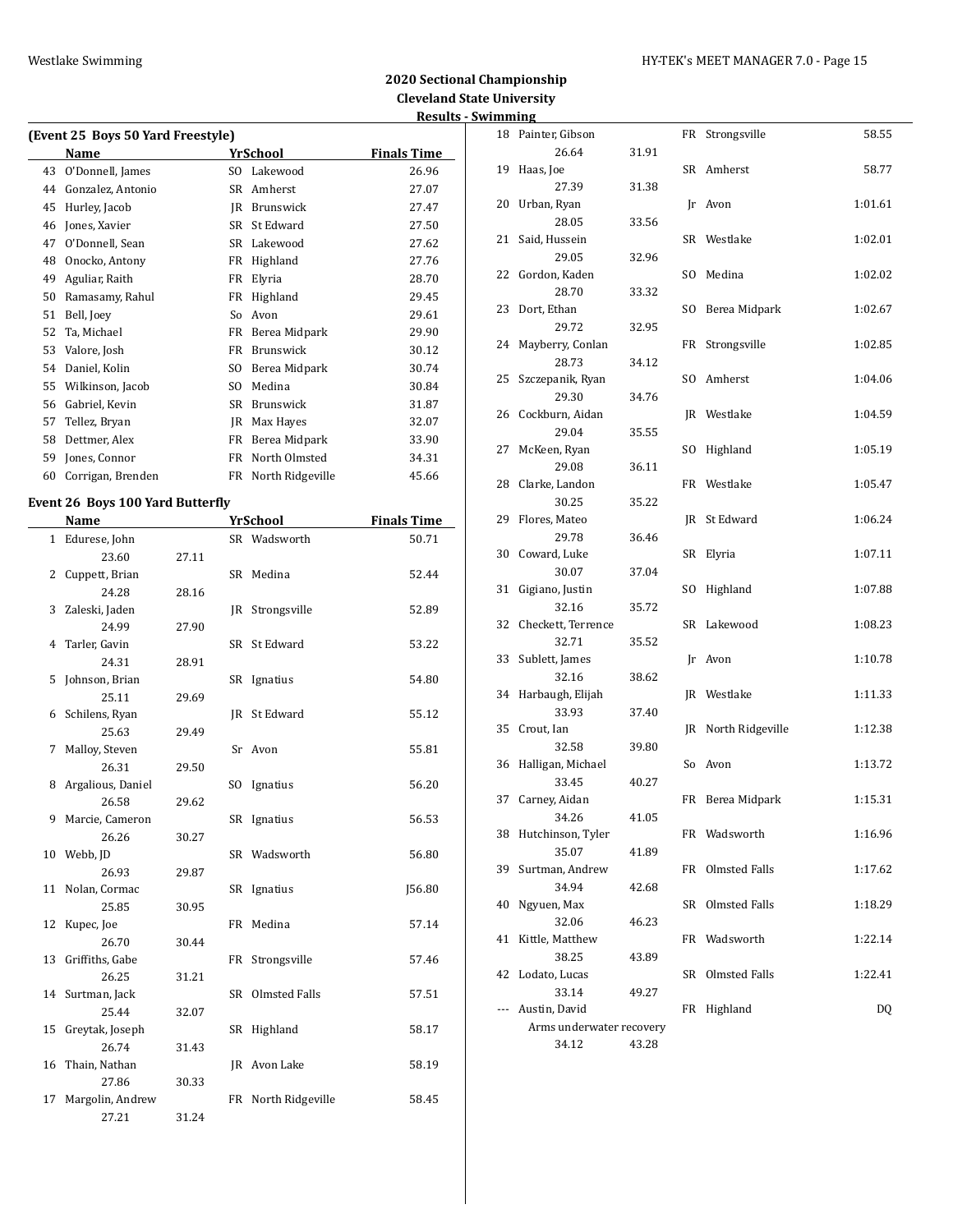### Westlake Swimming **HY-TEK's MEET MANAGER 7.0** - Page 16

|    | <b>Event 27 Boys 100 Yard Freestyle</b> |       |    |                 |                    |
|----|-----------------------------------------|-------|----|-----------------|--------------------|
|    | Name                                    |       |    | <b>YrSchool</b> | <b>Finals Time</b> |
|    | 1 Gluck, Kyle                           |       |    | SR St Edward    | 47.18              |
|    | 22.59                                   | 24.59 |    |                 |                    |
| 2  | Edurese, John                           |       |    | SR Wadsworth    | 47.96              |
|    | 23.01                                   | 24.95 |    |                 |                    |
| 3  | Soeder, John                            |       |    | SR Ignatius     | 48.29              |
|    | 23.16                                   | 25.13 |    |                 |                    |
| 4  | Murtha, Micah                           |       |    | SO Ignatius     | 48.39              |
|    | 23.38                                   | 25.01 |    |                 |                    |
| 5  | Arslanian, Andrew                       |       | JR | Strongsville    | 48.41              |
|    | 23.26                                   | 25.15 |    |                 |                    |
| 6  | Carmichael, Kian                        |       |    | SR Ignatius     | 48.47              |
|    | 23.06                                   | 25.41 |    |                 |                    |
| 7  | Heberle, Luke                           |       |    | JR Westlake     | 48.49              |
|    | 23.17                                   | 25.32 |    |                 |                    |
| 8  | Bottoni, Dominick                       |       |    | SR Medina       | 48.98              |
|    | 23.26                                   | 25.72 |    |                 |                    |
| 9  | Gadd, Colin                             |       | SO | Strongsville    | 49.49              |
|    | 23.52                                   | 25.97 |    |                 |                    |
| 10 | Metz, Thomas                            |       |    | JR Ignatius     | 49.55              |
|    | 23.73                                   | 25.82 |    |                 |                    |
| 11 | Moses, William                          |       |    | SR Avon Lake    | 49.88              |
|    | 23.56                                   | 26.32 |    |                 |                    |
|    | 12 Sachelarie, Alex                     |       |    | JR Strongsville |                    |
|    |                                         |       |    |                 | 50.77              |
|    | 24.21                                   | 26.56 |    |                 |                    |
| 13 | Belak, John                             |       |    | SO Amherst      | 51.02              |
|    | 24.22                                   | 26.80 |    |                 |                    |
|    | 14 Polojack, Gage                       |       |    | SR Brunswick    | 51.06              |
|    | 24.47                                   | 26.59 |    |                 |                    |
| 15 | Rakar, Jacob                            |       |    | SR Amherst      | 51.20              |
|    | 24.11                                   | 27.09 |    |                 |                    |
| 16 | Peters, Colin                           |       |    | SO Strongsville | 51.30              |
|    | 24.00                                   | 27.30 |    |                 |                    |
| 17 | Justice, Chase                          |       |    | SR St Edward    | 51.31              |
|    | 24.55                                   | 26.76 |    |                 |                    |
| 18 | Craddock, Josh                          |       |    | SR Wadsworth    | 51.58              |
|    | 24.10                                   | 27.48 |    |                 |                    |
| 19 | Ruffner, Kyle                           |       |    | SR Brunswick    | 51.89              |
|    | 24.96                                   | 26.93 |    |                 |                    |
| 20 | Farmer, Justin                          |       |    | JR Amherst      | 51.97              |
|    | 24.88                                   | 27.09 |    |                 |                    |
| 21 | Onacila, Jeremy                         |       |    | SR Amherst      | 52.20              |
|    | 23.97                                   | 28.23 |    |                 |                    |
| 22 | Lee, Max                                |       |    | SR Westlake     | 52.45              |
|    | 25.37                                   | 27.08 |    |                 |                    |
| 23 | DeMichael, Benjamin                     |       |    | SO Highland     | 52.57              |
|    | 25.12                                   | 27.45 |    |                 |                    |
|    | 24 Williams, Jack                       |       |    | SR Westlake     | 52.58              |
|    | 24.96                                   | 27.62 |    |                 |                    |
| 25 | Polen, Parker                           |       |    | SR Lakewood     | 52.75              |
|    | 24.63                                   | 28.12 |    |                 |                    |
| 26 | Vance, Jack                             |       |    | JR Highland     | 52.76              |
|    | 25.29                                   | 27.47 |    |                 |                    |
| 27 | Hammerschmidt, Evan                     |       |    | Jr Avon         | 53.10              |
|    |                                         |       |    |                 |                    |
|    | 25.02                                   | 28.08 |    |                 |                    |

|    | шшшқ                   |       |     |                         |         |
|----|------------------------|-------|-----|-------------------------|---------|
|    | 28 Wentzel, Roman      |       |     | JR Berea Midpark        | 53.16   |
|    | 25.17                  | 27.99 |     |                         |         |
| 29 | Nolan, Kieran          |       |     | SO Wadsworth            | 53.40   |
|    | 25.41                  | 27.99 |     |                         |         |
| 30 | Magoolaghan, Aiden     |       | SO. | Highland                | 53.57   |
|    | 25.37                  | 28.20 |     |                         |         |
| 31 | Delap, Tyler           |       | JR  | Olmsted Falls           | 53.77   |
|    | 25.72                  | 28.05 |     |                         |         |
| 32 | Sykora, Zefrum         |       | SO  | Wadsworth               | 54.16   |
|    | 26.61                  | 27.55 |     |                         |         |
| 33 | Tucker, Ronson         |       | SO. | Lakewood                | 54.55   |
|    | 25.81                  | 28.74 |     |                         |         |
| 34 | King, Riley            |       |     | JR Avon Lake            | 55.69   |
|    | 25.89                  | 29.80 |     |                         |         |
| 35 | Haven, Nick            |       | FR  | Avon Lake               | 55.78   |
|    | 27.66                  | 28.12 |     |                         |         |
| 36 | <b>Blakely, Emmett</b> |       | SO. | St Edward               | 55.79   |
|    | 26.80                  | 28.99 |     |                         |         |
| 37 | Schroth, Andrew        |       | SR  | Olmsted Falls           | 55.95   |
|    | 26.43                  | 29.52 |     |                         |         |
| 38 | Wilson, Michael        |       | Jr  | Avon                    | 56.03   |
|    | 26.26                  | 29.77 |     |                         |         |
|    | 39 Wickert, Nathan     |       |     | <b>IR</b> Olmsted Falls | 56.13   |
| 40 | Windahl, Mitchell      |       | JR  | Berea Midpark           | 56.20   |
|    | 26.31                  | 29.89 |     |                         |         |
| 41 | DeMichael, Brian       |       | FR  | Highland                | 57.22   |
|    | 27.70                  | 29.52 |     |                         |         |
| 42 | Buck, Nathan           |       |     | FR Avon Lake            | 57.30   |
| 43 | Distin, William        |       | JR  | Olmsted Falls           | 57.51   |
|    | 27.87                  | 29.64 |     |                         |         |
| 44 | Wickes, Nolan          |       | FR  | Brunswick               | 57.96   |
|    | 27.24                  | 30.72 |     |                         |         |
| 45 | Keller, Jake           |       | JR  | Brunswick               | 58.24   |
|    | 28.04                  | 30.20 |     |                         |         |
| 46 | Ramer, Jared           |       | JR  | North Olmsted           | 58.79   |
|    | 28.53                  | 30.26 |     |                         |         |
| 47 | O'Donnell, James       |       | SO. | Lakewood                | 59.15   |
|    | 28.78                  | 30.37 |     |                         |         |
|    | 48 Walburn, Christian  |       |     | JR Medina               | 59.40   |
|    | 27.75                  | 31.65 |     |                         |         |
|    | 49 O'Donnell, Sean     |       |     | SR Lakewood             | 59.70   |
|    | 28.42                  | 31.28 |     |                         |         |
| 50 | Guzman, Robert         |       | JR  | Elyria                  | 59.82   |
|    | 28.03                  | 31.79 |     |                         |         |
| 51 | Lukachek, Adam         |       | FR  | Avon                    | 1:02.50 |
|    | 30.19                  | 32.31 |     |                         |         |
| 52 | Kayes, Patrick         |       | So  | Avon                    | 1:03.38 |
|    | 31.08                  | 32.30 |     |                         |         |
| 53 | Kirkpatrick, Dominick  |       | SO  | North Olmsted           | 1:04.82 |
|    | 31.07                  | 33.75 |     |                         |         |
| 54 | Jones, Xavier          |       | SR  | St Edward               | 1:05.49 |
|    | 30.28                  | 35.21 |     |                         |         |
| 55 | Neumann, Kyle          |       | SO  | Berea Midpark           | 1:06.03 |
|    | 29.67                  | 36.36 |     |                         |         |
| 56 | Musleh, Amir           |       | SO. | Max Hayes               | 1:07.54 |
|    | 32.71                  | 34.83 |     |                         |         |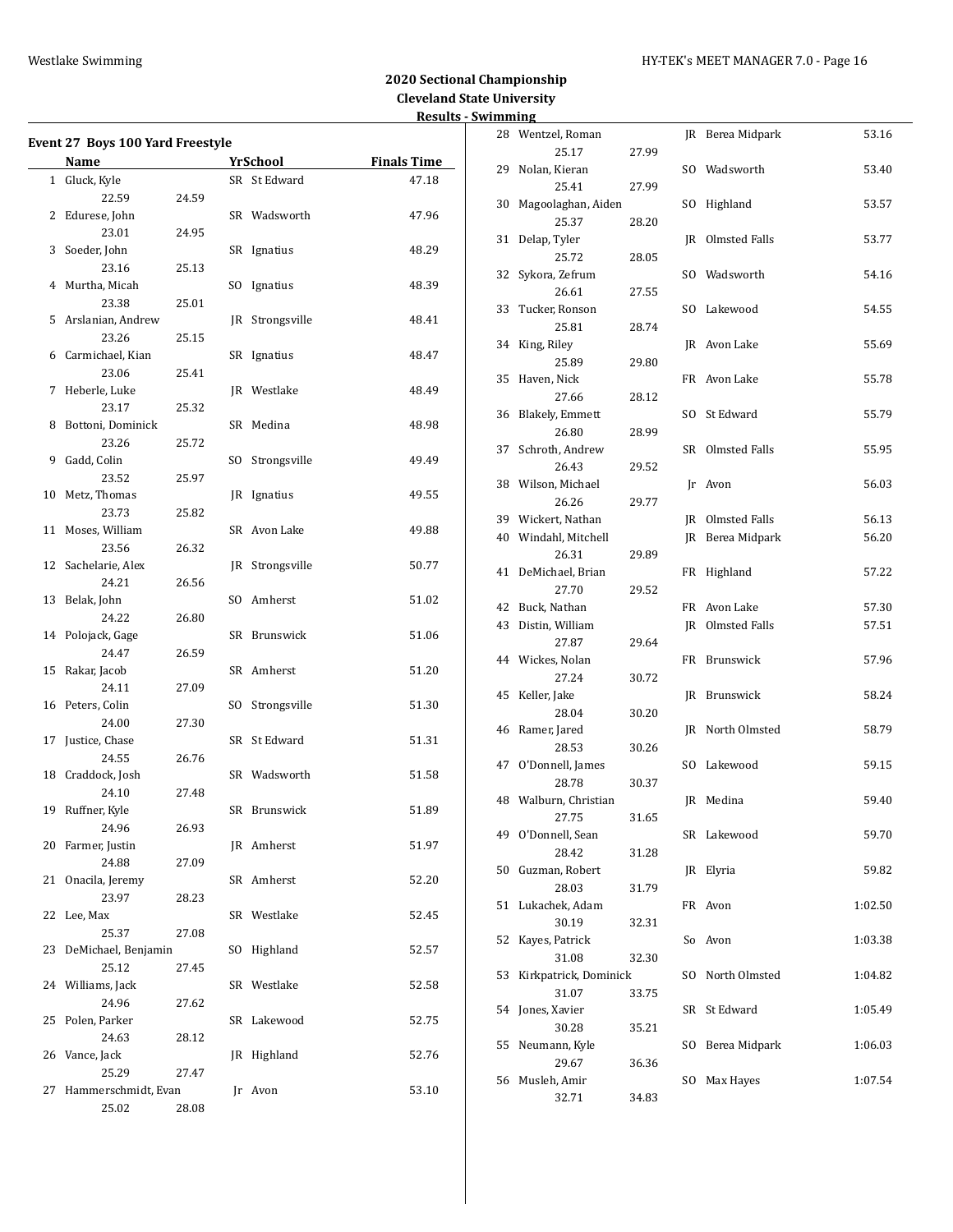# **2020 Sectional Championship Cleveland State University**

|          |                                    |       |                  |       | <b>Results - Swimming</b> |                        |       |                  |       |         |
|----------|------------------------------------|-------|------------------|-------|---------------------------|------------------------|-------|------------------|-------|---------|
|          | (Event 27 Boys 100 Yard Freestyle) |       |                  |       |                           | 11 Kiskorna, Brendan   |       | SO Ignatius      |       | 5:12.27 |
|          | <b>Name</b>                        |       | <b>YrSchool</b>  |       | <b>Finals Time</b>        | 27.82                  | 30.05 | 31.01            | 32.14 |         |
|          | 57 Wilkinson, Jacob                |       | SO Medina        |       | 1:08.53                   | 32.36                  | 32.33 | 32.38            | 32.36 |         |
|          | 32.17                              | 36.36 |                  |       |                           | 31.78                  | 30.04 |                  |       |         |
|          | 58 Jones, Connor                   |       | FR North Olmsted |       | 1:21.92                   | 12 Molnar, Ethan       |       | SR Amherst       |       | 5:14.76 |
|          | 38.38                              | 43.54 |                  |       |                           | 28.77                  | 31.06 | 31.51            | 32.15 |         |
|          | 59 Tellez, Bryan                   |       | JR Max Hayes     |       | 1:28.09                   | 32.35                  | 32.73 | 32.09            | 32.18 |         |
|          | --- Aguliar, Raith                 |       | FR Elyria        |       | <b>DQ</b>                 | 31.90                  | 30.02 |                  |       |         |
|          | False start                        |       |                  |       |                           | 13 Swain, Joe          |       | FR Avon Lake     |       | 5:18.11 |
|          | 29.29                              | 33.21 |                  |       |                           | 27.97                  | 30.96 | 31.90            | 31.93 |         |
| $\cdots$ | Rivera, Erik                       |       | SO Max Hayes     |       | DQ                        | 32.90                  | 32.05 | 33.20            | 33.04 |         |
|          | False start                        |       |                  |       |                           | 32.96                  | 31.20 |                  |       |         |
|          | 34.30                              | 39.91 |                  |       |                           | 14 Watson, James       |       | JR Amherst       |       | 5:19.98 |
|          |                                    |       |                  |       |                           | 28.16                  | 31.62 | 32.17            | 32.93 |         |
|          | Event 28 Boys 500 Yard Freestyle   |       |                  |       |                           | 32.81                  | 33.10 | 32.50            | 32.91 |         |
|          | Name                               |       | <b>YrSchool</b>  |       | <b>Finals Time</b>        | 32.44                  | 31.34 |                  |       |         |
|          | 1 Richmond, Joseph                 |       | JR Ignatius      |       | 4:47.95                   |                        |       |                  |       | 5:22.51 |
|          | 25.69                              | 28.24 | 29.14            | 29.75 |                           | 15 Greytak, Joseph     |       | SR Highland      |       |         |
|          | 29.73                              | 29.59 | 29.52            | 29.04 |                           | 26.46                  | 30.81 | 32.77            | 33.52 |         |
|          | 29.20                              | 28.05 |                  |       |                           | 33.04                  | 33.12 | 34.32            | 33.47 |         |
|          | 2 Kerrigan, Brian                  |       | FR Medina        |       | 4:58.33                   | 33.64                  | 31.36 |                  |       |         |
|          | 26.39                              | 28.69 | 29.88            | 30.57 |                           | 16 Morford, Brayden    |       | FR Medina        |       | 5:22.97 |
|          | 30.22                              | 31.01 | 30.44            | 30.54 |                           | 27.34                  | 31.94 | 32.49            | 32.80 |         |
|          | 30.63                              | 29.96 |                  |       |                           | 33.35                  | 33.43 | 33.47            | 33.10 |         |
|          | 3 Trupo, Luke                      |       | SR Olmsted Falls |       | 5:03.05                   | 33.35                  | 31.70 |                  |       |         |
|          | 26.55                              | 30.46 | 31.35            | 30.75 |                           | 17 Ringgenberg, Andrew |       | SO Highland      |       | 5:24.34 |
|          | 31.06                              | 31.09 | 30.76            | 31.20 |                           | 26.56                  | 30.61 | 32.08            | 33.43 |         |
|          | 30.41                              | 29.42 |                  |       |                           | 33.26                  | 33.94 | 34.11            | 34.69 |         |
|          | 4 Herbert, Nathan                  |       | FR Highland      |       | 5:03.26                   | 34.35                  | 31.31 |                  |       |         |
|          |                                    | 30.07 | 30.76            | 30.89 |                           | 18 Snell, Matthew      |       | JR Strongsville  |       | 5:25.15 |
|          | 27.48<br>31.37                     |       |                  | 31.20 |                           | 29.40                  | 31.57 | 32.59            | 32.94 |         |
|          |                                    | 31.23 | 31.08            |       |                           | 33.03                  | 32.51 | 33.73            | 33.25 |         |
|          | 30.50                              | 28.68 |                  |       |                           | 33.49                  | 32.64 |                  |       |         |
|          | 5 McIntyre, Tommy                  |       | SO Ignatius      |       | 5:05.28                   | 19 Barker, Ethan       |       | SO Berea Midpark |       | 5:25.29 |
|          | 26.78                              | 29.29 | 30.70            | 31.42 |                           | 28.62                  | 32.11 | 32.87            | 33.03 |         |
|          | 31.44                              | 32.24 | 31.45            | 31.45 |                           | 33.31                  | 33.34 | 33.35            | 33.50 |         |
|          | 31.32                              | 29.19 |                  |       |                           | 33.36                  | 31.80 |                  |       |         |
|          | 6 Bednar, Michael                  |       | JR Ignatius      |       | 5:05.52                   | 20 Brady, Declan       |       | SO St Edward     |       | 5:29.12 |
|          | 27.22                              | 29.64 | 30.25            | 31.68 |                           | 28.63                  | 32.86 | 32.94            | 34.10 |         |
|          | 31.28                              | 31.42 | 31.89            | 30.69 |                           | 34.04                  | 33.10 | 33.72            | 33.94 |         |
|          | 31.53                              | 29.92 |                  |       |                           | 33.33                  | 32.46 |                  |       |         |
|          | 7 Aruskevicius, Chase              |       | JR Amherst       |       | 5:08.00                   | 21 Underhill, Noah     |       | SR Elyria        |       | 5:33.61 |
|          | 27.48                              | 29.83 | 30.31            | 30.88 |                           | 29.92                  | 32.60 | 33.24            | 33.77 |         |
|          | 31.15                              | 31.36 | 31.67            | 31.69 |                           | 34.45                  | 34.19 | 34.01            | 34.55 |         |
|          | 32.19                              | 31.44 |                  |       |                           | 34.19                  | 32.69 |                  |       |         |
|          | 8 Tome, Lucas                      |       | SO Medina        |       | 5:08.53                   | 22 Windahl, Mitchell   |       | JR Berea Midpark |       | 5:33.76 |
|          | 27.04                              | 30.28 | 30.69            | 30.93 |                           | 28.63                  | 31.52 | 33.58            | 34.63 |         |
|          | 31.52                              | 31.43 | 31.63            | 31.91 |                           | 34.75                  | 34.63 | 35.08            | 34.60 |         |
|          | 31.96                              | 31.14 |                  |       |                           | 33.70                  | 32.64 |                  |       |         |
|          | 9 Martens, Braden                  |       | SO North Olmsted |       | 5:11.42                   | 23 Hammerschmidt, Ryan |       | Jr Avon          |       | 5:33.94 |
|          | 26.85                              | 30.16 | 31.60            | 31.80 |                           | 29.27                  | 32.53 | 33.44            | 34.12 |         |
|          | 31.87                              | 32.22 | 32.15            | 32.31 |                           |                        |       |                  |       |         |
|          | 32.08                              | 30.38 |                  |       |                           | 34.15                  | 34.56 | 34.84            | 34.86 |         |
|          | 10 Petrillo, Michael               |       | SO Amherst       |       | 5:11.72                   | 34.20                  | 31.97 |                  |       |         |
|          | 27.28                              | 30.38 | 31.19            | 31.87 |                           | 24 Edwards, Timmy      |       | SR Wadsworth     |       | 5:36.32 |
|          | 32.24                              | 32.26 | 32.29            | 32.30 |                           | 27.51                  | 31.07 | 32.87            | 34.07 |         |
|          | 31.65                              | 30.26 |                  |       |                           | 34.91                  | 36.18 | 35.58            | 35.13 |         |
|          |                                    |       |                  |       |                           | 35.49                  | 33.51 |                  |       |         |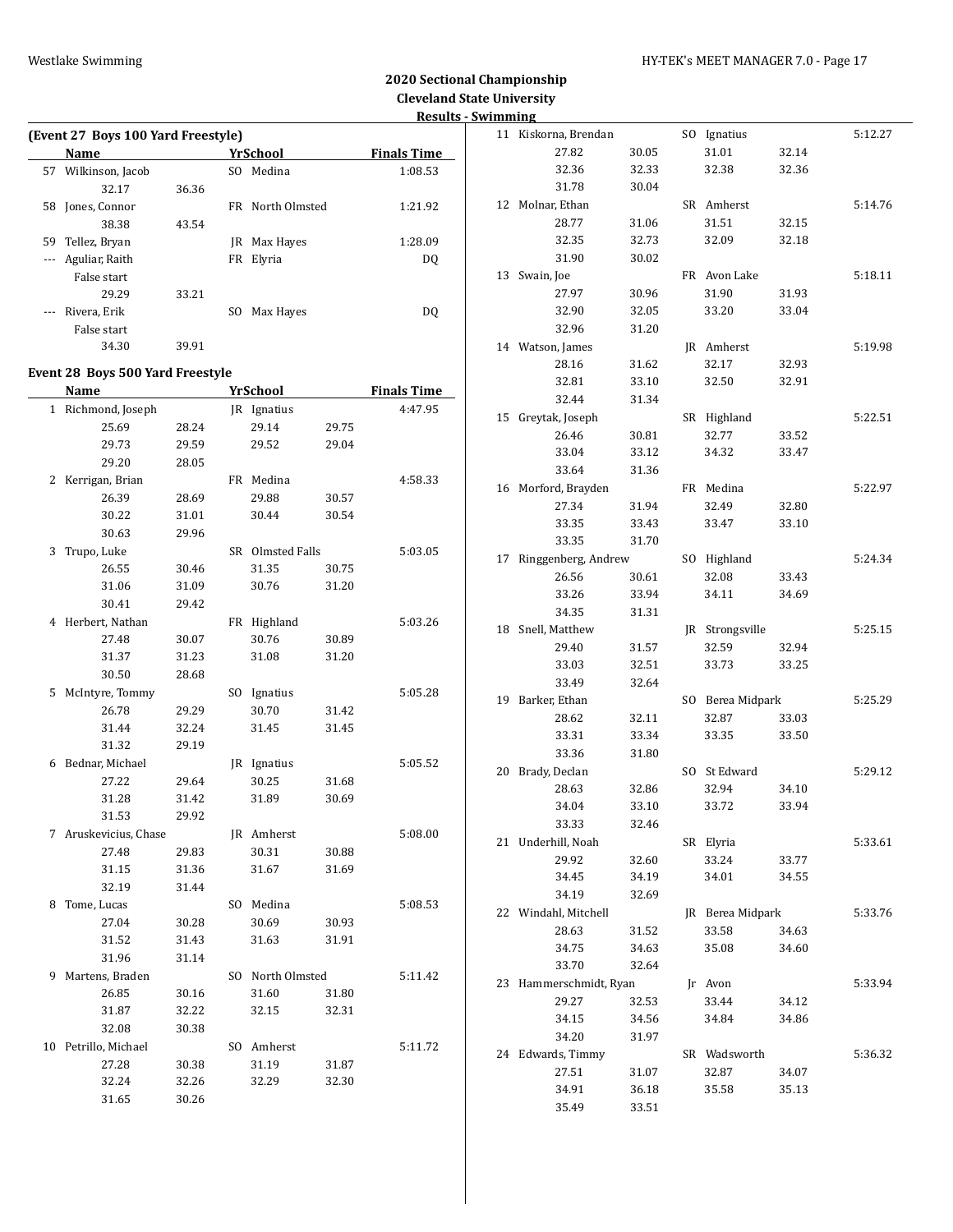|                                    |       |                     |       |                    | <b>Results - Swimming</b> |                                        |       |                        |                         |                    |
|------------------------------------|-------|---------------------|-------|--------------------|---------------------------|----------------------------------------|-------|------------------------|-------------------------|--------------------|
| (Event 28 Boys 500 Yard Freestyle) |       |                     |       |                    |                           | 39 Neumann, Kyle                       |       | SO Berea Midpark       |                         | 6:37.96            |
| Name                               |       | <b>YrSchool</b>     |       | <b>Finals Time</b> |                           | 33.44                                  | 36.42 | 38.04                  | 40.52                   |                    |
| 25 Hurst, Eric                     |       | FR Medina           |       | 5:36.82            |                           | 39.60                                  | 41.93 | 43.63                  | 42.15                   |                    |
| 28.92                              | 32.30 | 33.13               | 33.74 |                    |                           | 41.90                                  | 40.33 |                        |                         |                    |
| 35.08                              | 34.79 | 35.11               | 35.86 |                    |                           | 40 Desjardins, Eliot                   |       | FR Wadsworth           |                         | 6:38.94            |
| 35.06                              | 32.83 |                     |       |                    |                           | 33.70                                  | 38.72 | 39.98                  | 40.89                   |                    |
| 26 Saracina, Sam                   |       | JR Lakewood         |       | 5:42.98            |                           | 41.46                                  | 41.65 | 41.16                  | 41.91                   |                    |
| 29.65                              | 33.40 | 34.84               | 35.56 |                    |                           | 41.58                                  | 37.89 |                        |                         |                    |
| 34.95                              | 35.94 | 35.81               | 35.37 |                    |                           | 41 Fennell, Logan                      |       | FR Olmsted Falls       |                         | 6:42.99            |
| 34.61                              | 32.85 |                     |       |                    |                           | 33.83                                  | 38.23 | 39.94                  | 42.08                   |                    |
| 27 Welch, Seth                     |       | JR Strongsville     |       | 5:48.13            |                           | 42.38                                  | 42.45 | 42.23                  | 41.20                   |                    |
| 29.93                              | 33.52 | 35.18               | 36.21 |                    |                           | 1:20.65                                |       |                        |                         |                    |
| 36.25                              | 35.74 | 36.01               | 36.03 |                    |                           | 42 Knott, Eric                         |       | FR Westlake            |                         | 6:44.86            |
| 35.74                              | 33.52 |                     |       |                    |                           | 34.08                                  | 38.40 | 40.59                  | 41.59                   |                    |
| 28 Cockburn, Aidan                 |       | JR Westlake         |       | 5:48.82            |                           | 42.11                                  | 42.91 | 43.20                  | 43.27                   |                    |
| 30.57                              | 34.81 | 35.62               | 36.00 |                    |                           | 41.95                                  | 36.76 |                        |                         |                    |
| 35.89                              | 35.53 | 36.38               | 35.94 |                    |                           | 43 Daniel, Kolin                       |       | SO Berea Midpark       |                         | 6:45.83            |
| 35.79                              | 32.29 |                     |       |                    |                           | 34.59                                  | 40.08 | 41.71                  | 42.12                   |                    |
| 29 Parojcic, Luka                  |       | FR Strongsville     |       | 5:51.95            |                           | 42.36                                  | 42.52 | 42.26                  | 42.28                   |                    |
|                                    |       |                     | 35.70 |                    |                           | 39.58                                  | 38.33 |                        |                         |                    |
| 29.12                              | 34.37 | 34.42               |       |                    |                           | 44 McDonald, Brian                     |       | SO St Edward           |                         | 6:48.73            |
| 37.93                              | 37.68 | 36.92               | 35.85 |                    |                           | 31.79                                  | 37.84 | 40.41                  | 42.00                   |                    |
| 35.98                              | 33.98 |                     |       |                    |                           | 44.62                                  | 44.47 | 42.48                  | 45.24                   |                    |
| 30 Holka, Ethan                    |       | JR Strongsville     |       | 5:52.77            |                           |                                        |       |                        |                         |                    |
| 29.93                              | 35.12 | 36.35               | 36.76 |                    |                           | 44.82<br>45 Thain, Drew                | 35.06 |                        |                         |                    |
| 37.04                              | 36.70 | 37.02               | 36.25 |                    |                           |                                        |       | FR Avon Lake           |                         | 6:56.04            |
| 36.29                              | 31.31 |                     |       |                    |                           | 35.26                                  | 38.80 | 41.80                  | 43.75                   |                    |
| 31 Mackin, Nicholas                |       | So Avon             |       | 6:01.05            |                           | 2:11.19                                |       |                        |                         |                    |
| 31.05                              | 35.16 | 36.71               | 37.37 |                    |                           | 42.80                                  | 37.95 |                        |                         |                    |
| 37.09                              | 37.16 | 38.10               | 36.84 |                    |                           | 46 Surtman, Andrew                     |       | FR Olmsted Falls       |                         | 7:02.10            |
| 36.67                              | 34.90 |                     |       |                    |                           | 35.76                                  | 40.46 | 42.16                  | 43.62                   |                    |
| 32 Miros, Kade                     |       | SO Wadsworth        |       | 6:01.65            |                           | 44.94                                  | 44.66 | 43.86                  | 44.55                   |                    |
| 31.34                              | 35.17 | 37.49               | 36.92 |                    |                           | 1:22.09                                |       |                        |                         |                    |
| 38.35                              | 37.55 | 37.80               | 36.43 |                    |                           | 47 Stephens, Shaun                     |       | FR Brunswick           |                         | 7:18.36            |
| 37.11                              | 33.49 |                     |       |                    |                           | 36.28                                  | 42.77 | 43.65                  | 45.22                   |                    |
| 33 Demich, Jared                   |       | SO Avon Lake        |       | 6:11.91            |                           | 46.82                                  | 45.76 | 46.63                  | 46.21                   |                    |
|                                    |       | 37.70               | 39.12 |                    |                           | 42.65                                  | 42.37 |                        |                         |                    |
| 38.81                              |       |                     | 38.88 |                    |                           | 48 Daniel, David                       |       | JR Westlake            |                         | 7:23.31            |
| 37.65                              | 34.77 |                     |       |                    |                           | 33.27                                  | 39.34 | 42.72                  | 45.12                   |                    |
| 34 Watt, Stephen                   |       | FR North Ridgeville |       | 6:13.17            |                           | 4:42.86                                |       |                        |                         |                    |
| 30.18                              | 35.39 | 37.81               | 39.91 |                    |                           | 49 Rogozinski, Ryan                    |       | SR Westlake            |                         | 7:39.41            |
| 39.57                              | 39.32 | 1:18.95             | 38.29 |                    |                           | 34.90                                  | 44.40 | 47.60                  | 49.42                   |                    |
| 33.69                              | 0.06  |                     |       |                    |                           | 1:36.63                                |       |                        | 49.55                   |                    |
| 35 Evtimov, John                   |       | JR North Olmsted    |       | 6:13.92            |                           | 45.34                                  | 42.13 |                        |                         |                    |
| 31.81                              | 35.51 | 36.32               | 38.27 |                    |                           | Event 29 Boys 200 Yard Freestyle Relay |       |                        |                         |                    |
| 38.59                              | 39.39 | 39.22               | 40.44 |                    |                           |                                        |       |                        |                         |                    |
| 39.37                              | 35.00 |                     |       |                    |                           | <b>Team</b>                            |       | Relay                  |                         | <b>Finals Time</b> |
| 36 Orr, Zachary                    |       | SO Wadsworth        |       | 6:14.32            |                           | 1 Ignatius                             |       |                        |                         | 1:28.08            |
| 32.67                              | 36.29 | 37.55               | 38.58 |                    |                           | 1) Murtha, Micah SO                    |       |                        | 2) Carmichael, Kian SR  |                    |
| 38.40                              | 38.84 | 37.99               | 38.52 |                    |                           | 3) Van de Walle, William JR            |       | 4) Soeder, John SR     |                         |                    |
| 38.54                              | 36.94 |                     |       |                    |                           | 21.95                                  | 21.98 | 21.94                  | 22.21                   |                    |
| 37 Oudeman, Dakota                 |       | FR Brunswick        |       | 6:29.57            |                           | 2 Strongsville                         |       |                        |                         | 1:29.32            |
| 32.16                              | 38.35 | 40.68               | 40.01 |                    |                           | 1) Zaleski, Jaden JR                   |       | 2) Sachelarie, Alex JR |                         |                    |
| 40.03                              | 40.99 | 40.96               | 40.21 |                    |                           | 3) Peters, Colin SO                    |       |                        | 4) Arslanian, Andrew JR |                    |
| 39.11                              | 37.07 |                     |       |                    |                           | 22.04                                  | 22.80 | 22.72                  | 21.76                   |                    |
| 38 Tedeschi, John                  |       | FR Olmsted Falls    |       | 6:34.18            |                           |                                        |       |                        |                         |                    |
|                                    |       |                     |       |                    |                           |                                        |       |                        |                         |                    |
|                                    |       |                     |       |                    |                           |                                        |       |                        |                         |                    |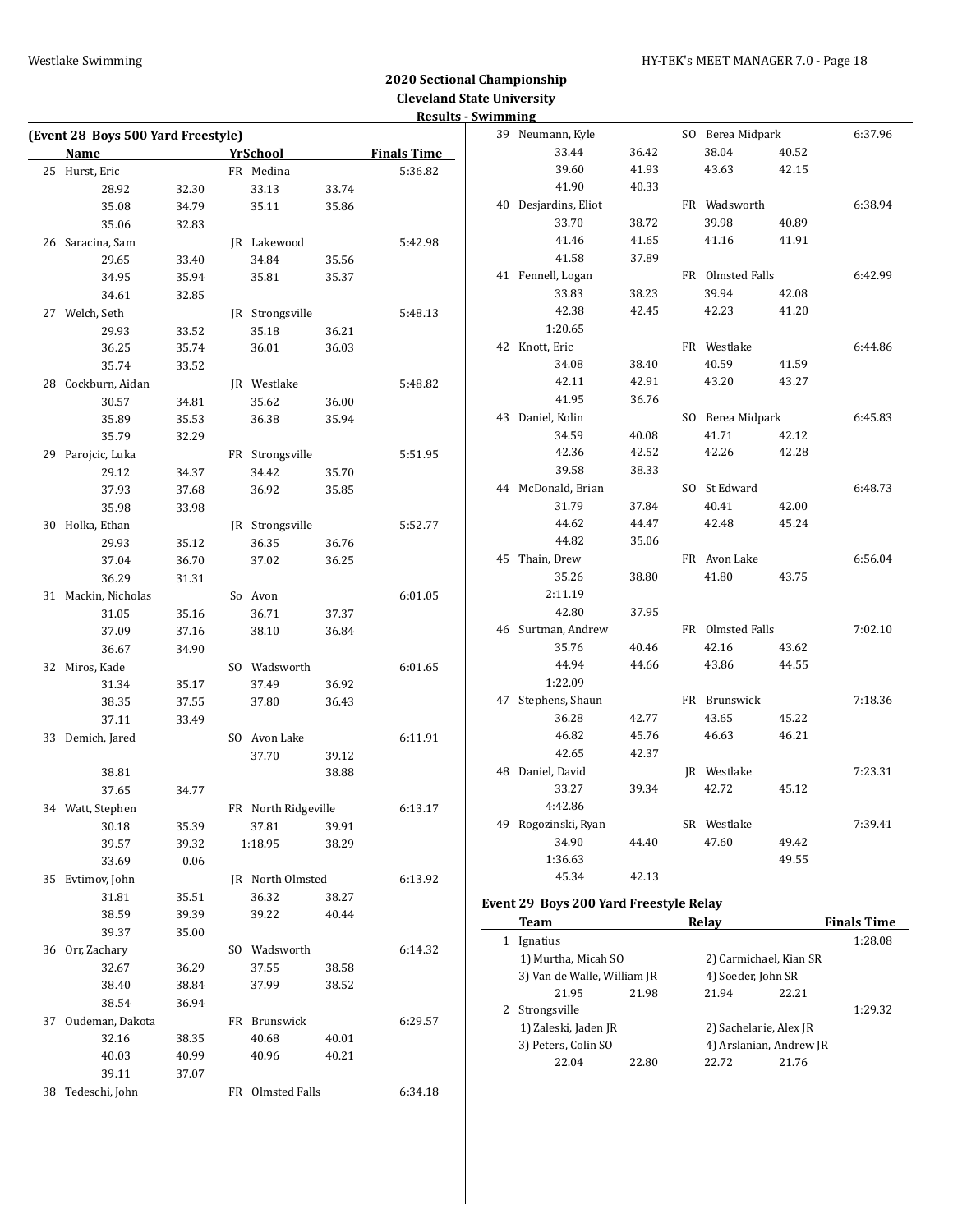### Westlake Swimming **Manufather 19 and 19 and 19 and 19 and 19 and 19 and 19 and 19 and 19 and 19 and 19 and 19 and 19 and 19 and 19 and 19 and 19 and 19 and 19 and 19 and 19 and 19 and 19 and 19 and 19 and 19 and 19 and 19**

|    | (Event 29 Boys 200 Yard Freestyle Relay) |       |                                |       |                    |
|----|------------------------------------------|-------|--------------------------------|-------|--------------------|
|    | Team                                     |       | Relay                          |       | <b>Finals Time</b> |
|    | 3 Amherst                                |       |                                |       | 1:30.15            |
|    | 1) Rakar, Jacob SR                       |       | 2) Belak, Ethan SO             |       |                    |
|    | 3) Belak, John SO                        |       | 4) Heyd, Kevin SR              |       |                    |
|    | 22.61                                    | 21.83 | 23.12                          | 22.59 |                    |
| 4  | St Edward                                |       |                                |       | 1:30.42            |
|    | 1) Gluck, Kyle SR                        |       | 2) Justice, Chase SR           |       |                    |
|    | 3) Schilens, Ryan JR                     |       | 4) Tarler, Gavin SR            |       |                    |
|    | 21.38                                    | 22.52 | 23.43                          | 23.09 |                    |
| 5  | Medina                                   |       |                                |       | 1:31.52            |
|    | 1) Bottoni, Dominick SR                  |       | 2) Kupec, Joe FR               |       |                    |
|    | 3) Tome, Lucas SO                        |       | 4) Cuppett, Brian SR           |       |                    |
|    | 22.78                                    | 23.50 | 23.33                          | 21.91 |                    |
|    | 6 Westlake                               |       |                                |       | 1:33.30            |
|    | 1) Williams, Jack SR                     |       | 2) Clemons, Lance SR           |       |                    |
|    | 3) Lee, Max SR                           |       | 4) Heberle, Luke JR            |       |                    |
|    | 23.76                                    | 23.64 | 23.55                          | 22.35 |                    |
|    | 7 Wadsworth                              |       |                                |       | 1:33.52            |
|    | 1) Webb, JD SR                           |       | 2) Nolan, Kieran SO            |       |                    |
|    | 3) Craddock, Josh SR                     |       | 4) Edurese, John SR            |       |                    |
|    | 24.44                                    | 24.57 | 22.85                          | 21.66 |                    |
|    | 8 Highland                               |       |                                |       | 1:34.68            |
|    | 1) Vance, Jack JR                        |       | 2) Ringgenberg, Andrew SO      |       |                    |
|    | 3) DeMichael, Benjamin SO                |       | 4) Wilkes, Henry SO            |       |                    |
|    | 23.45                                    | 23.59 | 24.25                          | 23.39 |                    |
| 9  | Olmsted Falls                            |       |                                |       | 1:36.15            |
|    | 1) Munoz, Sam SO                         |       | 2) Delap, Tyler JR             |       |                    |
|    | 3) Schroth, Andrew SR                    |       | 4) Surtman, Jack SR            |       |                    |
|    | 24.09                                    | 23.85 | 25.03                          | 23.18 |                    |
|    | 10 Brunswick                             |       |                                |       | 1:36.23            |
|    | 1) Ghilezan, Sebastian FR                |       | 2) Polojack, Gage SR           |       |                    |
|    | 3) Wickes, Nolan FR                      |       | 4) Ruffner, Kyle SR            |       |                    |
|    | 24.86                                    | 22.50 | 25.63                          | 23.24 |                    |
| 11 | Avon Lake                                |       |                                |       | 1:37.11            |
|    | 1) Haven, Nick FR                        |       | 2) King, Riley JR              |       |                    |
|    | 3) Thain, Nathan JR<br>24.93             | 24.59 | 4) Bornhorst, Owen SR<br>24.18 | 23.41 |                    |
| 12 | Avon                                     |       |                                |       | 1:37.48            |
|    | 1) Hammerschmidt, Evan Jr                |       | 2) Urban, Ryan Jr              |       |                    |
|    | 3) Wilson, Michael Jr                    |       | 4) Malloy, Steven Sr           |       |                    |
|    | 24.53                                    | 24.98 | 24.63                          | 23.34 |                    |
| 13 | Berea Midpark                            |       |                                |       | 1:38.58            |
|    | 1) Wentzel, Roman JR                     |       | 2) Windahl, Mitchell JR        |       |                    |
|    | 3) Hoessle, Jacob JR                     |       | 4) Washburn, Eli SR            |       |                    |
|    | 24.57                                    | 24.60 | 25.31                          | 24.10 |                    |
|    | 14 Lakewood                              |       |                                |       | 1:39.00            |
|    | 1) Tucker, Ronson SO                     |       | 2) Bussert, Mateo JR           |       |                    |
|    | 3) Kramer, Cormac SR                     |       | 4) Polen, Parker SR            |       |                    |
|    | 25.01                                    | 24.29 | 26.53                          | 23.17 |                    |
| 15 | Elyria                                   |       |                                |       | 1:46.01            |
|    | 1) Coward, Luke SR                       |       | 2) Aguliar, Raith FR           |       |                    |
|    | 3) Guzman, Robert JR                     |       | 4) Underhill, Noah SR          |       |                    |
|    | 25.74                                    | 27.69 | 26.99                          | 25.59 |                    |
| 16 | North Ridgeville                         |       |                                |       | 1:48.61            |
|    | 1) Margolin, Andrew FR                   |       | 2) Crout, Ian JR               |       |                    |
|    | 3) Dunstan, Aaron SO                     |       | 4) Watt, Stephen FR            |       |                    |
|    | 24.78                                    | 27.06 | 29.24                          | 27.53 |                    |
|    |                                          |       |                                |       |                    |

| www.         |                                   |       |     |                     |                    |
|--------------|-----------------------------------|-------|-----|---------------------|--------------------|
|              | 17 North Olmsted                  |       |     |                     | 2:02.23            |
|              | 1) Kirkpatrick, Dominick SO       |       |     | 2) Jones, Connor FR |                    |
|              | 3) Ramer, Jared JR                |       |     | 4) Gentry, Tyler SO |                    |
|              | 29.93                             | 37.60 |     | 25.54<br>29.16      |                    |
|              | Event 30 Boys 100 Yard Backstroke |       |     |                     |                    |
|              | Name                              |       |     | <b>YrSchool</b>     | <b>Finals Time</b> |
| $\mathbf{1}$ | Hong, Tyler                       |       |     | JR Ignatius         | 49.71              |
|              | 24.05                             | 25.66 |     |                     |                    |
|              | 2 Seicean, Erik                   |       |     |                     | 55.88              |
|              | 26.48                             | 29.40 |     | FR Ignatius         |                    |
|              |                                   |       |     | SO Highland         | 56.40              |
|              | 3 Wilkes, Henry<br>27.16          | 29.24 |     |                     |                    |
|              |                                   |       |     |                     |                    |
|              | 4 Aruskevicius, Chase<br>27.54    |       |     | JR Amherst          | 56.51              |
|              |                                   | 28.97 |     |                     |                    |
|              | 5 Painter, Gibson                 |       |     | FR Strongsville     | 56.69              |
|              | 27.57                             | 29.12 |     |                     |                    |
|              | 6 Hessler, Sam                    |       |     | SO Ignatius         | 57.87              |
|              | 27.58                             | 30.29 |     |                     |                    |
| 7            | Ghilezan, Sebastian               |       |     | FR Brunswick        | 59.43              |
|              | 29.03                             | 30.40 |     |                     |                    |
| 8            | Thain, Nathan                     |       |     | JR Avon Lake        | 59.80              |
|              | 29.30                             | 30.50 |     |                     |                    |
| 9            | Trupo, Luke                       |       |     | SR Olmsted Falls    | 59.91              |
|              | 28.88                             | 31.03 |     |                     |                    |
| 10           | Stavar, Benjamin                  |       |     | FR Ignatius         | 59.97              |
|              | 28.88                             | 31.09 |     |                     |                    |
| 11           | Bornhorst, Owen                   |       |     | SR Avon Lake        | 1:00.03            |
|              | 28.68                             | 31.35 |     |                     |                    |
| 12           | Magoolaghan, Aiden                |       |     | SO Highland         | 1:00.35            |
|              | 29.54                             | 30.81 |     |                     |                    |
|              | 13 Walden, Thomas                 |       |     | SR St Edward        | 1:00.37            |
|              | 29.40                             | 30.97 |     |                     |                    |
|              | 14 Munoz, Sam                     |       |     | SO Olmsted Falls    | 1:01.13            |
|              | 29.70                             | 31.43 |     |                     |                    |
|              | 15 Johnson, Lucas                 |       |     | JR Amherst          | 1:01.76            |
|              | 29.61                             | 32.15 |     |                     |                    |
|              | 16 Wenger, Nathan                 |       |     | JR North Olmsted    | 1:02.08            |
|              | 29.95                             | 32.13 |     |                     |                    |
| 17           | Canonico, Kyle                    |       |     | SO Strongsville     | 1:02.60            |
|              | 29.85                             | 32.75 |     |                     |                    |
|              | 18 Margolin, Andrew               |       |     | FR North Ridgeville | 1:02.66            |
|              | 29.21                             | 33.45 |     |                     |                    |
| 19           | Webb, JD                          |       |     | SR Wadsworth        | 1:02.70            |
|              | 30.05                             | 32.65 |     |                     |                    |
| 20           | Seghy, Alex                       |       | SO. | Strongsville        | 1:02.80            |
|              | 30.22                             | 32.58 |     |                     |                    |
| 21           | Sweeney, Michael                  |       |     | JR St Edward        | 1:03.69            |
|              | 31.34                             | 32.35 |     |                     |                    |
| 22           | Urban, Ryan                       |       |     | Jr Avon             | 1:03.76            |
|              | 31.15                             | 32.61 |     |                     |                    |
| 23           | Gordon, Kaden                     |       |     | SO Medina           | 1:04.33            |
|              | 31.67                             | 32.66 |     |                     |                    |
| 24           | Drake, Ethan                      |       |     | SO Westlake         | 1:04.60            |
|              | 30.84                             | 33.76 |     |                     |                    |
| 25           | Beach, E.J.                       |       |     | SR St Edward        | 1:04.67            |
|              | 30.93                             | 33.74 |     |                     |                    |
|              |                                   |       |     |                     |                    |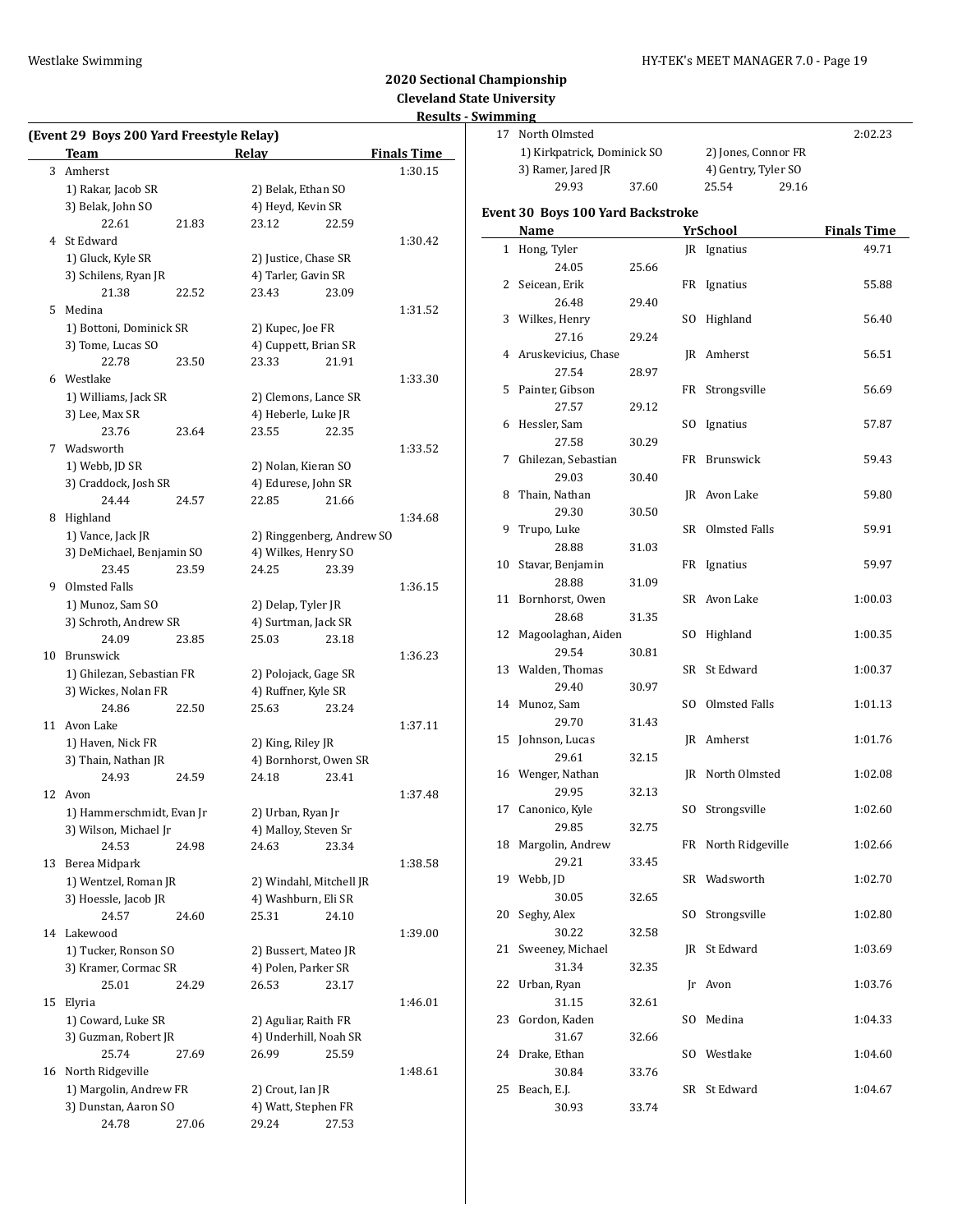### Westlake Swimming **Manufather 1999** MY-TEK's MEET MANAGER 7.0 - Page 20

# **2020 Sectional Championship Cleveland State University Results - Swimming**

| (Event 30 Boys 100 Yard Backstroke) |                       |         |     |                  |                    |  |  |  |  |  |
|-------------------------------------|-----------------------|---------|-----|------------------|--------------------|--|--|--|--|--|
|                                     | Name                  |         |     | YrSchool         | <b>Finals Time</b> |  |  |  |  |  |
|                                     | 26 Sisamis, George    |         |     | FR Strongsville  | 1:05.19            |  |  |  |  |  |
|                                     | 31.17                 | 34.02   |     |                  |                    |  |  |  |  |  |
|                                     | 27 Walburn, Christian |         |     | JR Medina        | 1:05.28            |  |  |  |  |  |
|                                     | 30.84                 | 34.44   |     |                  |                    |  |  |  |  |  |
| 28                                  | Kroneker, Quinn       |         |     | FR Avon Lake     | 1:05.37            |  |  |  |  |  |
| 29                                  | Wilson, Michael       |         |     | Ir Avon          | 1:05.62            |  |  |  |  |  |
|                                     | 31.36                 | 34.26   |     |                  |                    |  |  |  |  |  |
| 30                                  | Barker, Ethan         |         |     | SO Berea Midpark | 1:07.18            |  |  |  |  |  |
|                                     | 32.63                 | 34.55   |     |                  |                    |  |  |  |  |  |
| 31                                  | McDonald, Brian       |         | SO. | St Edward        | 1:07.30            |  |  |  |  |  |
|                                     | 32.20                 | 35.10   |     |                  |                    |  |  |  |  |  |
| 32                                  | Keller, Jake          |         |     | JR Brunswick     | 1:07.66            |  |  |  |  |  |
|                                     | 32.69                 | 34.97   |     |                  |                    |  |  |  |  |  |
| 33                                  | Hohman, Brandon       |         |     | SR Westlake      | 1:07.69            |  |  |  |  |  |
|                                     | 32.72                 | 34.97   |     |                  |                    |  |  |  |  |  |
|                                     | 34 Cifranic, Fulton   |         |     | SO Medina        | 1:08.13            |  |  |  |  |  |
|                                     | 32.48                 | 35.65   |     |                  |                    |  |  |  |  |  |
| *35                                 | Yu, Aaron             |         | SO. | North Olmsted    | 1:08.87            |  |  |  |  |  |
|                                     | 32.86                 | 36.01   |     |                  |                    |  |  |  |  |  |
| *35                                 | Hurley, Jacob         |         |     | JR Brunswick     | 1:08.87            |  |  |  |  |  |
|                                     | 33.12                 | 35.75   |     |                  |                    |  |  |  |  |  |
| 37                                  | Loomis, Brayden       |         |     | SR Olmsted Falls | 1:09.59            |  |  |  |  |  |
|                                     | 33.93                 | 35.66   |     |                  |                    |  |  |  |  |  |
| 38                                  | Lukachek, Adam        |         |     | FR Avon          | 1:10.68            |  |  |  |  |  |
|                                     | 34.22                 | 36.46   |     |                  |                    |  |  |  |  |  |
| 39                                  | Hutchinson, Tyler     |         |     | FR Wadsworth     | 1:10.95            |  |  |  |  |  |
|                                     | 35.27                 | 35.68   |     |                  |                    |  |  |  |  |  |
| 40                                  | Hochstetler, Ian      |         |     | FR Wadsworth     | 1:12.18            |  |  |  |  |  |
| 41                                  | Moser, Hunter         |         |     | FR Highland      | 1:13.91            |  |  |  |  |  |
|                                     | 34.15                 | 39.76   |     |                  |                    |  |  |  |  |  |
| 42                                  | Ngyuen, Max           |         |     | SR Olmsted Falls | 1:15.79            |  |  |  |  |  |
|                                     | 35.65                 | 40.14   |     |                  |                    |  |  |  |  |  |
|                                     | 43 Austin, David      |         |     | FR Highland      | 1:19.60            |  |  |  |  |  |
|                                     | 38.97                 | 40.63   |     |                  |                    |  |  |  |  |  |
|                                     | 44 Valore, Josh       |         |     | FR Brunswick     | 1:21.93            |  |  |  |  |  |
|                                     | 39.43                 | 42.50   |     |                  |                    |  |  |  |  |  |
| 45                                  | Rogozinski, Ryan      |         |     | SR Westlake      | 1:22.79            |  |  |  |  |  |
|                                     | 46 Desjardins, Eliot  |         |     | FR Wadsworth     | 1:24.96            |  |  |  |  |  |
|                                     | 39.83                 | 45.13   |     |                  |                    |  |  |  |  |  |
| 47                                  | Ta, Michael           |         | FR  | Berea Midpark    | 1:26.71            |  |  |  |  |  |
|                                     | 39.78                 | 46.93   |     |                  |                    |  |  |  |  |  |
| 48                                  | Dettmer, Alex         |         | FR  | Berea Midpark    | 1:31.85            |  |  |  |  |  |
| 49                                  | Kirkpatrick, Dominick |         | SO. | North Olmsted    | 1:32.95            |  |  |  |  |  |
|                                     | 42.28                 | 50.67   |     |                  |                    |  |  |  |  |  |
| 50                                  | Corrigan, Brenden     |         | FR  | North Ridgeville | 2:10.89            |  |  |  |  |  |
|                                     | 1:05.51               | 1:05.38 |     |                  |                    |  |  |  |  |  |

# **Event 31 Boys 100 Yard Breaststroke**

| <b>Name</b>       |       | YrSchool        | <b>Finals Time</b> |
|-------------------|-------|-----------------|--------------------|
| Begany, Nick<br>1 |       | FR Strongsville | 1:00.58            |
| 29.00             | 31.58 |                 |                    |
| 2 Gavigan, Robert |       | SR Ignatius     | 1:00.69            |
| 28.53             | 32.16 |                 |                    |
| 3 Toothman, Zach  |       | Ignatius<br>IR  | 1:01.13            |
| 28.47             | 32.66 |                 |                    |

|    | ոսութ                        |       |     |                  |          |
|----|------------------------------|-------|-----|------------------|----------|
|    | 4 Heyd, Kevin                |       |     | SR Amherst       | 1:02.71  |
|    | 29.43                        | 33.28 |     |                  |          |
|    | 5 Bruening, Noah             |       |     | JR Strongsville  | 1:03.68  |
|    | 29.04                        | 34.64 |     |                  |          |
| 6  | Peters, Colin                |       |     | SO Strongsville  | 1:03.80  |
|    | 29.52                        | 34.28 |     |                  |          |
| 7  | Odelli, Derek                |       |     | JR Amherst       | 1:04.29  |
|    | 30.16                        | 34.13 |     |                  |          |
| 8  | Johannessen, Jack            |       |     | SR Ignatius      | 1:04.93  |
|    | 29.64                        | 35.29 |     |                  |          |
| 9  | Hammerschmidt, Evan          |       |     | Jr Avon          | 1:05.24  |
|    | 29.56                        | 35.68 |     |                  |          |
| 10 | Bolton, Evan                 |       |     | JR Olmsted Falls | 1:05.30  |
|    | 30.81                        | 34.49 |     |                  |          |
| 11 | Gabrielsen, Max              |       |     | SO Medina        | 1:05.53  |
|    | 30.35                        | 35.18 |     |                  |          |
|    | 12 Watson, James             |       |     | JR Amherst       | 1:05.55  |
|    | 30.95                        | 34.60 |     |                  |          |
| 13 | Clemons, Lance               |       |     | SR Westlake      | 1:05.83  |
|    | 30.77                        | 35.06 |     |                  |          |
|    | 14 Waldow, Seth              |       |     | SO Wadsworth     | 1:05.94  |
|    | 30.99                        | 34.95 |     |                  |          |
| 15 | Elmore, Vincent              |       |     | SO Ignatius      | 1:06.25  |
|    | 31.12                        | 35.13 |     |                  |          |
|    | 16 Washburn, Eli             |       |     | SR Berea Midpark | J1:06.25 |
|    | 30.47                        | 35.78 |     |                  |          |
| 17 | Habegger, Alexander          |       |     | SR Wadsworth     | 1:06.45  |
|    | 31.14                        | 35.31 |     |                  |          |
| 18 | Mayberry, Conlan             |       |     | FR Strongsville  | 1:07.03  |
|    | 30.69                        | 36.34 |     |                  |          |
| 19 | Blair, Stephen               |       |     | SR Westlake      | 1:07.92  |
|    | 31.47                        | 36.45 |     |                  |          |
| 20 | James, Enzo                  |       |     | JR St Edward     | 1:07.94  |
| 21 | 30.55<br>Ringgenberg, Andrew | 37.39 |     | SO Highland      | 1:08.12  |
|    | 31.15                        |       |     |                  |          |
| 22 | Edwards, Timmy               | 36.97 |     | SR Wadsworth     |          |
|    | 31.53                        |       |     |                  | 1:08.28  |
|    | 23 Gonzalez, Antonio         | 36.75 |     | SR Amherst       | 1:08.29  |
|    | 31.40                        | 36.89 |     |                  |          |
|    | 24 Tucker, Ronson            |       |     | SO Lakewood      | 1:10.66  |
|    | 33.67                        | 36.99 |     |                  |          |
| 25 | Stupecki, Michael            |       | SR  | Highland         | 1:11.21  |
|    | 33.48                        | 37.73 |     |                  |          |
| 26 | Dunstan, Aaron               |       | SO. | North Ridgeville | 1:12.63  |
|    | 35.26                        | 37.37 |     |                  |          |
| 27 | Onocko, Antony               |       | FR  | Highland         | 1:12.78  |
|    | 33.83                        | 38.95 |     |                  |          |
| 28 | Fazio, Jack                  |       |     | JR Avon Lake     | 1:12.92  |
|    | 33.09                        | 39.83 |     |                  |          |
| 29 | Grabowski, Tyler             |       | FR  | Avon Lake        | 1:13.41  |
|    | 34.39                        | 39.02 |     |                  |          |
| 30 | Fouts, Sam                   |       |     | Sr Avon          | 1:13.90  |
|    | 34.61                        | 39.29 |     |                  |          |
| 31 | Nugent, Osgar                |       | SR  | St Edward        | 1:16.72  |
|    | 33.99                        | 42.73 |     |                  |          |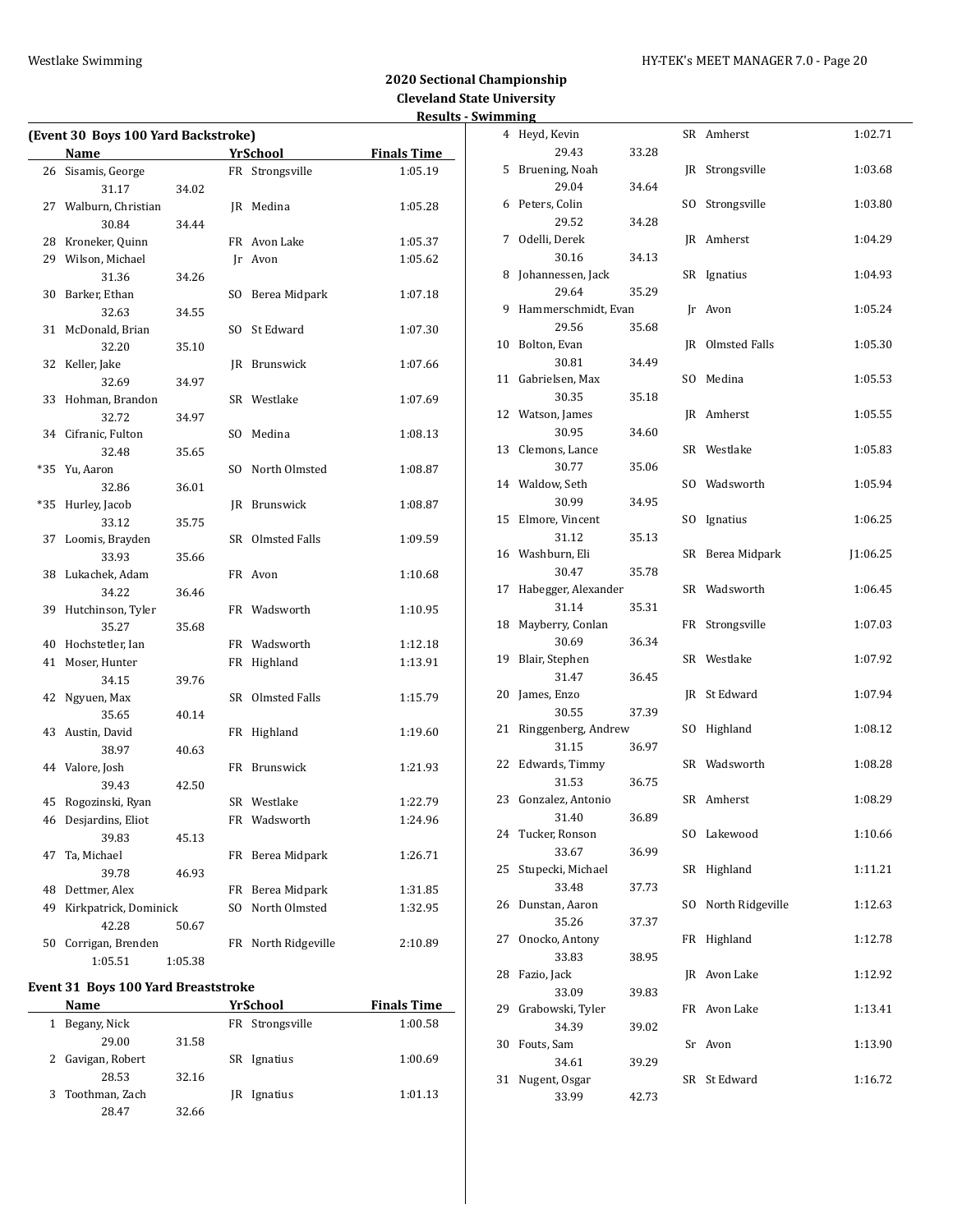Ц.

### Westlake Swimming **Manufather 1999** MY-TEK's MEET MANAGER 7.0 - Page 21

# **2020 Sectional Championship Cleveland State University Results - Swim**

|         | (Event 31 Boys 100 Yard Breaststroke) |       |                |                  |                    |  |  |
|---------|---------------------------------------|-------|----------------|------------------|--------------------|--|--|
|         | <b>Name</b>                           |       |                | <b>YrSchool</b>  | <b>Finals Time</b> |  |  |
| 32      | Friedl, Jonathan                      |       | SO.            | Highland         | 1:16.82            |  |  |
|         | 35.28                                 | 41.54 |                |                  |                    |  |  |
|         | 33 Wickert, Joshua                    |       | SO.            | Olmsted Falls    | 1:17.56            |  |  |
|         | 37.31                                 | 40.25 |                |                  |                    |  |  |
|         | 34 Brown, Joe                         |       |                | JR Westlake      | 1:17.97            |  |  |
|         | 35.97                                 | 42.00 |                |                  |                    |  |  |
| 35      | Kwan, Adam                            |       |                | JR Olmsted Falls | 1:19.66            |  |  |
|         | 37.87                                 | 41.79 |                |                  |                    |  |  |
|         | 36 Gentry, Tyler                      |       | S <sub>O</sub> | North Olmsted    | 1:22.99            |  |  |
|         | 39.62                                 | 43.37 |                |                  |                    |  |  |
| 37      | Gabriel, Kevin                        |       |                | SR Brunswick     | 1:23.26            |  |  |
|         | 39.69                                 | 43.57 |                |                  |                    |  |  |
| 38      | Bell, Joey                            |       |                | So Avon          | 1:23.41            |  |  |
|         | 39.30                                 | 44.11 |                |                  |                    |  |  |
|         | 39 Sadd, Matthew                      |       |                | JR Westlake      | 1:24.00            |  |  |
|         | 39.48                                 | 44.52 |                |                  |                    |  |  |
|         | 40 Washburn, Ben                      |       |                | FR Berea Midpark | 1:26.77            |  |  |
|         | 40.12                                 | 46.65 |                |                  |                    |  |  |
|         | 41 Kennedy, Quinn                     |       | SO.            | Olmsted Falls    | 1:27.36            |  |  |
|         | 40.99                                 | 46.37 |                |                  |                    |  |  |
| 42      | Thain, Drew                           |       |                | FR Avon Lake     | 1:29.36            |  |  |
|         | 43.15                                 | 46.21 |                |                  |                    |  |  |
|         | 43 Kachelein, Caden                   |       |                | FR Brunswick     | 1:32.14            |  |  |
|         | 43.81                                 | 48.33 |                |                  |                    |  |  |
| $- - -$ | Sublett, James                        |       | Ir             | Avon             | DQ                 |  |  |
|         | Downward butterfly kick               |       |                |                  |                    |  |  |
|         | 37.60                                 | 40.42 |                |                  |                    |  |  |
|         |                                       |       |                |                  |                    |  |  |

# **Event 32 Boys 400 Yard Freestyle Relay**

|   | Team                    | Relay |                         |       | <b>Finals Time</b> |  |
|---|-------------------------|-------|-------------------------|-------|--------------------|--|
| 1 | Ignatius                |       |                         |       | 3:12.08            |  |
|   | 1) Hong, Tyler JR       |       | 2) Richmond, Joseph JR  |       |                    |  |
|   | 3) Murtha, Micah SO     |       | 4) Carmichael, Kian SR  |       |                    |  |
|   | 22.34                   | 45.95 | 23.29                   | 49.10 |                    |  |
|   | 22.86                   | 48.44 | 23.06                   | 48.59 |                    |  |
| 2 | Strongsville            |       |                         |       | 3:17.76            |  |
|   | 1) Arslanian, Andrew JR |       | 2) Sachelarie, Alex JR  |       |                    |  |
|   | 3) Gadd, Colin SO       |       | 4) Zaleski, Jaden JR    |       |                    |  |
|   | 23.23                   | 48.64 | 23.91                   | 50.78 |                    |  |
|   | 23.86                   | 50.31 | 23.06                   | 48.03 |                    |  |
| 3 | Medina                  |       |                         |       | 3:20.90            |  |
|   | 1) Cuppett, Brian SR    |       | 2) Kerrigan, Brian FR   |       |                    |  |
|   | 3) Tome, Lucas SO       |       | 4) Bottoni, Dominick SR |       |                    |  |
|   | 23.24                   | 48.56 | 24.49                   | 51.32 |                    |  |
|   | 24.32                   | 51.21 | 23.48                   | 49.81 |                    |  |
| 4 | St Edward               |       |                         |       | 3:21.21            |  |
|   | 1) Gluck, Kyle SR       |       | 2) Justice, Chase SR    |       |                    |  |
|   | 3) Schilens, Ryan JR    |       | 4) Tarler, Gavin SR     |       |                    |  |
|   | 22.62                   | 47.31 | 24.03                   | 50.69 |                    |  |
|   | 24.74                   | 51.70 | 24.79                   | 51.51 |                    |  |
| 5 | Amherst                 |       |                         |       | 3:24.75            |  |
|   | 1) Rakar, Jacob SR      |       | 2) Belak, Ethan SO      |       |                    |  |
|   | 3) Belak, John SO       |       | 4) Farmer, Justin JR    |       |                    |  |
|   | 24.05                   | 51.52 | 23.06                   | 49.55 |                    |  |
|   | 24.25                   | 51.93 | 24.62                   | 51.75 |                    |  |

|    | nmıng                     |                |                        |                                           |         |  |
|----|---------------------------|----------------|------------------------|-------------------------------------------|---------|--|
| 6  | Wadsworth                 |                |                        |                                           | 3:27.45 |  |
|    | 1) Edwards, Timmy SR      |                | 2) Nolan, Kieran SO    |                                           |         |  |
|    | 3) Craddock, Josh SR      |                | 4) Edurese, John SR    |                                           |         |  |
|    | 25.43                     | 54.14          | 25.77                  | 54.02                                     |         |  |
|    | 24.03                     | 51.10          | 22.86                  | 48.19                                     |         |  |
| 7  | Westlake                  |                |                        |                                           | 3:29.08 |  |
|    | 1) Williams, Jack SR      |                |                        | 2) Clemons, Lance SR                      |         |  |
|    | 3) Lee, Max SR            |                | 4) Heberle, Luke JR    |                                           |         |  |
|    | 25.00                     | 53.38          | 24.91                  | 53.46                                     |         |  |
|    | 25.48                     | 53.24          | 23.25                  | 49.00                                     |         |  |
| 8  | Highland                  |                |                        |                                           | 3:29.75 |  |
|    | 1) Wilkes, Henry SO       |                | 2) Vance, Jack JR      |                                           |         |  |
|    | 3) Greytak, Joseph SR     |                |                        | 4) DeMichael, Benjamin SO                 |         |  |
|    | 24.58                     | 51.22          | 25.03                  | 52.83                                     |         |  |
|    | 24.94                     | 53.14          | 25.34                  | 52.56                                     |         |  |
| 9  | Olmsted Falls             |                |                        |                                           | 3:29.77 |  |
|    | 1) Trupo, Luke SR         |                | 2) Delap, Tyler JR     |                                           |         |  |
|    | 3) Munoz, Sam SO          |                | 4) Bolton, Evan JR     |                                           |         |  |
|    | 24.59<br>51.12            |                | 25.24                  | 53.87                                     |         |  |
|    | 24.71                     | 52.83          | 24.42                  | 51.95                                     |         |  |
| 10 | Avon Lake                 |                |                        |                                           | 3:31.06 |  |
|    |                           |                |                        |                                           |         |  |
|    | 1) Slaughter, Michael SR  |                |                        | 2) Haven, Nick FR<br>4) Moses, William SR |         |  |
|    | 3) Swain, Joe FR<br>25.63 |                | 26.32                  |                                           |         |  |
|    | 24.86                     | 54.04<br>52.76 |                        | 54.93                                     |         |  |
|    |                           |                | 23.32                  | 49.33                                     |         |  |
| 11 | <b>Brunswick</b>          |                |                        |                                           | 3:34.36 |  |
|    | 1) Ghilezan, Sebastian FR |                |                        | 2) Polojack, Gage SR                      |         |  |
|    | 3) Wickes, Nolan FR       |                | 4) Ruffner, Kyle SR    |                                           |         |  |
|    | 26.15                     | 54.46          | 24.53                  | 51.26                                     |         |  |
|    | 26.86                     | 57.55          | 24.29                  | 51.09                                     |         |  |
| 12 | Berea Midpark             |                |                        |                                           | 3:39.87 |  |
|    | 1) Wentzel, Roman JR      |                | 2) Barker, Ethan SO    |                                           |         |  |
|    | 3) Washburn, Eli SR       |                | 4) Hoessle, Jacob JR   |                                           |         |  |
|    | 25.14                     | 52.44          | 26.56                  | 56.03                                     |         |  |
|    |                           | 58.08          | 25.74                  | 53.32                                     |         |  |
| 13 | Lakewood                  |                |                        |                                           | 3:40.75 |  |
|    | 1) Bussert, Mateo JR      |                |                        | 2) O'Donnell, James SO                    |         |  |
|    | 3) Tucker, Ronson SO      |                |                        | 4) Polen, Parker SR                       |         |  |
|    | 25.39                     | 54.28          | 28.41                  | 59.68                                     |         |  |
|    | 25.88                     | 54.87          | 23.90                  | 51.92                                     |         |  |
|    | 14 North Olmsted          |                |                        |                                           | 3:47.32 |  |
|    | 1) Wenger, Nathan JR      |                | 2) Ramer, Jared JR     |                                           |         |  |
|    | 3) Yu, Aaron SO           |                |                        | 4) Martens, Braden SO                     |         |  |
|    | 25.79                     | 53.98          | 28.32                  | 58.31                                     |         |  |
|    | 28.53                     | 1:01.05        | 25.59                  | 53.98                                     |         |  |
| 15 | Elyria                    |                |                        |                                           | 3:53.28 |  |
|    | 1) Coward, Luke SR        |                |                        | 2) Aguliar, Raith FR                      |         |  |
|    | 3) Guzman, Robert JR      |                | 4) Underhill, Noah SR  |                                           |         |  |
|    | 26.40                     | 56.37          | 28.73                  | 1:02.54                                   |         |  |
|    | 17.22                     | 59.88          | 26.01                  | 54.49                                     |         |  |
| 16 | Avon                      |                |                        |                                           | 4:05.23 |  |
|    | 1) Lukachek, Adam FR      |                |                        | 2) Halligan, Michael So                   |         |  |
|    | 3) Fouts, Sam Sr          |                | 4) Mackin, Nicholas So |                                           |         |  |
|    | 29.89                     | 1:03.01        | 29.07                  | 59.56                                     |         |  |
|    | 27.97                     | 59.84          | 28.78                  | 1:02.82                                   |         |  |
|    |                           |                |                        |                                           |         |  |